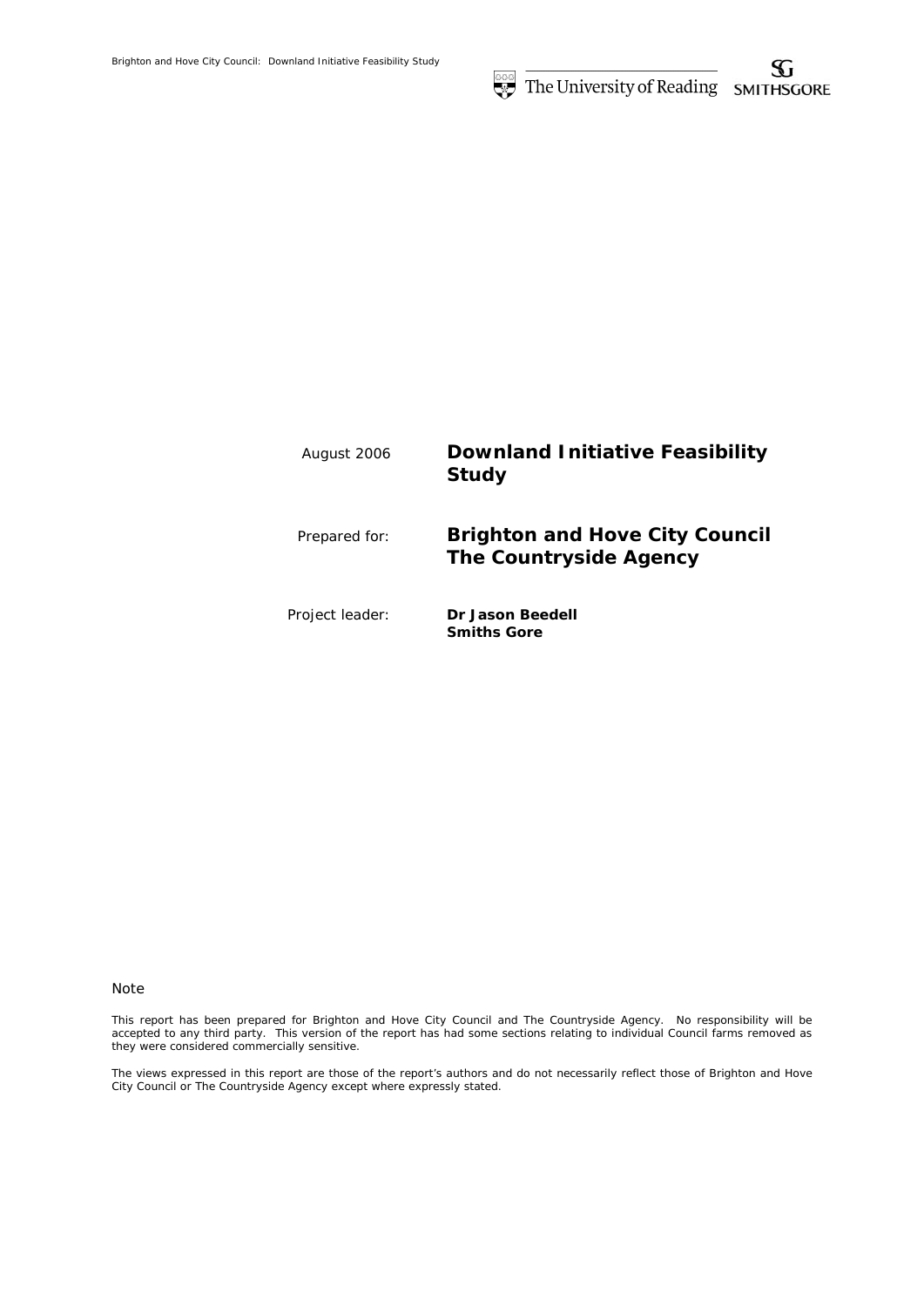# **Report for**

Brighton and Hove City Council The Countryside Agency

# **Project steering group**

Phil Belden (South Downs Joint Committee) Hugo Blomfield (Brighton and Hove City Council) Angela Dymott (Brighton and Hove City Council) Chris Fairbrother (Countryside Agency) David Larkin (Brighton and Hove City Council) Matthew Thomas (Brighton and Hove City Council) Robert Walker (Brighton and Hove City Council)

## **Research team main contributors**

Keith Arnott (Smiths Gore) Jason Beedell (Smiths Gore) Thomas Brunt (Smiths Gore) Thomas Stanley (Smiths Gore)

Philip Jones (The University of Reading, Centre for Agricultural Strategy) Simon Mortimer (The University of Reading, Centre for Agri-Environmental Research) Richard Tranter (The University of Reading, Centre for Agricultural Strategy) Malcolm Wooldridge (The University of Reading, Centre for Agricultural Strategy)

The research team would like to thank everyone who contributed to this project, including the project steering group, Brighton and Hove City Council officers, the tenant farmers and all other consultees and parties who gave us their thoughts and comments. Their knowledge and help made the project a pleasure to work on.

## **Issued by**

Jason Beedell

# **Approved by**

Keith Arnott

## **Project leader**

Dr Jason Beedell Smiths Gore The King's Lodging Minster Precincts **Peterborough** PE1 1XT

Telephone (direct) 01733 894005 Telephone (switch board) 01733 894002 Fax 01733 568527

E-mail Jason.beedell@smithsgore.co.uk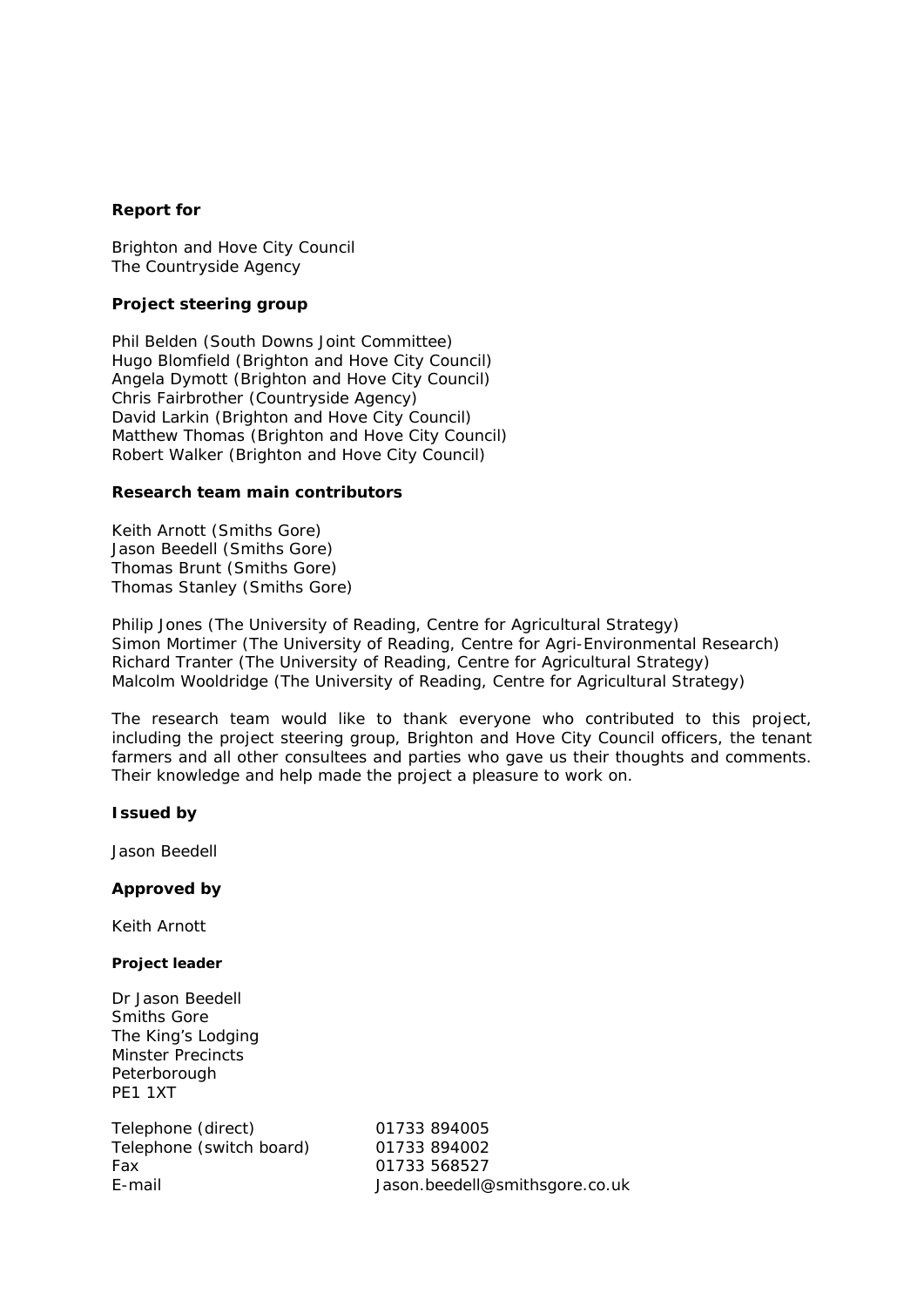"Inevitably much of the work of the Sussex Downs Conservation Board [now the South Downs Joint Committee] must be carried out incrementally and will involve working closely with farmers, landowners and a range of statutory and local authority agencies. This implies that a strategic approach is of critical importance if landscape change is to be directed positively, creatively and effectively."

Interim South Downs Management Plan (2004)

# **Natural England**

A new integrated agency, comprising all of English Nature, the landscape, access and recreation elements of the Countryside Agency, and the environmental land management functions of the Rural Development Service will be created and known as Natural England from 1 October 2006.

Reference is still made in this report to English Nature, the Countryside Agency and Rural Development Service as at the time of writing they were the effective agencies and as many of the policies and tools referred to in the report were developed by them as individual agencies.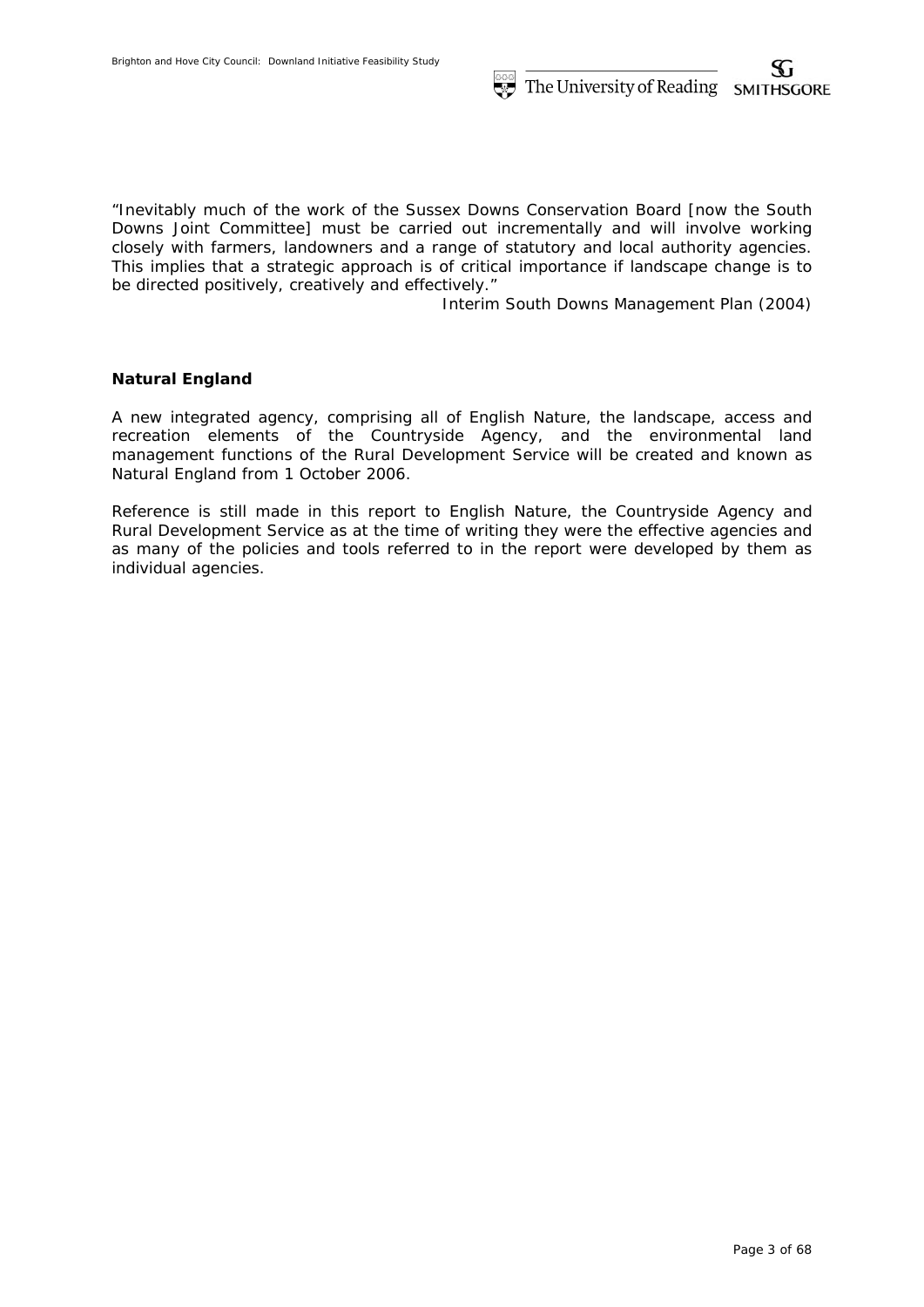# **Contents**

| 1.0                                                                                     | <b>Introduction</b>                                                                                                                                                                                                                                                                          | 14                                                       |
|-----------------------------------------------------------------------------------------|----------------------------------------------------------------------------------------------------------------------------------------------------------------------------------------------------------------------------------------------------------------------------------------------|----------------------------------------------------------|
| 1.1.1<br>1.1.2                                                                          | Background<br>The Downland Initiative                                                                                                                                                                                                                                                        | 14<br>15                                                 |
| 2.0                                                                                     | Purpose of the feasibility study                                                                                                                                                                                                                                                             | 16                                                       |
| 2.1                                                                                     | Research method                                                                                                                                                                                                                                                                              | 16                                                       |
| 3.0                                                                                     | Review and assess existing studies, reports, policy documents and<br>management statements to determine their relevance to the<br><b>Initiative</b>                                                                                                                                          | 17                                                       |
| 3.1                                                                                     | The Downland Vision for the land                                                                                                                                                                                                                                                             | 17                                                       |
| 3.2                                                                                     | Management Plans for the South Downs                                                                                                                                                                                                                                                         | 17                                                       |
| 3.2.1<br>3.2.2<br>3.2.3<br>3.2.4<br>3.2.5<br>3.2.6<br>3.2.7<br>3.2.8<br>3.2.9<br>3.2.10 | Landscape character and diversity<br>Connecting with the past<br>Unspoilt and tranquil landscapes<br>Biodiversity action<br>Natural resources<br>Living and working in the Downs<br>Enjoying the landscape<br>New values for a new generation<br>Managing the land<br>Sustaining the economy | 18<br>18<br>18<br>19<br>19<br>19<br>19<br>19<br>20<br>20 |
| 3.3                                                                                     | Landscape                                                                                                                                                                                                                                                                                    | 20                                                       |
| 3.4                                                                                     | Wildlife                                                                                                                                                                                                                                                                                     | 22                                                       |
| 3.5                                                                                     | Natural resources                                                                                                                                                                                                                                                                            | 23                                                       |
| 3.5.1<br>3.5.2                                                                          | ELS Potential benefits on the Downs<br>HLS Potential benefits on the Downs                                                                                                                                                                                                                   | 23<br>23                                                 |
| 3.6                                                                                     | Access                                                                                                                                                                                                                                                                                       | 23                                                       |
| 3.7                                                                                     | Culture and history                                                                                                                                                                                                                                                                          | 24                                                       |
| 3.8                                                                                     | Summary of review of existing studies, reports, policy documents and<br>management statements                                                                                                                                                                                                | 25                                                       |
| <b>4.0</b>                                                                              | Seek the views and ideas of local interested parties                                                                                                                                                                                                                                         | 26                                                       |
| 4.1                                                                                     | Consultation with estate tenants and other interested parties, and summary<br>of views                                                                                                                                                                                                       | 26                                                       |
| 4.2                                                                                     | Agriculture and land use                                                                                                                                                                                                                                                                     | 27                                                       |
| 4.3                                                                                     | Access                                                                                                                                                                                                                                                                                       | 27                                                       |
| 4.4                                                                                     | Wildlife and landscape                                                                                                                                                                                                                                                                       | 27                                                       |
| 4.5                                                                                     | Education and interpretation                                                                                                                                                                                                                                                                 | 28                                                       |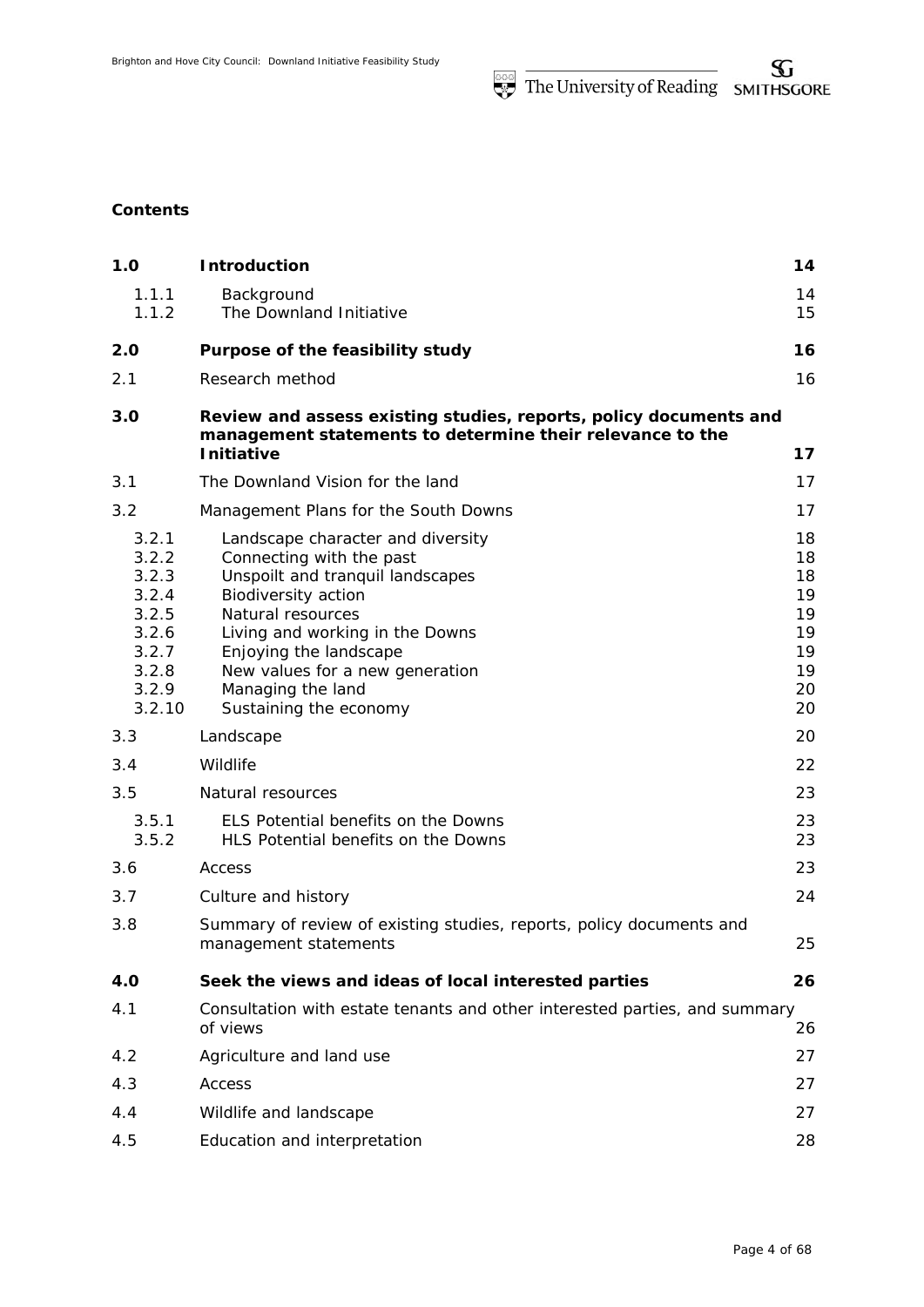| 5.0                              | Define and agree aims and objectives for the Downland Initiative                                                                                                                                                                                                                                                                                                     | 29                   |
|----------------------------------|----------------------------------------------------------------------------------------------------------------------------------------------------------------------------------------------------------------------------------------------------------------------------------------------------------------------------------------------------------------------|----------------------|
| 5.1                              | Proposed changes to broad aims                                                                                                                                                                                                                                                                                                                                       | 29                   |
| 5.1.1<br>5.1.2<br>5.1.3<br>5.1.4 | Agriculture and land use<br>Access<br>Wildlife and landscape<br>Education and interpretation                                                                                                                                                                                                                                                                         | 29<br>30<br>30<br>31 |
| 6.0                              | Key priorities and targets for the Downland Initiative                                                                                                                                                                                                                                                                                                               | 33                   |
| 6.1                              | Overarching aim                                                                                                                                                                                                                                                                                                                                                      | 33                   |
| 6.2                              | Agriculture and land use                                                                                                                                                                                                                                                                                                                                             | 34                   |
| 6.2.1                            | Encourage the establishment of sustainable land management systems on<br>the Downs, with a greater emphasis on local, healthy food production,<br>diversification and farming practices that are sympathetic to wider<br>downland objectives.                                                                                                                        | 34                   |
| 6.3                              | Access                                                                                                                                                                                                                                                                                                                                                               | 36                   |
| 6.3.1<br>6.3.2<br>6.3.3          | Significantly expand the amount of access land adjacent to the urban<br>areas of Brighton and Hove.<br>Connect existing blocks of open access land into landscape-scale units.<br>Achieve improved links between Open Access Land and Rights of Way,                                                                                                                 | 36<br>37             |
| 6.3.4                            | including a range of 'easy access' routes, connecting the urban area into<br>the countryside, for people with varied abilities and access needs.<br>Provide for the needs of cyclists and horse riders, including an extension of<br>the cycle path network up onto the Downs.                                                                                       | 37<br>37             |
| 6.4                              | Wildlife and landscape                                                                                                                                                                                                                                                                                                                                               | 38                   |
| 6.4.1<br>6.4.2<br>6.4.3          | Conserve and enhance downland habitats and species to meet Biodiversity<br>Action Plan targets.<br>Priority should be to protect existing habitats and to manage them better.39<br>Attention should be paid to the conservation value of overlooked habitats<br>such as chalk scrub and farm woodland, and species such as arable plants                             | 38                   |
| 6.4.4                            | when deciding on land management options.<br>Work with the Landscape Enhancement Initiative to establish a national<br>pilot on sustainable land management, targeting the conversion of arable<br>land to chalk / species rich grassland where the highest benefits can be<br>gained.                                                                               | 40<br>40             |
| 6.4.5                            | Work with English Nature to identify the right land for habitat restoration<br>and to better target agri-environment scheme funding.                                                                                                                                                                                                                                 | 40                   |
| 6.5                              | Education and interpretation                                                                                                                                                                                                                                                                                                                                         | 42                   |
| 6.5.1<br>6.5.2                   | Implement an integrated interpretation and publicity strategy, to enhance<br>the access experience and to ensure residents and visitors know about the<br>new access opportunities available on their doorstep.<br>Introduce a conservation regime for the Council's many scheduled ancient<br>monuments and other downland archaeological features, to ensure their | 42                   |
| 6.6                              | protection and public appreciation into the foreseeable future.<br>Summary of key priorities and targets for the Downland Initiative                                                                                                                                                                                                                                 | 43<br>43             |
|                                  |                                                                                                                                                                                                                                                                                                                                                                      |                      |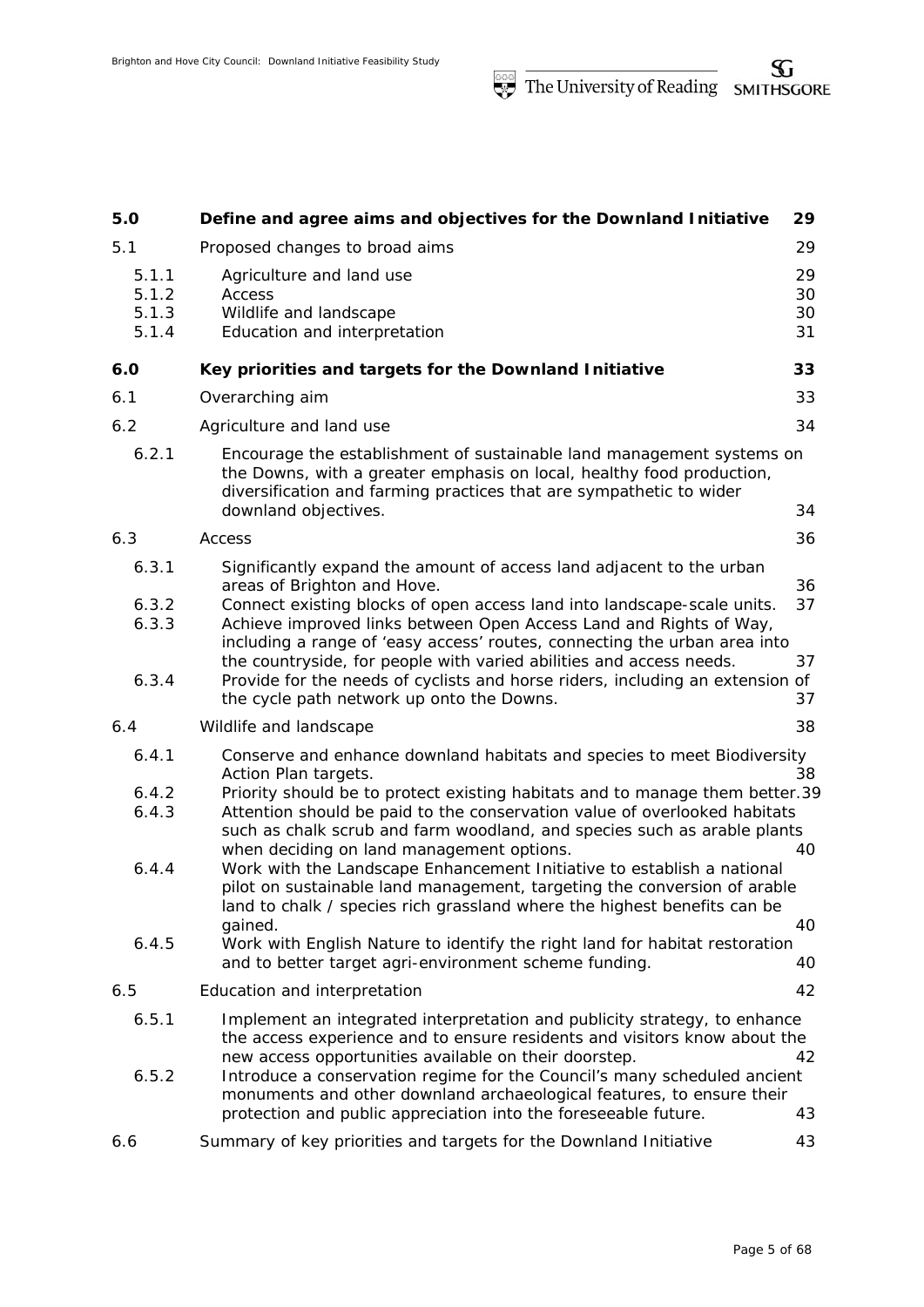The University of Reading SMITHSGORE

| 7.0 | Possible implementation mechanisms | 44 |
|-----|------------------------------------|----|
| 7.1 | Sources of funding                 | 45 |
| 7.2 | Agricultural sources of funding    | 46 |
| 8.0 | Proposal plan                      | 47 |
| 9.0 | <b>Summary and conclusions</b>     | 52 |

| <b>References</b> |                                                      | 53  |
|-------------------|------------------------------------------------------|-----|
| <b>Appendix A</b> | Seek the views and ideas of local interested parties | 55  |
| <b>Tables</b>     |                                                      |     |
| Table 1           | The broad aims of the Downland Initiative            | 15. |
| Table 2           | Proposed broad aims for the Downland Initiative      | 32  |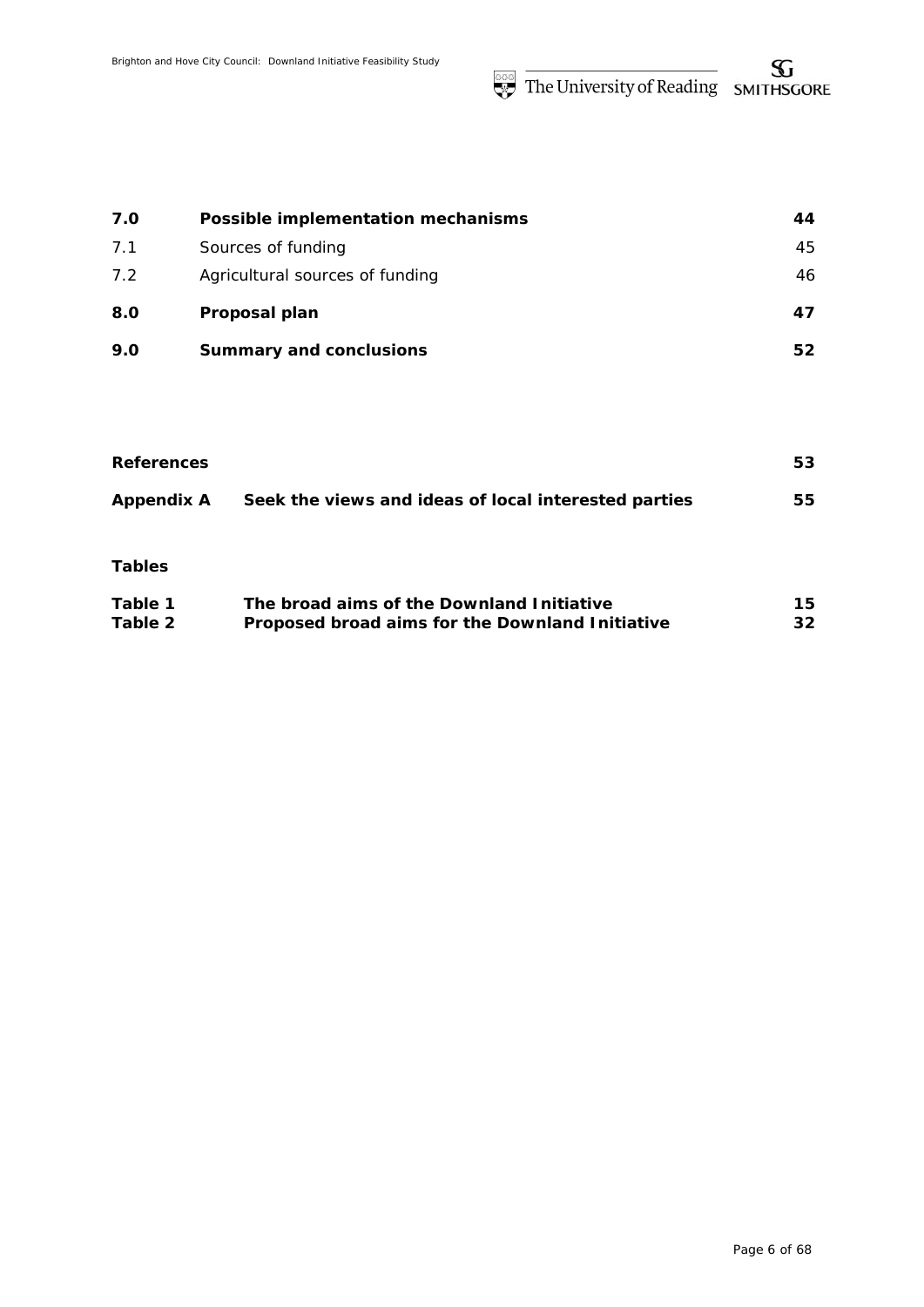### **Executive summary**

Brighton and Hove City Council wishes to facilitate significant changes in the management of the 4,045 hectares (9,991 acres) of farmland it owns around the city of Brighton so that it delivers greater social and environmental benefits. The Council's project is called the Downland Initiative. The Council's proposals for the downland were set out in The Space To Be (2005). The broad aims were:

#### **Agriculture and land use**

• Establish a sustainable agricultural system on the Downs, with a greater emphasis on local, healthy food production, diversification and farming practices that are sympathetic to wider downland objectives.

#### **Access**

- Significantly expand the amount of access land adjacent to the urban areas of Brighton and Hove.
- Connect existing blocks of open access land into landscape-scale units.
- Achieve improved links between open access land and Rights of Way, including a range of 'easy access' routes, connecting the urban area into the countryside, for people with varied abilities and access needs.
- Provide for the needs of cyclists and horse riders, including an extension of the cycle path network onto the Downs.

#### **Wildlife and landscape**

- Conserve and enhance downland habitats and species to meet Biodiversity Action Plan targets.
- Work with the Landscape Enhancement Initiative to establish a national pilot on sustainable land management, targeting the conversion of arable land to chalk / species rich grassland where the highest benefits can be gained.
- Work with English Nature to identify the right land for habitat restoration and to better target agrienvironment scheme funding.

### **Education and interpretation**

- Implement an integrated interpretation and publicity strategy, to enhance the access experience and to ensure residents and visitors know about the new access opportunities available on their doorstep.
- Introduce a conservation regime for the Council's many scheduled ancient monuments and other downland archaeological features, to ensure their protection and public appreciation into the foreseeable future.

Smiths Gore and The University of Reading have been employed by Brighton and Hove City Council to examine the feasibility of the Downland Initiative. The purpose of the feasibility study is to prioritise aims and objectives for the Downland Initiative, to identify factors affecting the achievability of the Initiative and identify and appraise possible implementation mechanisms.

Council officers, the Council's tenant farmers and local interested parties were consulted to seek their views on the Downland Initiative and, resulting from this, a number of changes are suggested to the broad aims (see tables below).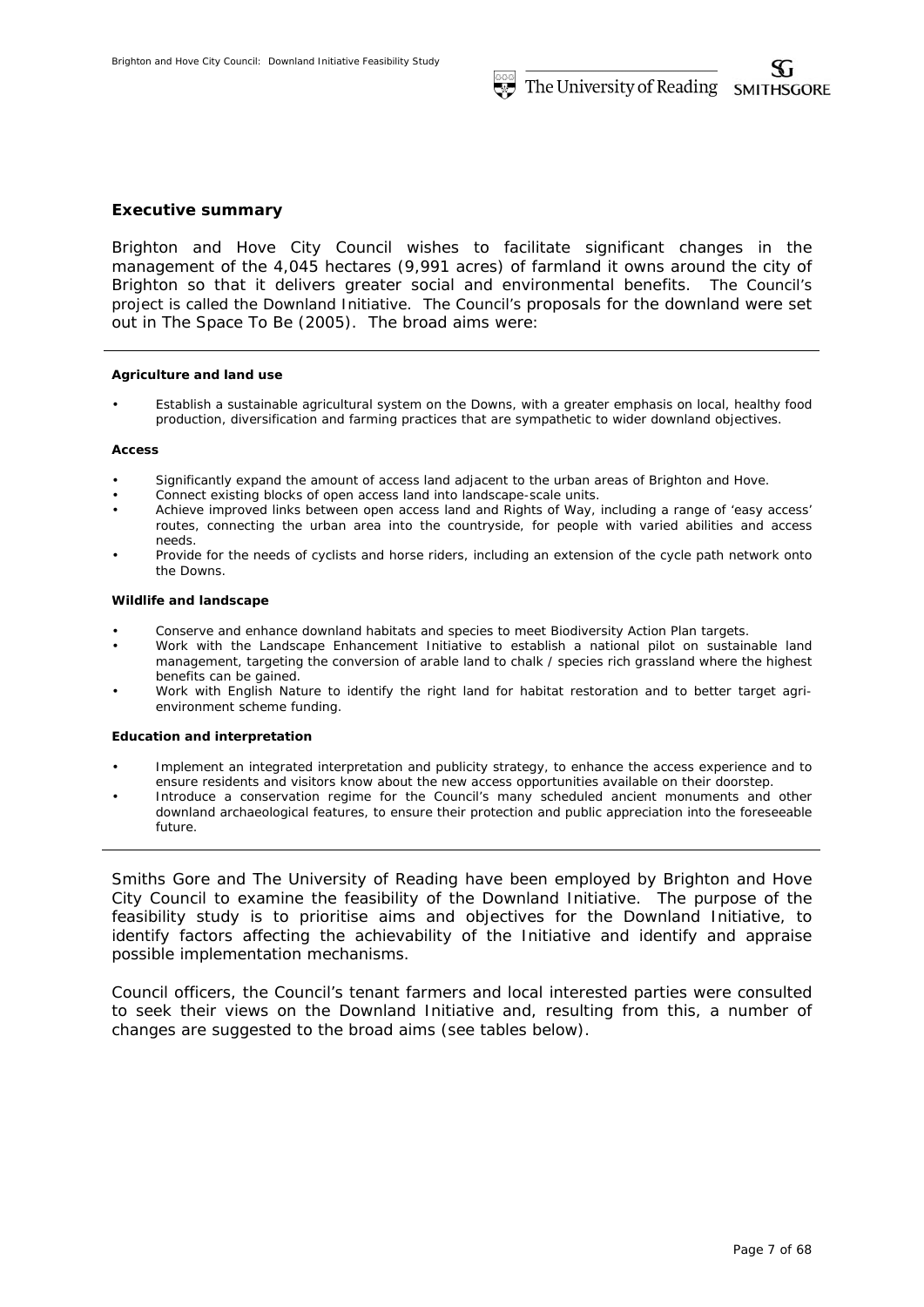Recommendations are made on how to achieve the broad aims, their priority, achievability and cost. For each aim and the recommendations made under them, the following are set out:

- Priority (low / medium / high)
- Achievability (easy / medium / difficult)
- Political achievability (ongoing / proposed action / explore further / long term future)
- Potential capital cost (low (less than £5,000)/ medium (£5,000 £30,000) / high (more than £30,000))
- Potential running cost (low (less than £5,000)/ medium (£5,000 £30,000) / high (more than £30,000))
- Start up timing (1-5 years / 5-10 years / 10-15 years / whole period)

The assessment of political achievability has been made by Brighton and Hove City Council and not by the research team.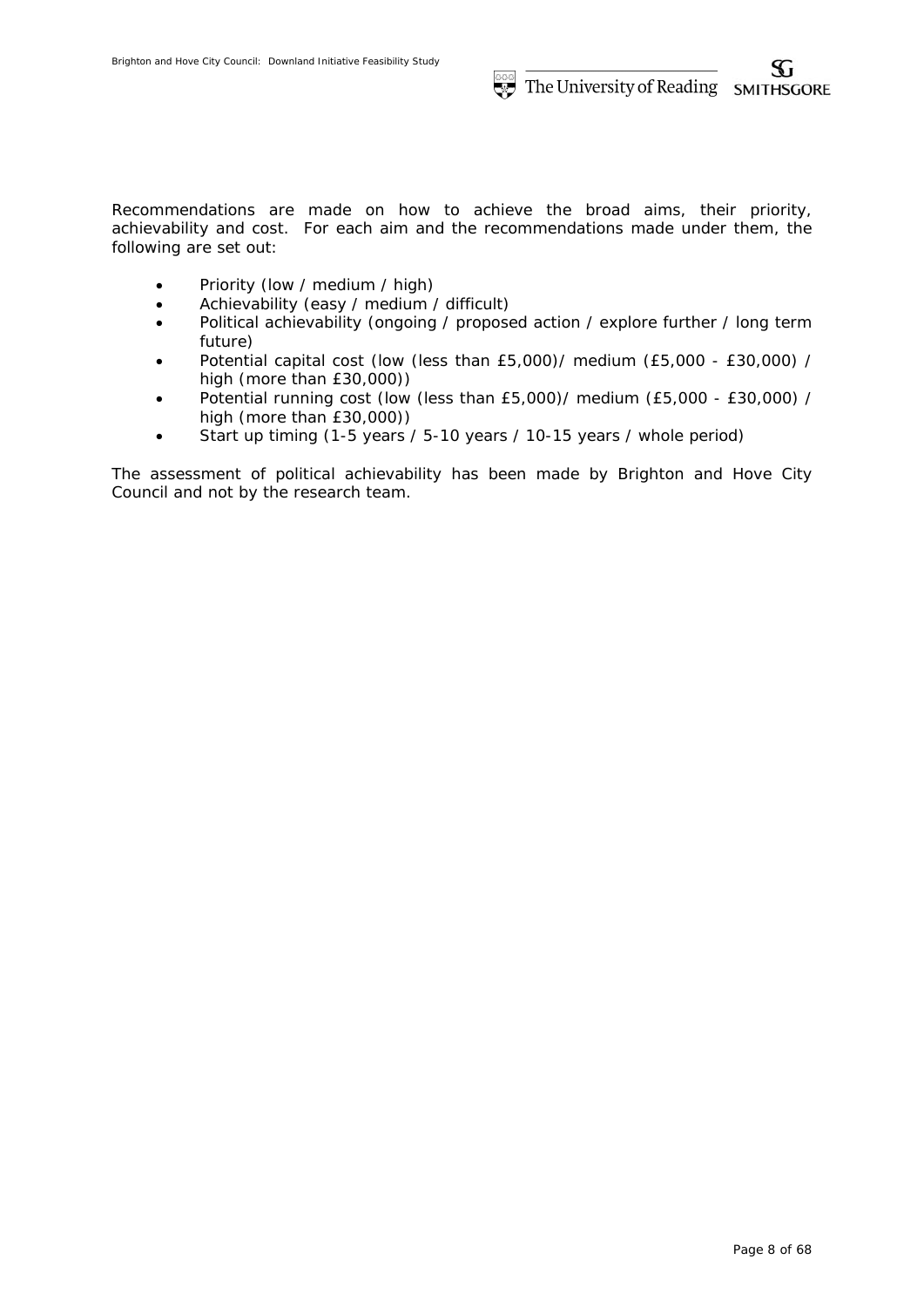| Aim             | Recommendation<br>(section number in<br>report) | Priority | Achievability | achievability*<br>Political | capital<br>Potential<br>cost | 공<br><b>Bujuun</b><br>ወ<br>⋾<br>릆<br>cost | Start<br>듬<br>timing                                                                                                                             |
|-----------------|-------------------------------------------------|----------|---------------|-----------------------------|------------------------------|-------------------------------------------|--------------------------------------------------------------------------------------------------------------------------------------------------|
|                 |                                                 | (H/M)    | (F/M/D)       |                             | (H/MYT)                      | (H/M)                                     | (Years<br>$10 - 15$<br>→<br>whole)<br>$\mathop{\mathsf{G}}\nolimits$<br>$\overline{\phantom{a}}$<br>ပှာ<br>$\vec{o}$<br>$\overline{\phantom{0}}$ |
|                 |                                                 |          |               |                             |                              |                                           |                                                                                                                                                  |
| Overarching aim |                                                 |          |               |                             |                              |                                           |                                                                                                                                                  |

| Reconnect the people of    | Section 6.1 |  |  |  |
|----------------------------|-------------|--|--|--|
| Brighton and Hove to a     |             |  |  |  |
| more biodiverse downland   |             |  |  |  |
| with better education,     |             |  |  |  |
| improved access and a      |             |  |  |  |
| better sense of connection |             |  |  |  |
| to the land.               |             |  |  |  |

### *Agriculture and land use*

|                                                                                                                                                     | Support the creation of a                                                                                                          | M | E |                    | H |              | $5 - 10$ |
|-----------------------------------------------------------------------------------------------------------------------------------------------------|------------------------------------------------------------------------------------------------------------------------------------|---|---|--------------------|---|--------------|----------|
| Encourage the<br>establishment of<br>sustainable land<br>management systems on<br>the Downs, with a greater                                         | retail outlet for the tenants<br>to sell lamb, beef, flour<br>and other products to the<br>public. Section 6.2                     |   |   | Explore<br>Further |   |              |          |
| emphasis on local, healthy<br>food production,<br>diversification and farming<br>practices that are<br>sympathetic to wider<br>downland objectives. | Re-energise the Farmers'<br>Forum into a best practice<br>club for the tenant<br>farmers. Section 6.2                              | H | E | Proposed<br>action | L | $\mathbf{L}$ | $1 - 5$  |
|                                                                                                                                                     | Tell the public what<br>measures are being taken<br>to introduce a sustainable<br>agricultural system on the<br>Downs. Section 6.2 | M | E | Proposec<br>action |   |              | whole    |
|                                                                                                                                                     | Make the Council's policy<br>on land use and<br>diversification clear to<br>tenants. Section 6.2                                   | H | E | Proposed<br>action |   | I.           | whole    |
|                                                                                                                                                     | Reinstate a programme of<br>school and other visits to<br>the Council's farms.<br>Section 6.2                                      | M | E | further<br>Explore |   |              | whole    |
|                                                                                                                                                     | Identify buildings, possibly<br>at Stanmer Home Farm,<br>for an education and<br>interpretation centre.<br>Section 6.2             | M | E | further<br>Explore |   |              | $1 - 5$  |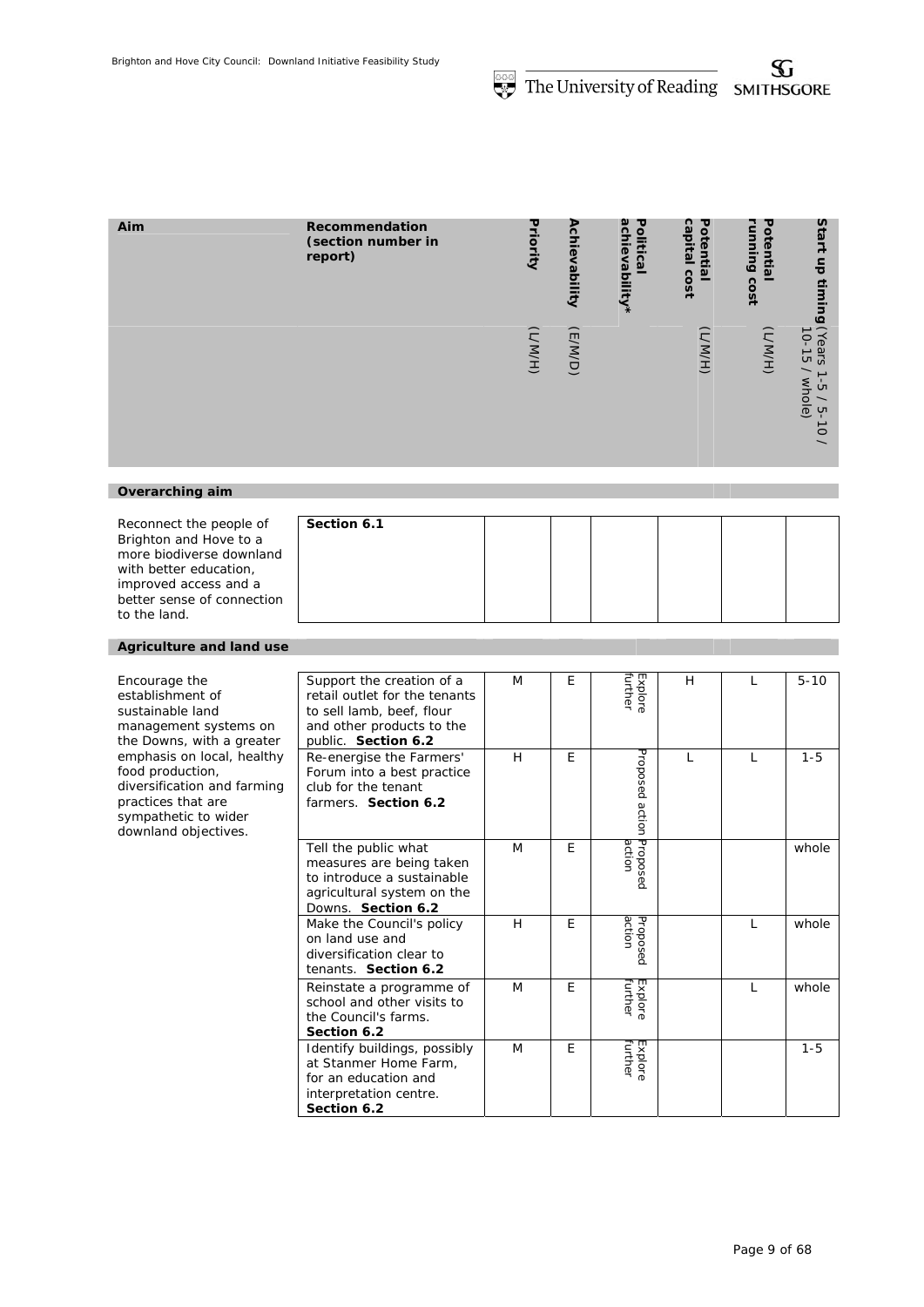| Aim | Recommendation<br>(section number in<br>report) | Priority | Achievability | ach<br>Politics<br>ievability<br>≌<br>$\ast$ | ຕ<br>τ<br>$\omega$<br>٥<br>pita<br>$\overline{\mathbf{z}}$<br>CO<br>$\tilde{s}$ | ह<br>Ē.<br>$\omega$<br>$\omega$<br>ດ<br>150 | Star<br>-<br>등<br>$\frac{1}{3}$<br>6                                                      |
|-----|-------------------------------------------------|----------|---------------|----------------------------------------------|---------------------------------------------------------------------------------|---------------------------------------------|-------------------------------------------------------------------------------------------|
|     |                                                 | (H/MYT)  | (E/M/D)       |                                              | (H/MYT)                                                                         | (H/MYT)                                     | (Years<br>Ò<br><b>σ</b><br>whole)<br>Ġ<br>្មា<br>د<br>$\circ$<br>$\overline{\phantom{0}}$ |

*Access* 

| Significantly expand the<br>amount of access land<br>adjacent to the urban areas<br>of Brighton and Hove.                                                                                                                               | Implement new routes<br>proposed in Access for All<br>and the Rights of Way<br>Improvement Plan.<br>Section 6.3                                                                                                                                            | H            | M | Ongoing         |              |   | $1 - 5$ |
|-----------------------------------------------------------------------------------------------------------------------------------------------------------------------------------------------------------------------------------------|------------------------------------------------------------------------------------------------------------------------------------------------------------------------------------------------------------------------------------------------------------|--------------|---|-----------------|--------------|---|---------|
|                                                                                                                                                                                                                                         | Any access improvements<br>should be included in the<br>integrated interpretation<br>and publicity strategy.<br>Section 6.3                                                                                                                                | M, then<br>H | E | Ongoing         |              |   | whole   |
| Connect existing blocks of<br>open access land into<br>landscape-scale units.                                                                                                                                                           | Allow and encourage open<br>access on existing chalk<br>grassland and areas where<br>chalk grassland is being<br>recreated, particularly<br>where they link to existing<br>blocks of open access land<br>or into the rights of way<br>network. Section 6.3 | M            | D | Proposed action | $\mathsf{L}$ | L | $1 - 5$ |
| Achieve improved links<br>between Open Access Land<br>and Rights of Way,<br>including a range of 'easy<br>access' routes, connecting<br>the urban area into the<br>countryside, for people with<br>varied abilities and access<br>needs | See implement new routes<br>above. Section 6.3                                                                                                                                                                                                             |              |   | pulopno         |              |   |         |
| Provide for the needs of<br>cyclists and horse riders,<br>including an extension of<br>the cycle path network up<br>onto the Downs.                                                                                                     | See implement new routes<br>above. Section 6.3                                                                                                                                                                                                             |              |   | Ongoing         |              |   |         |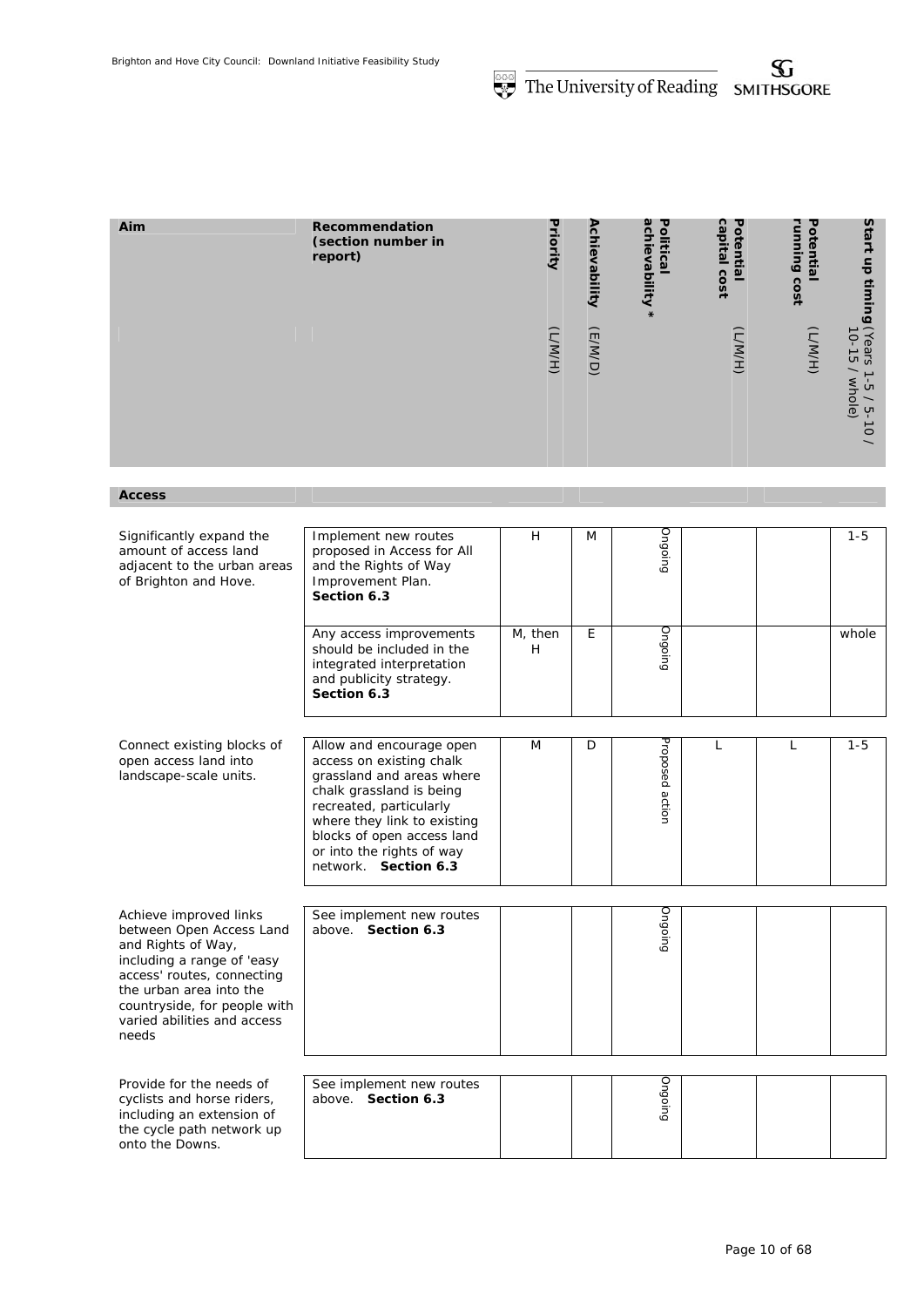SG.

**Start up timing** 

**Start up timing (Years 1-5 / 5-10)**<br>**Start up timing (Years 1-5 / 5-10** 

10-15 / whole) (Years 1-5 / 5-10 /

whole

|                                                                                                                                                                                                       |                                                                                                                                                                                                                              |   |          |               | THE UNIVERSITY OF REGUILIS                                    |                           | <b>SMITHSUURE</b>         |                                                                |
|-------------------------------------------------------------------------------------------------------------------------------------------------------------------------------------------------------|------------------------------------------------------------------------------------------------------------------------------------------------------------------------------------------------------------------------------|---|----------|---------------|---------------------------------------------------------------|---------------------------|---------------------------|----------------------------------------------------------------|
| Aim                                                                                                                                                                                                   | Recommendation<br>(section number in<br>report)                                                                                                                                                                              |   | Priority | Achievability | achievability<br>Politica                                     | capital cost<br>Potential | running cost<br>Potential |                                                                |
|                                                                                                                                                                                                       |                                                                                                                                                                                                                              |   | (H/NN)   | (E/M/D)       | explore further /<br>term future)<br>(Proposed action<br>long | (H/W)                     | (H/MYT)                   | əloqw / 91-01)<br>- c / c-۱ s العمل fillilli<br>$\overline{C}$ |
| <b>Wildlife and landscape</b>                                                                                                                                                                         |                                                                                                                                                                                                                              |   |          |               |                                                               |                           |                           |                                                                |
| Conserve and enhance<br>downland habitats and<br>species to meet Biodiversity<br>Action Plan targets.                                                                                                 | Produce a Farm Environment<br>Plan for each Council owned<br>farm. Section 6.4                                                                                                                                               | H |          | E             | action<br>Proposed                                            | M                         |                           | $1 - 5$                                                        |
|                                                                                                                                                                                                       | Encourage all farm tenants<br>to enter into Higher Level<br>Stewardship within the next<br>five years. Section 6.4                                                                                                           | H |          | D             | action<br>Proposed                                            | M                         | M                         | $1 - 5$                                                        |
| Priority should be to protect<br>existing habitats and to<br>manage them better.                                                                                                                      | Existing areas of chalk<br>grassland, and other habitats<br>of importance, including<br>archaeological, should be<br>protected from damaging<br>agricultural operations and<br>they should be managed<br>better. Section 6.4 | H |          | D             | Proposed action                                               |                           | L                         | $1 - 5$                                                        |
| Attention should be paid to<br>the conservation value of<br>overlooked habitats such as<br>farm woodland and chalk<br>scrub, and species such as<br>arable plants when deciding<br>on land management | It is recommended that<br>information on the nature<br>conservation value of<br>overlooked habitats (e.g.<br>farm woodland, chalk scrub)<br>and species (e.g. rare arable<br>plants) on the estate is                        | M |          | E             | Explore further                                               | M                         | L                         | $1 - 5$                                                        |

collected in order to inform

management options such as reversion of arable land or the clearance of scrub on existing areas of downland.

decisions on land

**Section 6.4**

*Work with the Landscape Enhancement Initiative to establish a national pilot on sustainable land management, targeting the conversion of arable land to chalk grassland where the highest benefits can be gained.* 

*options.* 

*Work with English Nature to identify the right land for habitat restoration and to better target agrienvironment scheme funding.* 

| Work with the Landscape<br>Enhancement Initiative to<br>establish a national pilot on<br>sustainable land<br>management, targeting the<br>conversion of arable land to<br>chalk grassland where the<br>highest benefits can be<br>gained. Section 6.4 | M | E | <b>Long</b><br>term<br>future |     |     | whole |
|-------------------------------------------------------------------------------------------------------------------------------------------------------------------------------------------------------------------------------------------------------|---|---|-------------------------------|-----|-----|-------|
| Provide feedback on the use<br>of the Habitat Potential<br>Mapping Tool within the<br>Initiative area. Section 6.4                                                                                                                                    | M | F | futur<br>ong<br>term          | N/A | N/A | whole |

M E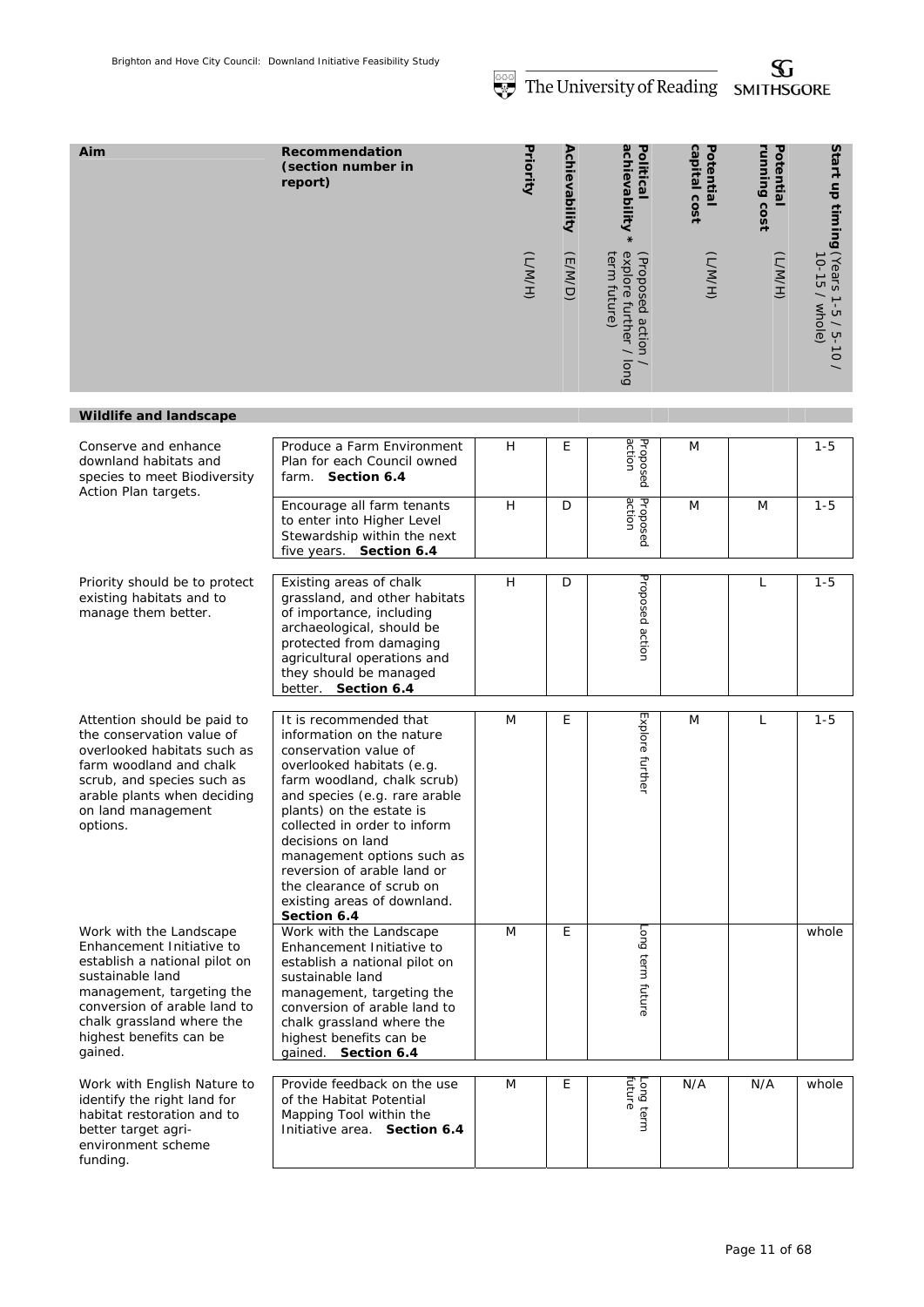The University of Reading SMITHSGORE

S.

| Aim | Recommendation<br>(section number in<br>report) | υ<br><b>Priority</b> | Ach<br><u>ieV</u><br>lid <sub>5</sub><br>Ē | യ<br>ℸ<br>$\frac{1}{2}$<br>$\circ$<br>litical<br>$\boldsymbol{\sigma}$<br>Vability | ຕ<br>τ<br>ä٥<br>oten<br>Ξ<br>உ<br>ဒ<br>$\tilde{\mathbf{5}}$ | τ<br>٥<br>ă<br>5<br>∍<br>Ξ.<br>ه<br>$\omega$<br>ດ<br>$\overline{\mathbf{S}}$<br>è | Star<br>÷<br>등<br>$\ddot{=}$<br>ים                                                       |
|-----|-------------------------------------------------|----------------------|--------------------------------------------|------------------------------------------------------------------------------------|-------------------------------------------------------------|-----------------------------------------------------------------------------------|------------------------------------------------------------------------------------------|
|     |                                                 | (H/N/                | (E/M/D)                                    | exp<br>ter<br>(Prop<br>SŌ<br>ဥ<br>┑<br>$\sigma$<br>actio<br>ther<br>long           | (H/N)                                                       | (H/N/                                                                             | Years<br>IO-15<br>whole)<br>$\sigma$<br><b>CT</b><br>$\circ$<br>$\overline{\phantom{0}}$ |

#### *Education and interpretation*

| Implement an integrated<br>interpretation and publicity<br>strategy, to enhance the<br>access experience and to<br>ensure residents and visitors<br>know about the new access<br>opportunities available on<br>their doorstep.         | Implement an integrated<br>interpretation and publicity<br>strategy, to enhance the<br>access experience and to<br>ensure residents and visitors<br>know about the new access<br>opportunities available on<br>their doorstep. Section 6.5 | M | M | Explore further | M | Unknown      | whole   |
|----------------------------------------------------------------------------------------------------------------------------------------------------------------------------------------------------------------------------------------|--------------------------------------------------------------------------------------------------------------------------------------------------------------------------------------------------------------------------------------------|---|---|-----------------|---|--------------|---------|
|                                                                                                                                                                                                                                        | The Council should explore<br>the possibility of providing<br>land at or near schools for<br>vegetable growing.<br>Section 6.5                                                                                                             | M | M | Explore further | M | $\mathbf{L}$ | whole   |
| Introduce a conservation<br>regime for the Council's<br>many scheduled ancient<br>monuments and other<br>downland archaeological<br>features, to ensure their<br>protection and public<br>appreciation into the<br>foreseeable future. | The County Archaeologist(s)<br>and / or Brighton and Hove<br>Archaeological Society<br>should identify key sites and<br>assess the sustainability of<br>their current and best<br>practice land use.<br>Section 6.5                        | H | E | Explore further |   |              | $1 - 5$ |

It is recommended that this feasibility study is used as a tool to implement/coordinate the Downland Initiative.

The aims of the Downland Initiative are feasible. The recommendations made to achieve them are practical and, in the researchers' opinion, possible to achieve but may result in both additional capital and revenue cost to the Council if they were to seek implementation of all of the Initiative.

There are currently only limited externally funding schemes in operation which the Council or their tenants could tap into and many of these do not necessarily provide the flexibility that is required for joint landlord and tenant applications. As a result the aims of the Initiative will only be achieved with the support of the Council, its officers and particularly the farm tenants together with identifying new funding opportunities from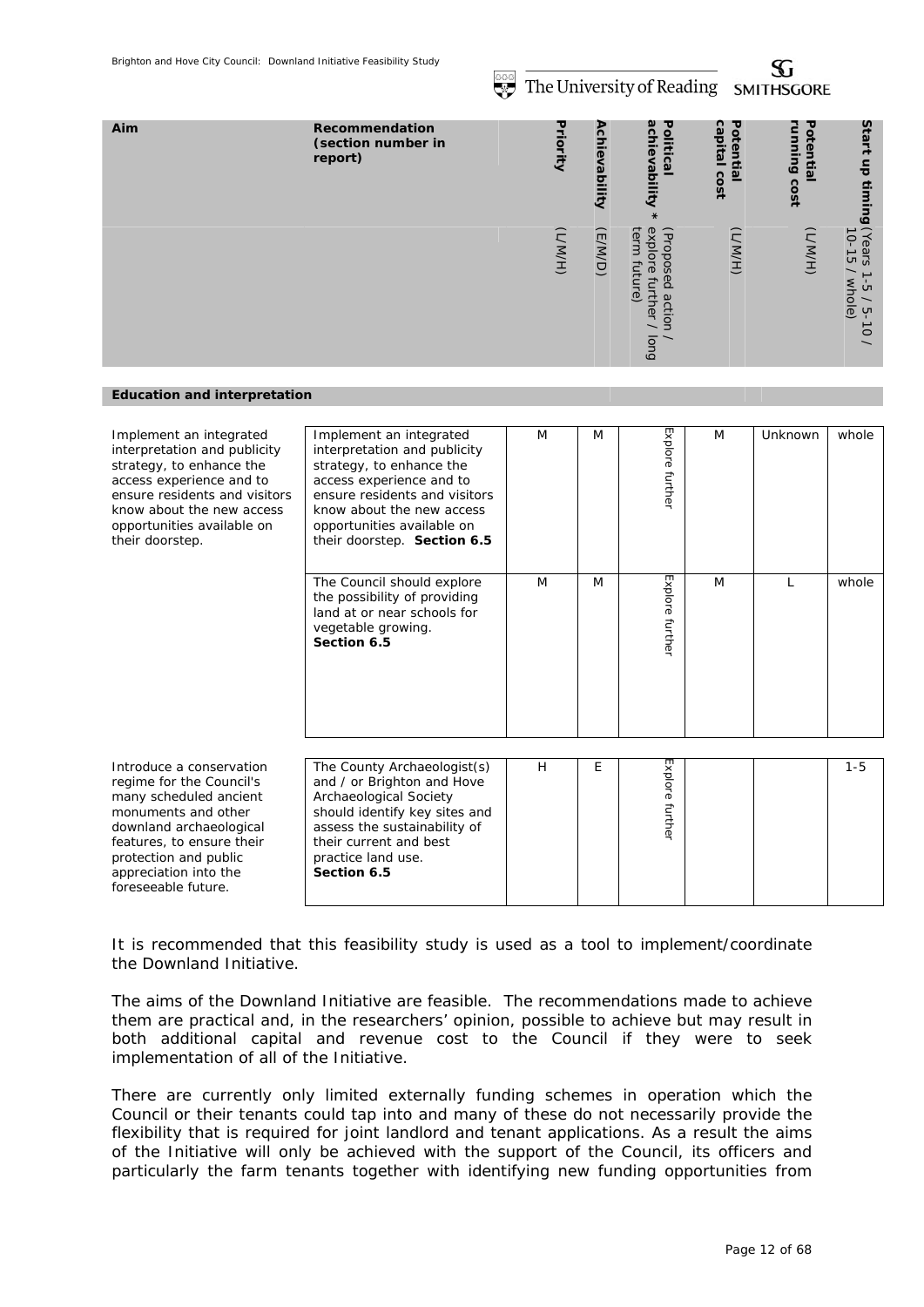appropriate Agencies and stakeholder bodies. It will require co-operation and trust between all of these groups. Building a stronger relationship has started already but further significant change is needed.

If the Downland Initiative is to be successfully implemented in its entirety, new sources of income need to be identified to mitigate falling income for both the Council and their tenants through a combination of grant support, greater flexibility in the planning framework and a willingness by the Council to support and invest in appropriate diversification opportunities.

The anticipated loss of income and the possible costs involved in implementing the Downland Initiative needs to be balanced against political acceptability of the Initiative if all or part of the Downland Initiative is to succeed.

Implementing significant change on the Estate will require the support and co-operation of the tenant farmers who, at the current time, whilst reasonably supportive of the Initiative, seem not to effect change until there is a strong financial case to do so.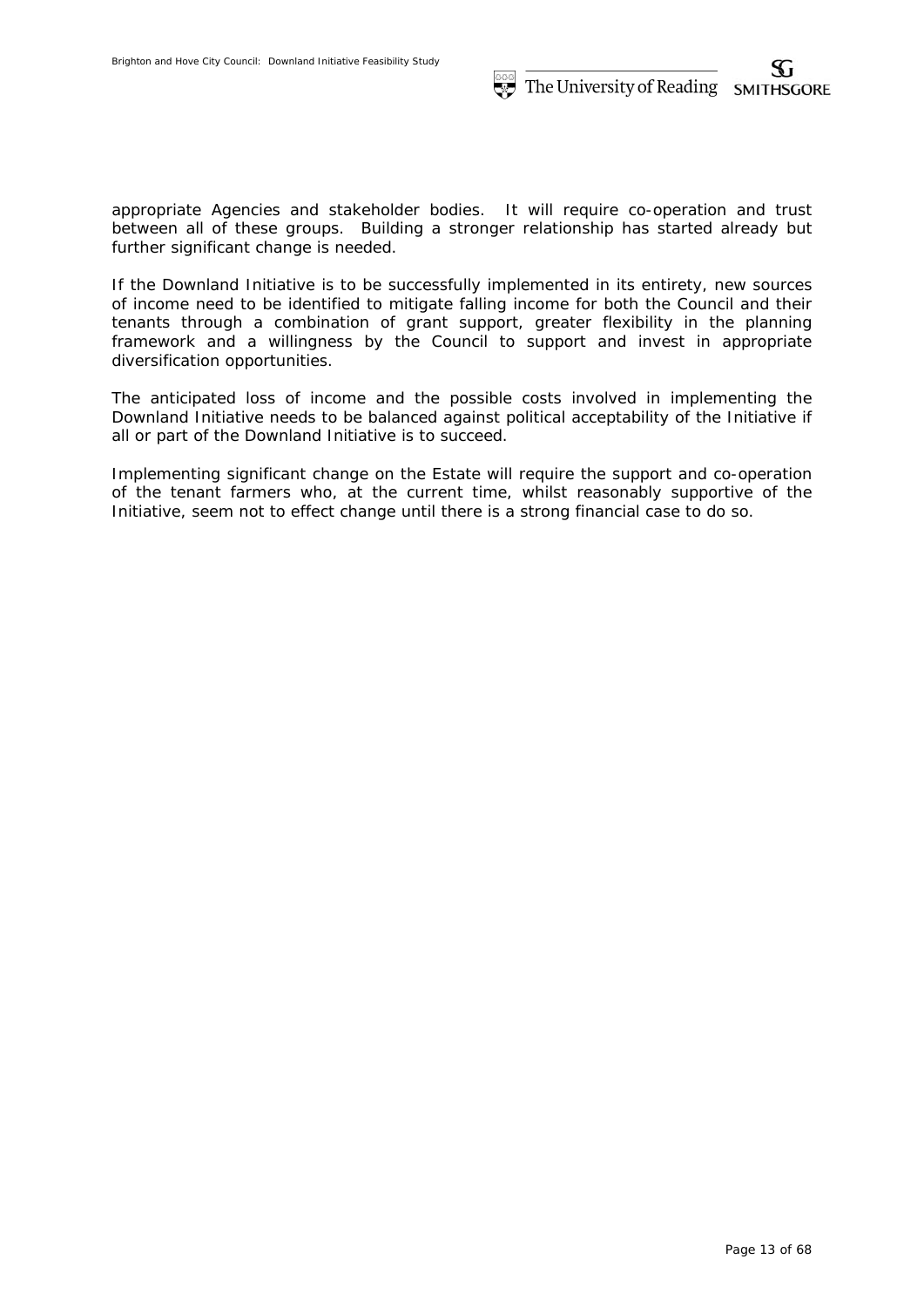# **1.0 Introduction**

Brighton and Hove City Council (also referred to as the Council) wishes to facilitate significant changes in the management of the 4,045 hectares (9,991 acres) of farmland it owns around the city of Brighton so that it delivers greater social and environmental benefits. With support from The Countryside Agency, the Council is assessing: how it can deliver an enhanced downland landscape, in particular the feasibility of reestablishing large areas of species rich grassland; encouraging a move towards more sustainable farming practices, and opening up much more of the Downs to public access, including reconnecting people with the countryside (farmers and visitors). The Council's project is called the Downland Initiative.

The Council set out its proposals for the downland in a document called The Space To Be (2005). It describes the background to the Council's ownership of the downland estate, the Council's views on the current use and management of the estate and its vision of how the estate could be used.

The vision for the estate in The Space To Be *(2005)* is to reconnect the people of Brighton and Hove with the City's downland.

## **1.1.1 Background**

Brighton and Hove Council is a unitary authority with a total population of 247,817 (2001 Population Census). According to Countryside Agency definitions, only half of Brighton and Hove's area is urban with the balance either urban fringe or countryside.

The Corporation of Brighton purchased about 4,000 hectares (10,000 acres) of downland in the late nineteenth and early twentieth centuries with the aim of protecting the town's water supply and controlling development. Most of the land purchased was subject to agricultural tenancies and since this time agricultural tenancies have been the principal method by which land has been managed. Due to the structure of these tenancies and changing economic and social trends which have affected agriculture since the estate was purchased, there has been a continual process of agricultural intensification on the land, initially as part of the war effort and the pressing need for self-sufficiency in food production, and more recently as a result of the Common Agricultural Policy, where production decisions were directly linked to European and Government support. The intensification has lead to a number of undesirable effects or externalities on the land, including soil erosion, nitrate pollution of the aquifer, and loss of natural and seminatural habitats. Many of the externalities have direct costs, for example, cleaning soil from the roads and removing nitrates from the water supply.

Brighton and Hove City Council has revisited its need for ownership of the estate. Whilst the initial reasons for purchase remain valid, it wishes to review its management in an effort to identify new, complementary ways in which existing management practices might be influenced through sustainable land management. This would include reconnecting the general public with the countryside through improved and increased public access, education, and the production of high quality, locally consumed food.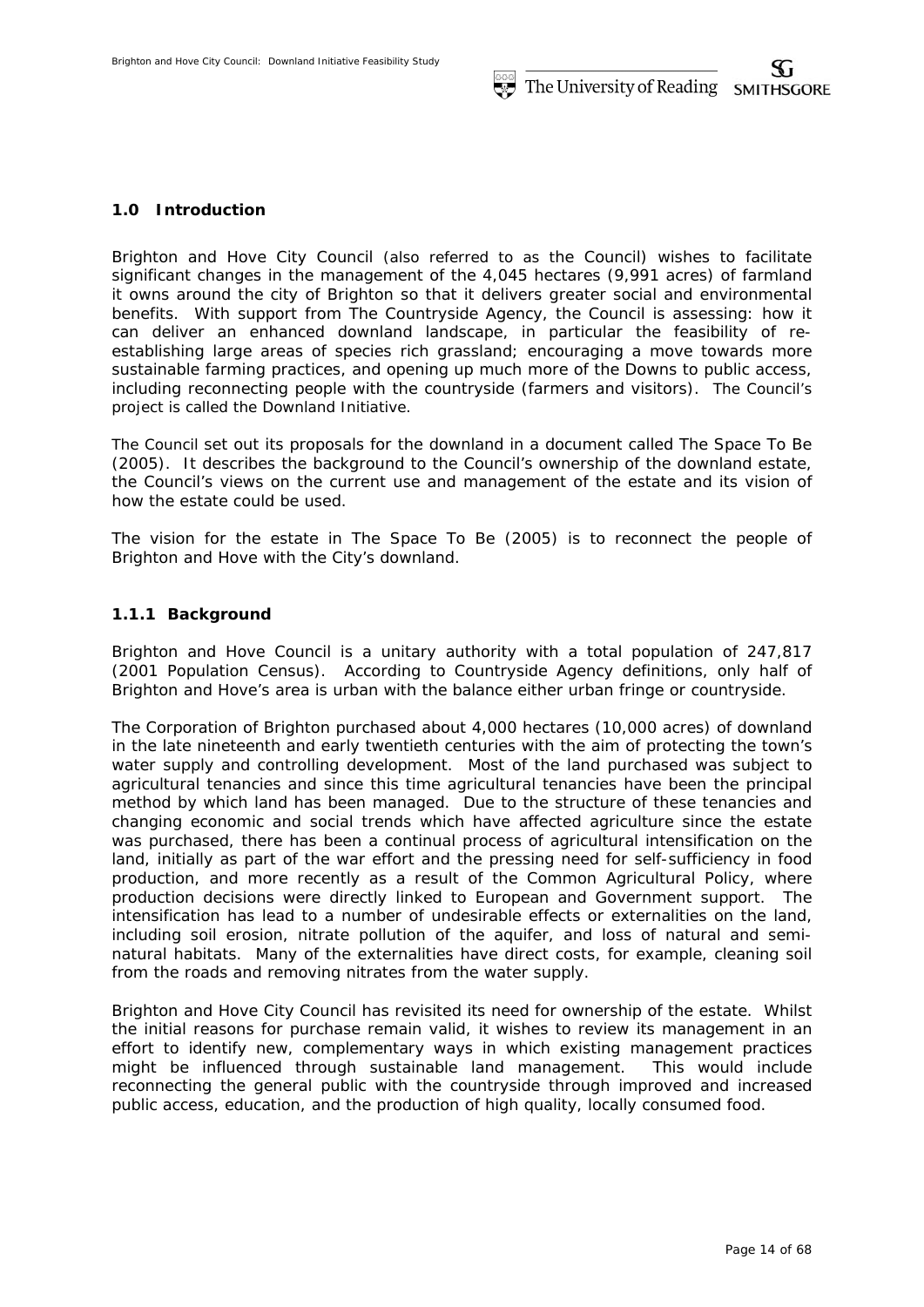## **1.1.2 The Downland Initiative**

As part of the Council's review of the management of the land, four principal drivers have emerged which helped develop the broad aims of the Downland Initiative:

- The Downland Vision
- Landscape value, both grassland and other landscape features and habitats (South Downs Landscape Enhancement Initiative)
- Increased and enlarged areas of open access land
- Economic viability of farming on the estate

The broad aims have been grouped by the research team into four themes for ease of consideration (see Table 1). The Council recognises that to achieve the aims, any implementation mechanisms must be based on sound economics, a phased change in management, obtaining the support and co-operation of land occupiers, that any public benefits being secured in perpetuity and that the agreed proposal for implementing the Initiative offers the greatest gain or best value for public investment.

### **Table 1 The broad aims of the Downland Initiative**

#### **Agriculture and land use**

• Establish a sustainable agricultural system on the Downs, with a greater emphasis on local, healthy food production, diversification and farming practices that are sympathetic to wider downland objectives.

#### **Access**

-

- Significantly expand the amount of access land adjacent to the urban areas of Brighton and Hove.
- Connect existing blocks of open access land<sup>1</sup> into landscape-scale units.
- Achieve improved links between open access land and Rights of Way, including a range of 'easy access' routes, connecting the urban area into the countryside, for people with varied abilities and access needs.
- Provide for the needs of cyclists and horse riders, including an extension of the cycle path network onto the Downs.

#### **Wildlife and landscape**

- Conserve and enhance downland habitats and species to meet Biodiversity Action Plan targets.
- Work with the Landscape Enhancement Initiative to establish a national pilot on sustainable land management, targeting the conversion of arable land to chalk / species rich grassland where the highest benefits can be gained.
- Work with English Nature to identify the right land for habitat restoration and to better target agrienvironment scheme funding.

#### **Education and interpretation**

- Implement an integrated interpretation and publicity strategy, to enhance the access experience and to ensure residents and visitors know about the new access opportunities available on their doorstep.
- Introduce a conservation regime for the Council's many scheduled ancient monuments and other downland archaeological features, to ensure their protection and public appreciation into the foreseeable future.

<sup>1</sup> Open access land refers to land over which the public has been granted a statutory right of access on foot under the Countryside and Rights of Way Act 2000 (often referred to as the 'CROW Act'). The right covers open country and registered common land in England and Wales. Open access land is a distinct concept to Access for All, which is Brighton and Hove City Council's assessment of how to improve access for all members of the local community.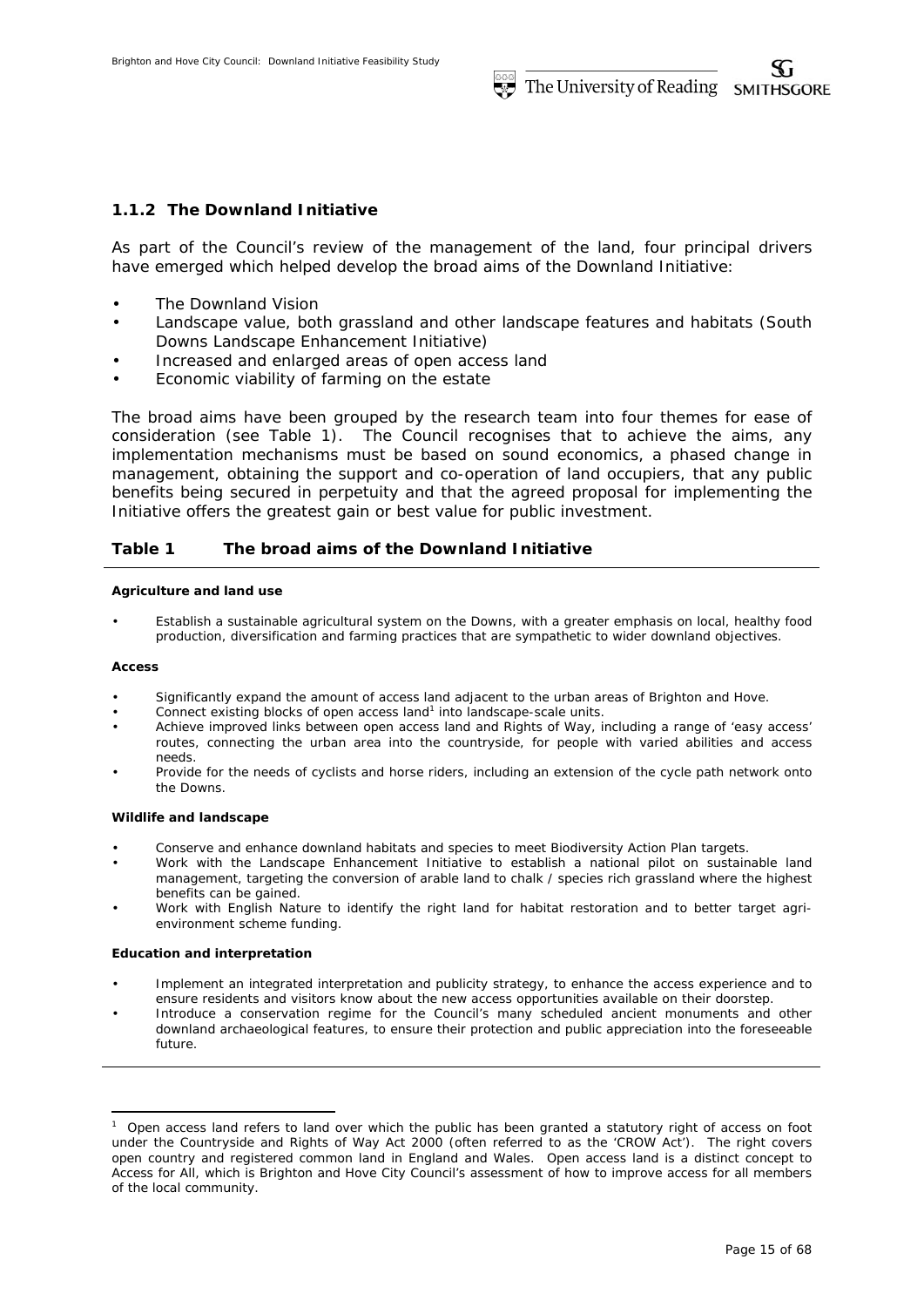## **2.0 Purpose of the feasibility study**

Smiths Gore and The University of Reading have been employed by Brighton and Hove City Council to examine the feasibility of the Downland Initiative.

The study has the following objectives:

- Review and assess existing studies, reports, policy documents and management statements to determine their relevance to the Initiative.
- Seek the views and ideas of local interested parties.
- Define, agree and prioritise aims and objectives for the Downland Initiative.
- Identify factors (opportunities, constraints and others) affecting the achievability of the broad aims of the Downland Initiative.
- Identify and appraise possible implementation mechanisms and the extent to which each possible mechanism might require public and landlord intervention to support change; this will include an assessment of the impacts of proposed changes on the tenants.
- Recommend the most cost-effective strategy to implement the agreed Initiative by means of a costed project plan.

These objectives are used as the structure of this report.

### **2.1 Research method**

To seek to answer the above objectives, this research has involved a review of existing relevant literature, a series of discussion groups with the Council's officers, tenant farmers and other interested parties and a series of telephone interviews was also carried out.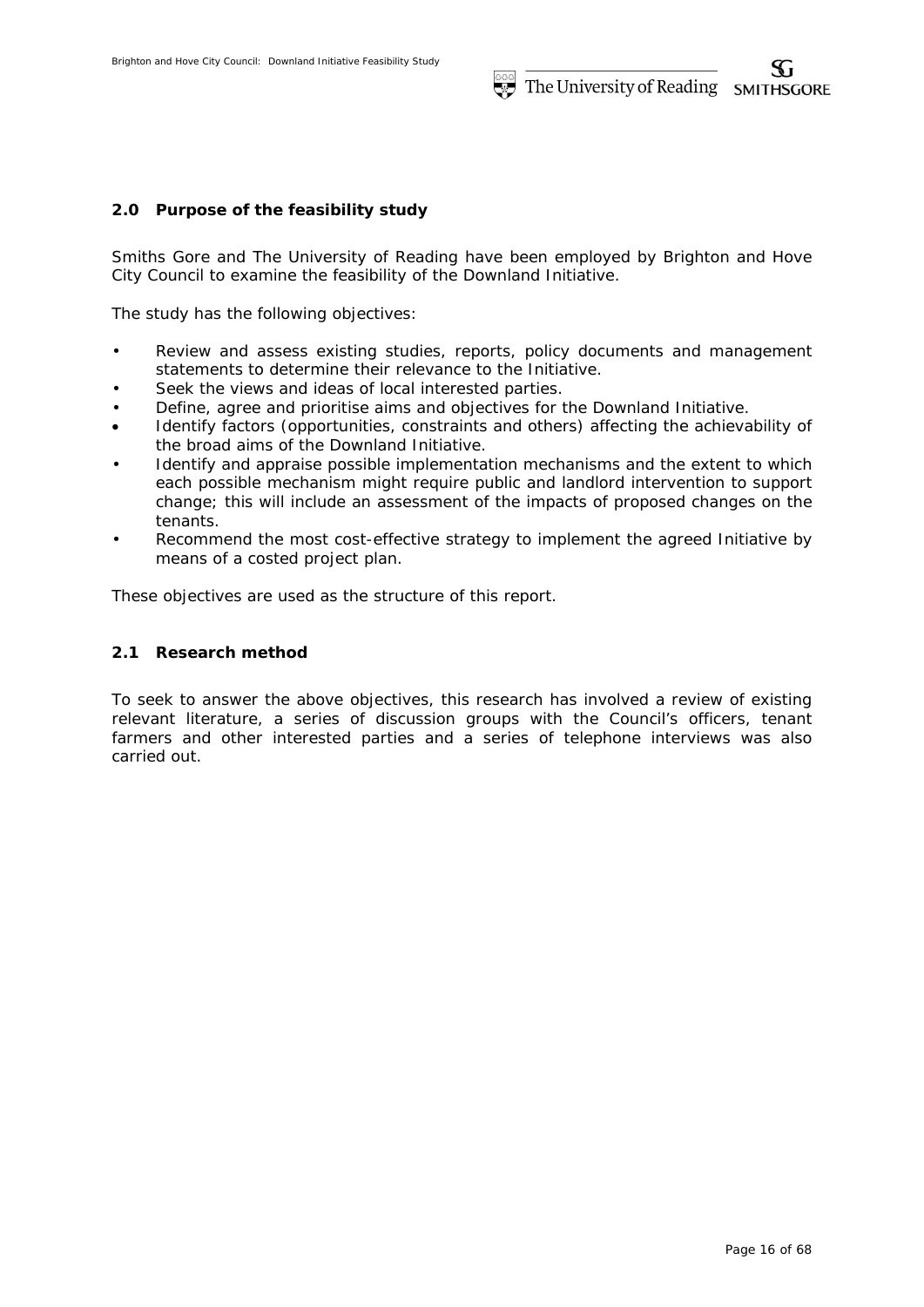# **3.0 Review and assess existing studies, reports, policy documents and management statements to determine their relevance to the Initiative**

A review of reports and studies has been carried out as these documents set out the policy framework and analysis carried out on the area previously. This section summarises the main points of relevance to the existing and proposed management of the Council's downland from the review:

# **3.1 The Downland Vision for the land**

Since 2002 the Downland Forum and Farm Policy Steering Group of the Council has been working within the context of European and national agricultural policy changes towards a Downland Vision. The need for such an initiative has emerged not just from the agricultural policy changes but also the problems faced by agriculture and the demand for greater public access and closer linkages with the local urban area. A particular problem faced by some local farmers and adjacent residents has been the incidence of flooding and mud flows resulting in water runoff from downland farms. This is a further reason for adjusting farming methods. Initiatives aimed at diversification in farming to improve economic, social and environmental conditions are seen as a key element of the Downland Vision.

The Downland Vision seeks to address the issues on a broad front, recognising the links between the rural and urban communities and the needs of both. The initial development of the Vision has taken place and the Group continues to meet in order to identify opportunities to put the Vision into practice.

It is the Downland Vision that helped inform the Council's production of The Space to Be *(2005)*, which is its vision for the Downland.

# **3.2 Management Plans for the South Downs**

There are a number of management plans relevant to the Council's downland. The *Interim South Downs Management Plan* (2004) updates two separate management plans prepared for the two Areas of Outstanding Natural Beauty (AONB) which the South Downs Joint Committee encompasses; these are the East Hampshire and Sussex Downs AONBs. Its key aim, like the AONB and proposed national park designations, is to protect, conserve and enhance the natural beauty of the area. (It is noted that national parks have the additional aim of promoting public understanding and enjoyment.)

The draft vision for the Downs is:

"The South Downs is a beautiful unspoilt landscape to be enjoyed by everyone, now and in the future. Air, land and water are cleaner, wildlife and communities flourish, and history and culture are respected. Natural resources are used more wisely and everyone enjoys a better way of life."

The principles of the plan are that: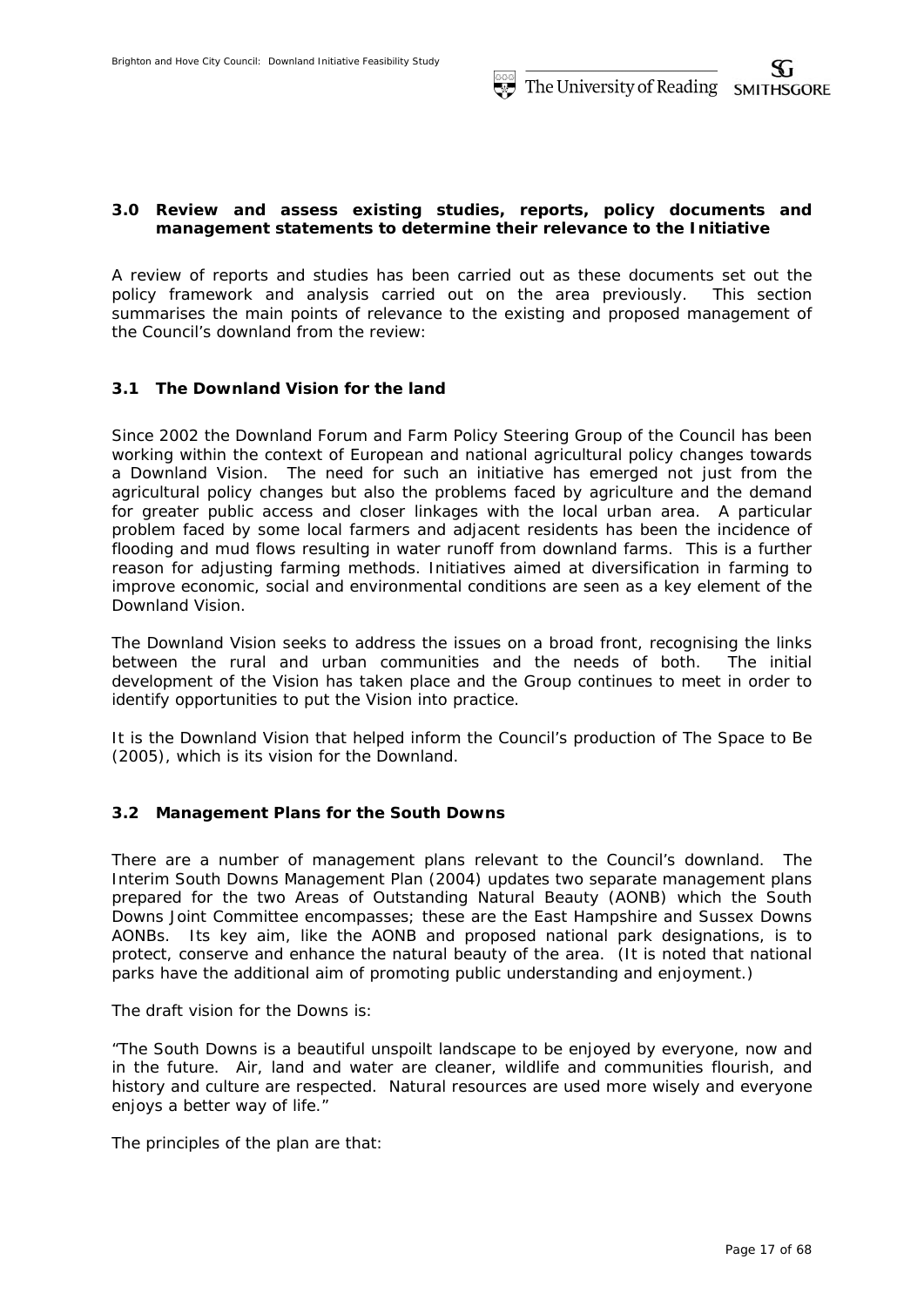- The conservation and enhancement of natural beauty, wildlife and cultural heritage is a pre-requisite.
- The principle of sustainable development is fundamental.
- Objectives and policies will be integrated.
- Partnership is essential.
- The policies are socially inclusive (and satisfy the needs of different ages and sectors of society, including physically and socially disadvantaged people).

The Management Plan is based on a large number of existing plans, reports and other documents. Its purpose is to seek the involvement of a wide range of interested parties in achieving a long-term vision for the South Downs. Short-term actions and business plans should progress incrementally to the longer-term vision over the next 50 years.

The issues that it identifies as most influential to the management plan, and the management of the South Downs, are:

- Understanding what is special about the South Downs.
- Sustaining and influencing farming and forestry.
- Managing recreation demand and traffic.
- Managing development.
- Water quality and supply.

These issues will be key to the Downland Initiative as well.

The Interim Management Plan sets out a series of objectives, policies and key actions to ensure that its vision is achieved. The objectives are listed below.

## **3.2.1 Landscape character and diversity**

The vision is for a landscape of high quality, character and diversity which is protected from damage and / or loss. This will be achieved by protecting the overall character and quality of the Downs and also the hidden treasures and special features.

# **3.2.2 Connecting with the past**

The objectives of policy are to protect the historic environment, historic buildings, settlements and their cultural heritage.

# **3.2.3 Unspoilt and tranquil landscapes**

The Management Plan's vision is for a landscape comprising unspoilt rural areas of high tranquillity. The aim is to ensure that changes in land use or development do not affect the tranquillity of the area, especially from traffic. Many of these policies will be affected through the planning system – but the Council can also ensure that any activities on its land do not adversely affect its tranquillity. There is a balancing act to be achieved here with the desire for increased access to the land by the general public, by foot, bicycle or vehicle.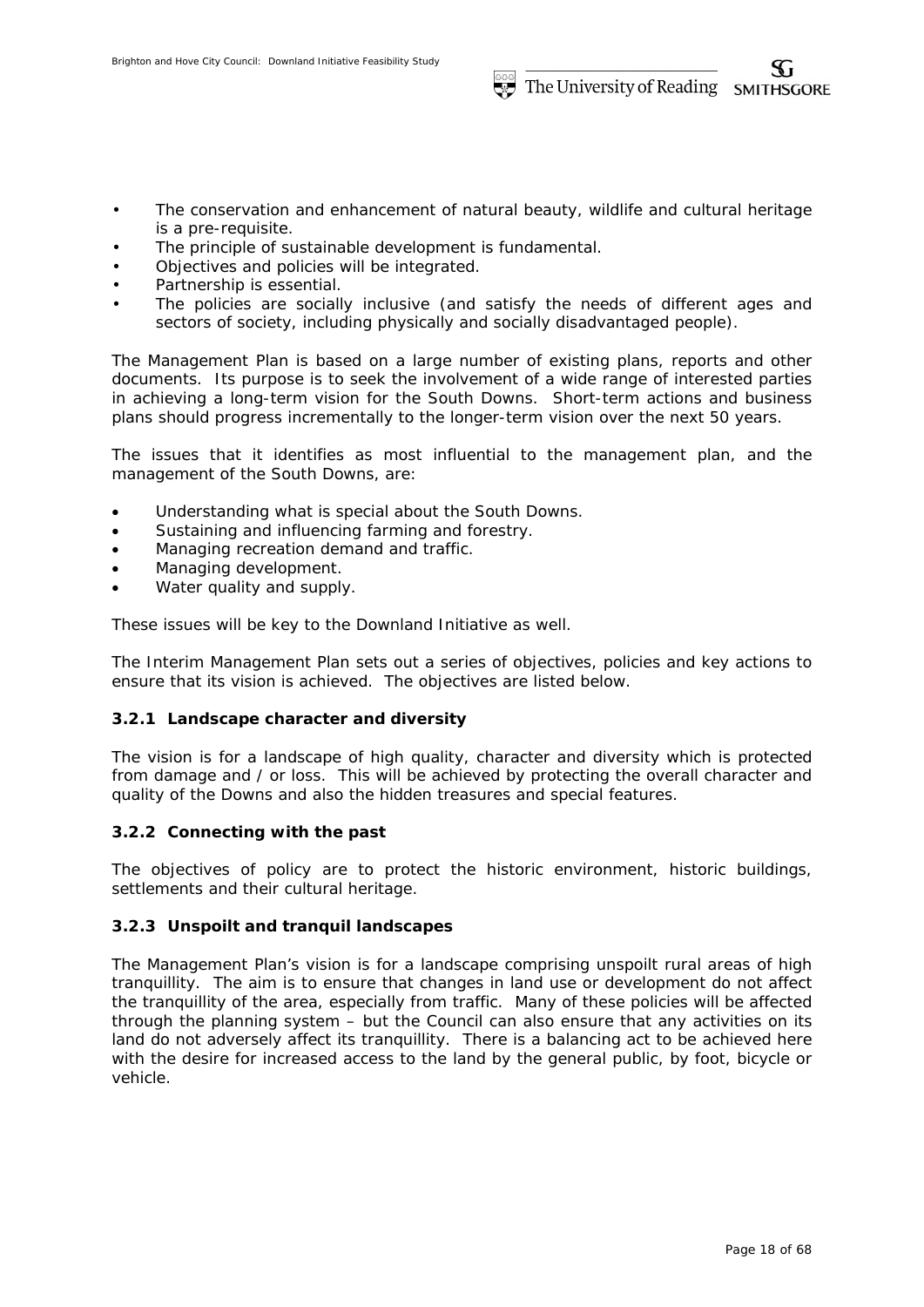# **3.2.4 Biodiversity action**

The vision for the South Downs, which is the same as the Downland Initiative's, is that the biodiversity of the area is rich and robust as a result of traditional and innovative management and protection. The Management Plan recognises that there is not an overall or detailed understanding of the ecological state of the South Downs.

One of the most fundamental questions for the Downland Initiative is to establish a baseline of biodiversity data for the area and then agree what type of land management is needed to achieve it. If this can be achieved, the Downland Initiative would be a pioneering project in the United Kingdom.

# **3.2.5 Natural resources**

The Interim South Downs Management Plan's vision is that it is a model of sustainable resource use, through protecting the rocks, soil, groundwater and air from loss, damage and pollution.

# **3.2.6 Living and working in the Downs**

The vision is for vibrant rural communities, where the economic and social needs of the local people are provided for.

# **3.2.7 Enjoying the landscape**

-

The area should be enjoyed by residents and visitors, who should help conserve its special features. However, it is also the workplace for farmers. These demands need to be balanced by the Management Plan for the area. The objective is to ensure that recreational pressure is managed sustainably so there is high quality access for everyone.

## **3.2.8 New values for a new generation**

The vision is that those who visit the South Downs are inspired and informed by their experience – that they understand better their impact on the area and the wider world – through the provision of interpretative and educational resources.

Some of the main issues to tackle are that, in general, people have lost contact with the South Downs, people other than ABC1<sup>2</sup> category are unlikely to visit the Downs, there is a lack of provision for physically disabled people and educational and interpretative information is inconsistent across the Downs.

<sup>2</sup> The National Readership Survey social grade definitions have been in use for decades, ostensibly for population profiling, and have become established as a generic reference series for classifying and describing social classes. ABC1 refers to classes A (upper middle class, higher managerial, administrative or professional), B (middle class, intermediate managerial, administrative or professional) and C1 (lower middle class supervisory or clerical, junior managerial, administrative or professional). These are the highest social grades, and account for about 55% of the UK population aged over 15 years old.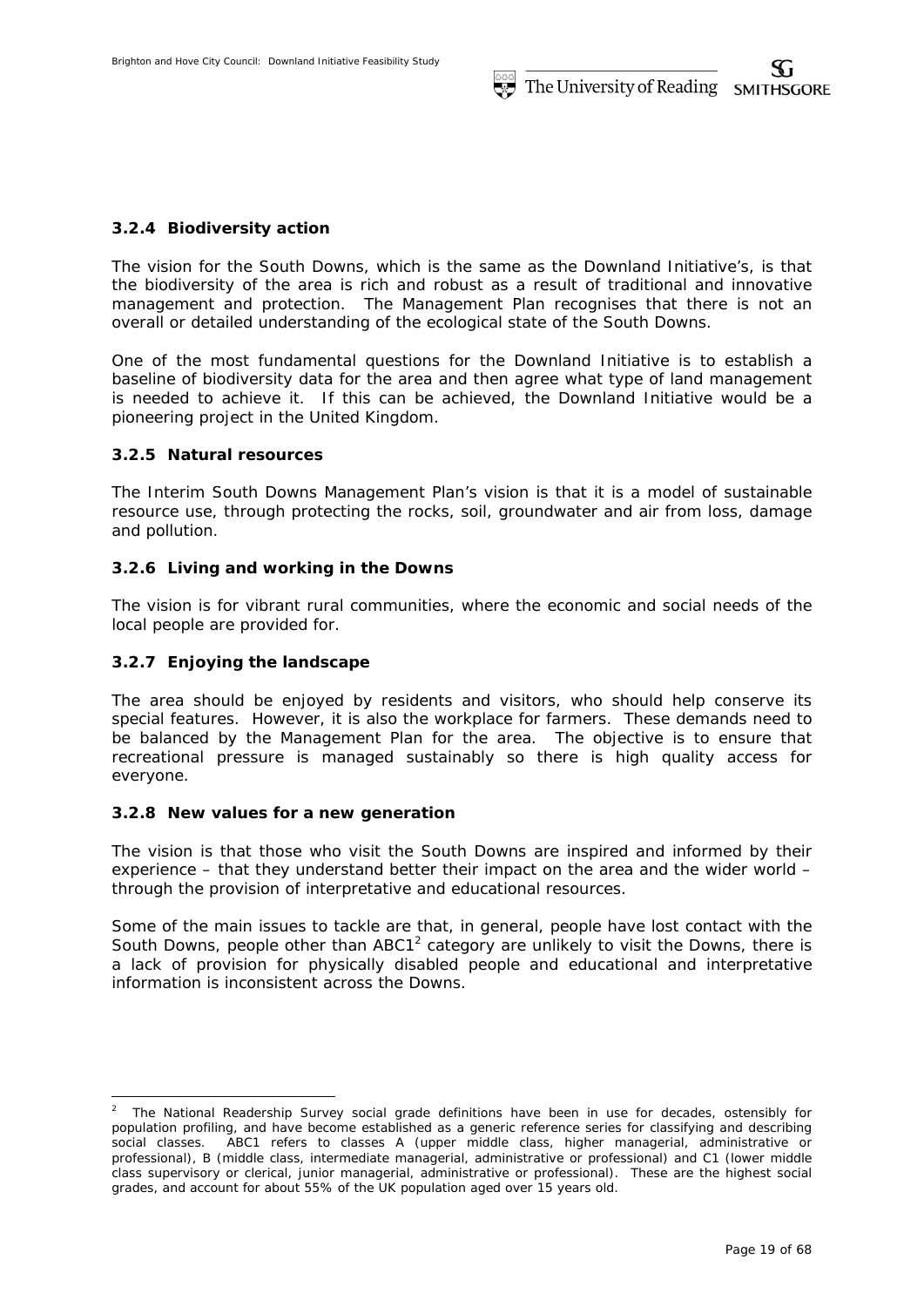# **3.2.9 Managing the land**

Farming and forestry should help meet the environmental objectives for the South Downs. Environmentally-friendly, economically viable, job-creating farming which produces quality foods is desirable.

## **3.2.10Sustaining the economy**

The vision is that the economy of the South Downs is diverse and supports and maintains the special qualities of the area.

## **3.3 Landscape**

-

The Sussex Downs was recognised as one of the country's finest landscapes by its designation as an AONB in 1966. The Landscape Assessment of the Sussex Downs produced by Landscape Design Associates (March 1996) identified 15 distinct landscapes within the AONB, five of which occur within the Council's downland estate:

- Open east chalk uplands.
- Principal chalk valleys.
- East chalk valley systems.
- Open chalk escarpment.
- Wooded chalk escarpment.

These types provide more detail of the more general South Downs Countryside Character Area descriptions produced by the Countryside Agency.

The landscape assessment identified 10 key priority issues that should form the basis of any landscape management action. These issues should be central to any actions taken under the Downland Initiative:

- 1. Retain and strengthen diversity and typical variations in scale.
- 2. Hedgerows are particularly important in defining the visual structure of the landscape and their restoration in intensively farmed areas is a priority<sup>3</sup>.
- 3. Woodlands have important local characteristics e.g. regular, large-scale, irregular and small-scale.
- 4. Rivers, streams, ditches and damp meadows provide striking visual contrasts and should be regarded as special areas within the overall landscape.
- 5. Identify and enhance existing distinctive visual, archaeological and historic landscape features.
- 6. Prominent features with a negative visual impact should be upgraded, screened or removed.
- 7. Detailed appraisal of recreational 'honey pots' is needed to upgrade and protect their landscapes.
- 8. There is considerable scope to improve the urban / rural edge to the south of the South Downs. Planting schemes, some large scale, are most appropriate around Brighton but should only be done following detailed visual analysis.

<sup>&</sup>lt;sup>3</sup> Hedgerows are not a feature of much of Brighton's downland landscape. In some areas, removal of hedges and fence lines may be more appropriate.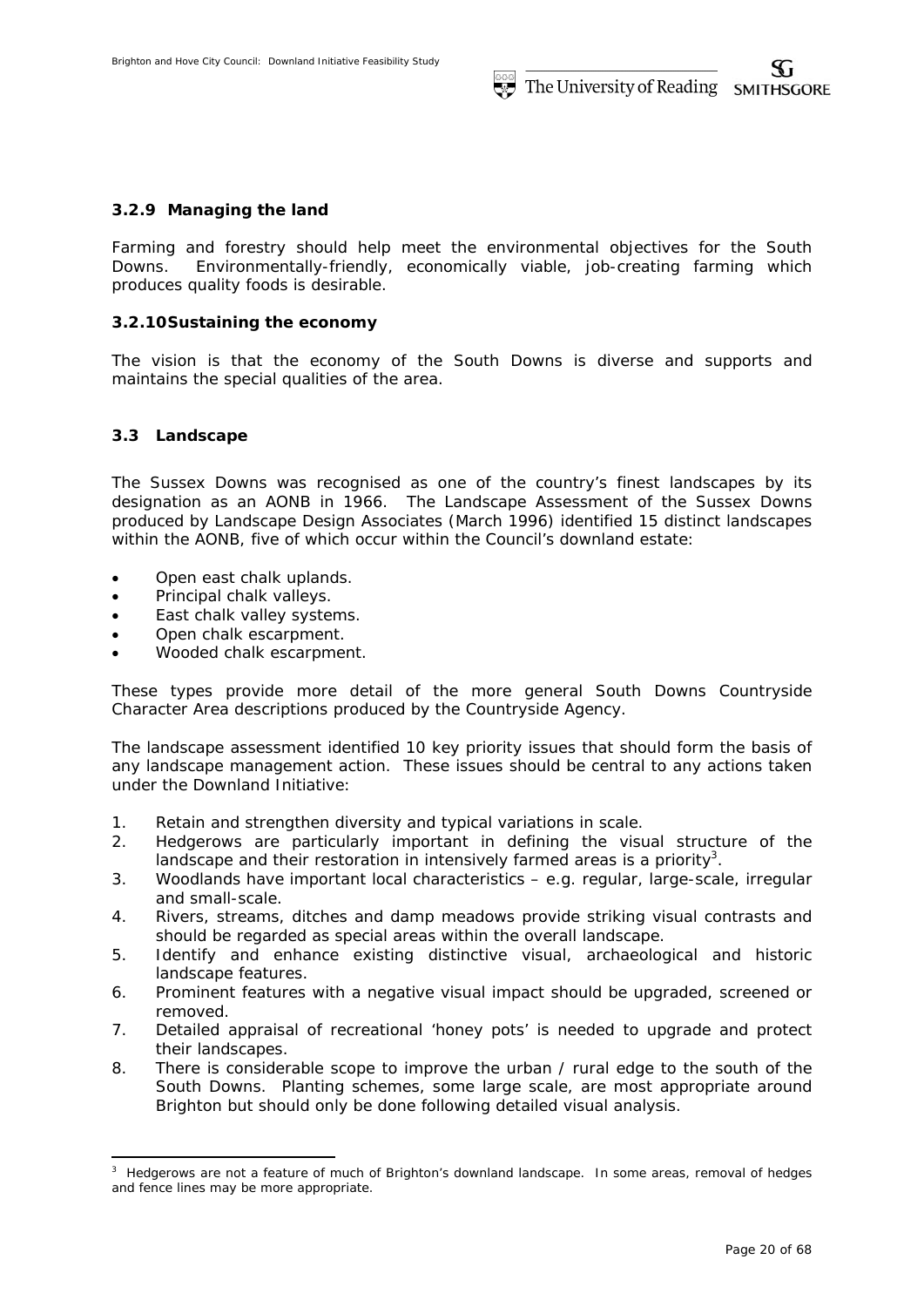- 9. Road developments which cross several different landscape character areas should be designed to reflect the variations in the character of the areas.
- 10. The landscape assessment should be used as the basis of management strategies to enhance local distinctiveness and thus counteract the gradual homogenisation of the landscape. The sense of remoteness must be retained.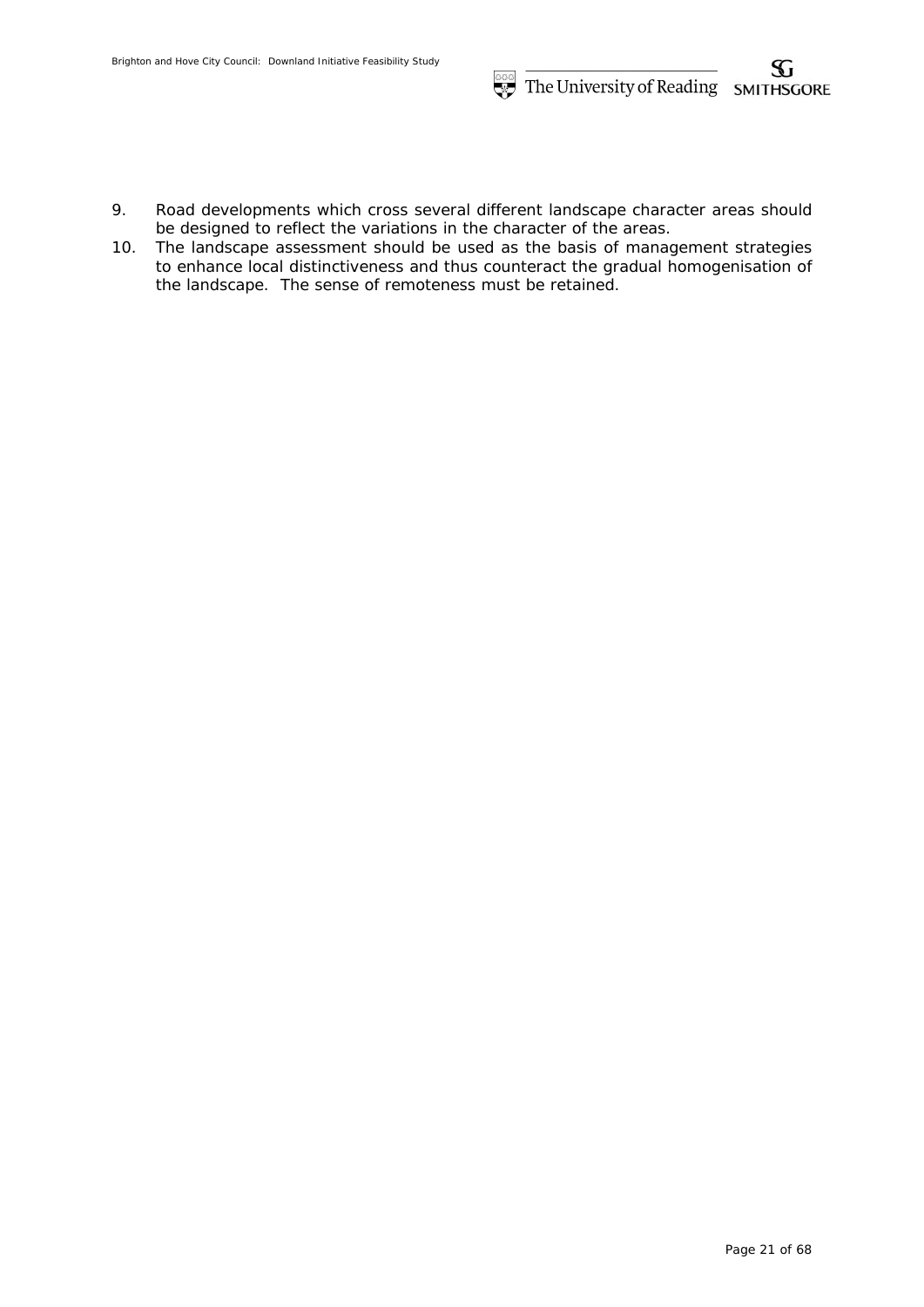# **3.4 Wildlife**

Many organisations have objectives relating to the enhancement of the landscape and habitats of the South Downs, and there is a large degree of overlap in their content. The main set of objectives relating to wildlife is found in the Sussex Biodiversity Action Plan and English Nature's South Downs Natural Area. In addition, the Sussex Downs AONB Management Plan sets out a range of objectives for various habitats and the landscapes in which they are found.

The main habitats on the Brighton and Hove farmland are:

- Chalk grassland.
- Arable farmland.
- Hedgerows.
- Historic parkland.
- Woodlands.

English Nature has developed a series of habitat suitability models as part of the South Downs Lifescapes project. These models identify the most suitable locations for habitat creation and the model for chalk / species rich grassland has been used in this research to identify potential recreation sites. The models' output has also been supplemented by local knowledge of suitable sites.

The objectives for wildlife habitats can be summarised as follows:

- Existing sites for nature conservation are all protected and managed for biodiversity. This includes Castle Hill National Nature Reserve, which has SAC and SSSI status, along with the areas of SSSI at Ashcombe Bottom.
- Existing areas of important habitats are enlarged by allowing adjoining land to revert by natural colonisation.
- New wildlife corridors and broad swathes of habitat are established, connecting and embracing special sites.
- Conditions are created which allow locally extinct and threatened species to flourish once again.
- The targets outlined in local Biodiversity Action Plans are met.
- Appropriate criteria are identified to allow the best decisions to be made regarding potentially conflicting usages. These should relate to the value of the existing habitat, the suitability for creation of a new habitat, the likely value of the habitat produced, the availability of alternative sites for the same use and compatibility with landscape character, the farming system and with other uses.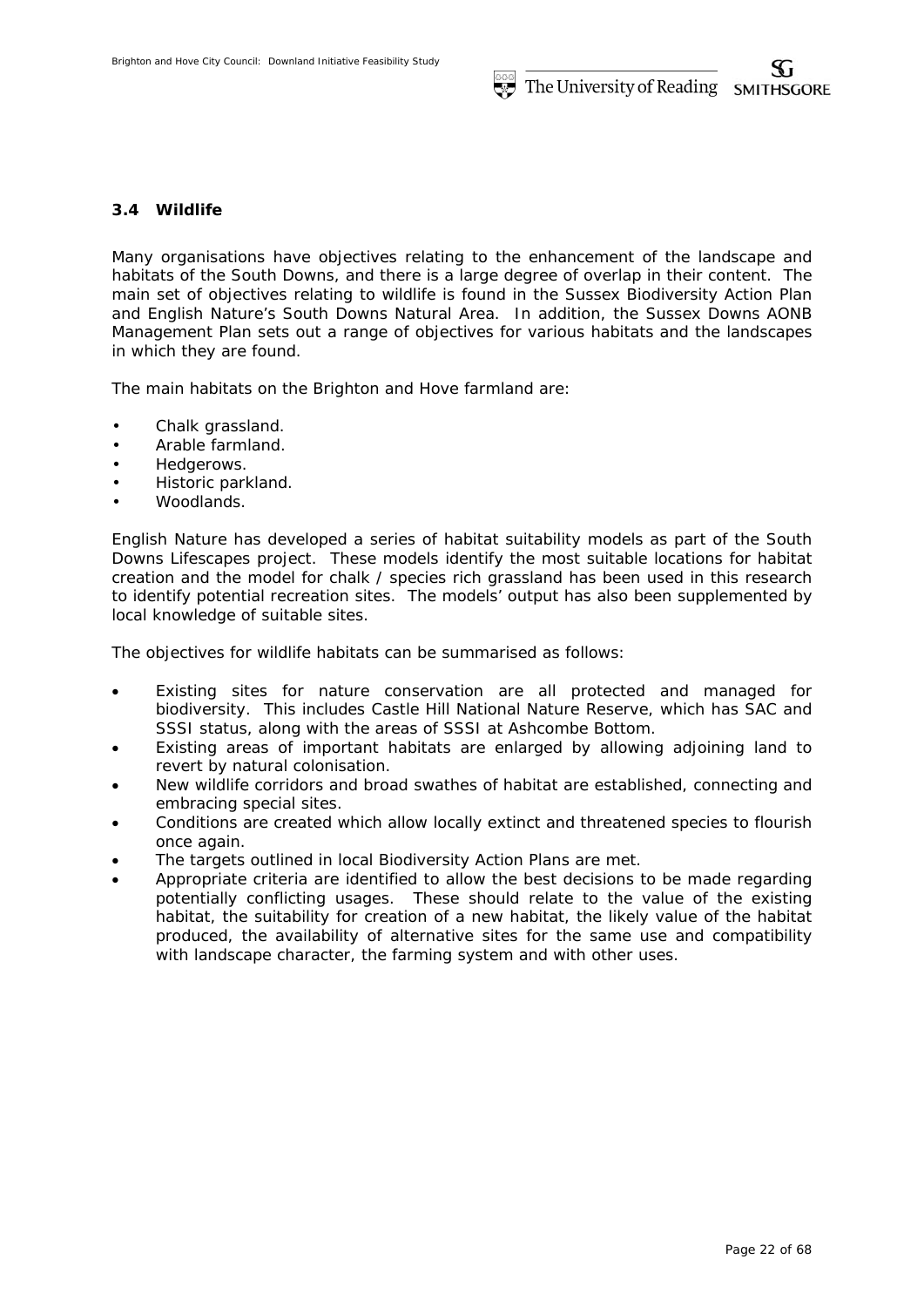## **3.5 Natural resources**

The protection of natural resources is covered in a number of plans, including the Interim South Downs Management Plan, the Sussex Biodiversity Action Plan and the Environmental Stewardship Scheme objectives.

Environmental Stewardship, the Government's new, key national agri-environment scheme, is comprised of three schemes: Entry Level Stewardship, Organic Entry Level Stewardship and Higher Level Stewardship.

The Government would like the majority of farmers in England to enter Entry Level Stewardship (ELS), which has basic resource protection, landscape and wildlife objectives and has an objective relevant to water quality:

## **3.5.1 ELS Potential benefits on the Downs**

To help prevent deterioration in water quality caused by high nutrient levels

Relevant options: Buffer strips; nutrient/manure management plans; permanent grassland with low or very low inputs

Higher Level Stewardship (HLS) is solely targeted at high priority areas, habitats and species. One of the scheme's secondary targets is water quality:

## **3.5.2 HLS Potential benefits on the Downs**

Enhancement of water quality within the rivers and streams which flow across the downs.

Secondary target: Enhance water quality within the rivers and streams which cross the downs, through improved land management and establishment of buffer zones to reduce the risk of soil erosion. This applies to land within 200m of bodies of water.

# **3.6 Access**

There are a number of documents and policies that affect access in and around Brighton, some of which are produced by the Council. The most relevant Council plans are the Rights of Way Improvement Plan, the Missing Links project, and Access for All.

The Rights of Way Improvement Plan, which all local authorities are required to produce by November 2007 under the Countryside and Rights of Way Act 2000, aims to identify and prioritise improvements to the existing rights of way network and ensure that a holistic approach is taken to access in the Council's area. It also includes the Missing Links project which has identified new rights of way which would improve the connectivity of the rights of way network.

The Access for All project recognises that all members of society should have access to the countryside. It has identified the challenges and difficulties facing people with disabilities and has identified 26 routes which deliver access to the countryside for both able bodied and disabled people.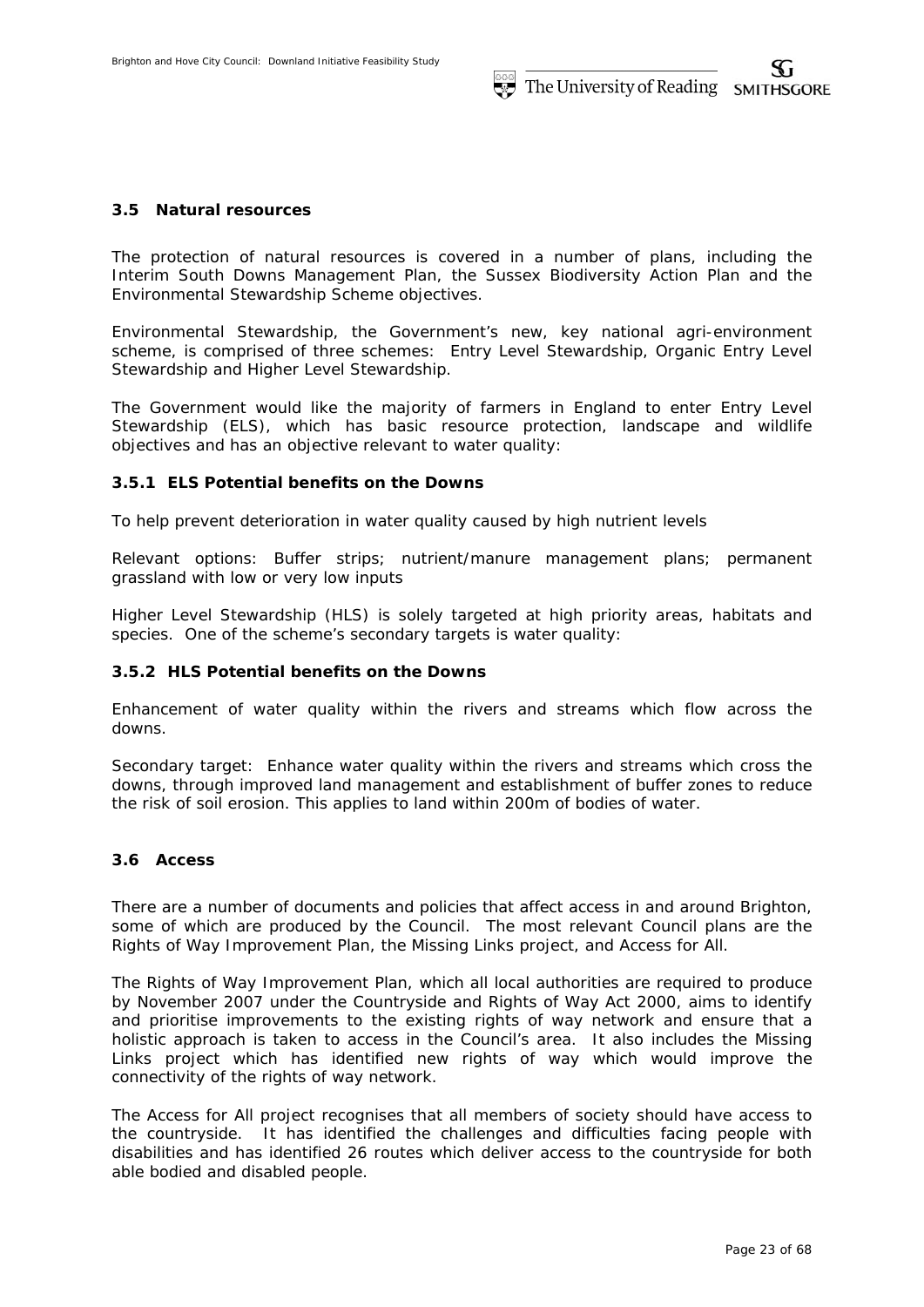The Council's initiatives should take into account research and projects carried out by other organisations. The most relevant study to the Downland Initiative is the Countryside Agency's Countryside In And Around Towns. It considers the interface between town and country and makes suggestions for the better use of the urban-rural fringe for access. Many of its conclusions on the key functions of the urban-rural fringe are relevant to Brighton and Hove:

- 1. A bridge to the country.
- 2. A gateway to the town.
- 3. A health centre.
- 4. A classroom.
- 5. A recycling and renewable energy centre.
- 6. A productive landscape.
- 7. A cultural legacy.
- 8. A place for sustainable living.
- 9. An engine for regeneration.
- 10. A nature reserve.

Improving access is also an objective of the Environmental Stewardship scheme which provides a mechanism and funding for increasing access.

# **3.7 Culture and history**

Brighton's Downs are rich in archaeological and historical interest. This is recognised in both The Space to Be (2005) and the Interim South Downs Management Plan. Both documents provide a brief review of the area's history and set out objectives to connect the past to the present:

The Space to Be

- Achieve a sympathetic land management regime for the majority of the City's Scheduled Ancient Monuments.
- Ensure that the best archaeological sites and wider cultural areas are publicly accessible and interpreted for visitors, using the most appropriate media.

Interim South Downs Management Plan

- Ensure the protection, conservation and, where appropriate, restoration of the historic environment.
- Protect and conserve the character of historic buildings, settlements and other historic structures and their settings including their cultural heritage.

The Environmental Stewardship scheme also has objectives relevant to archaeological and historic sites, and may be a useful mechanism for achieving the above objectives:

ELS To increase protection for archaeological and historic sites. *Relevant options: Take archaeological features out of cultivation; reduce cultivation depth; management of scrub on archaeological sites; archaeological features on grassland.*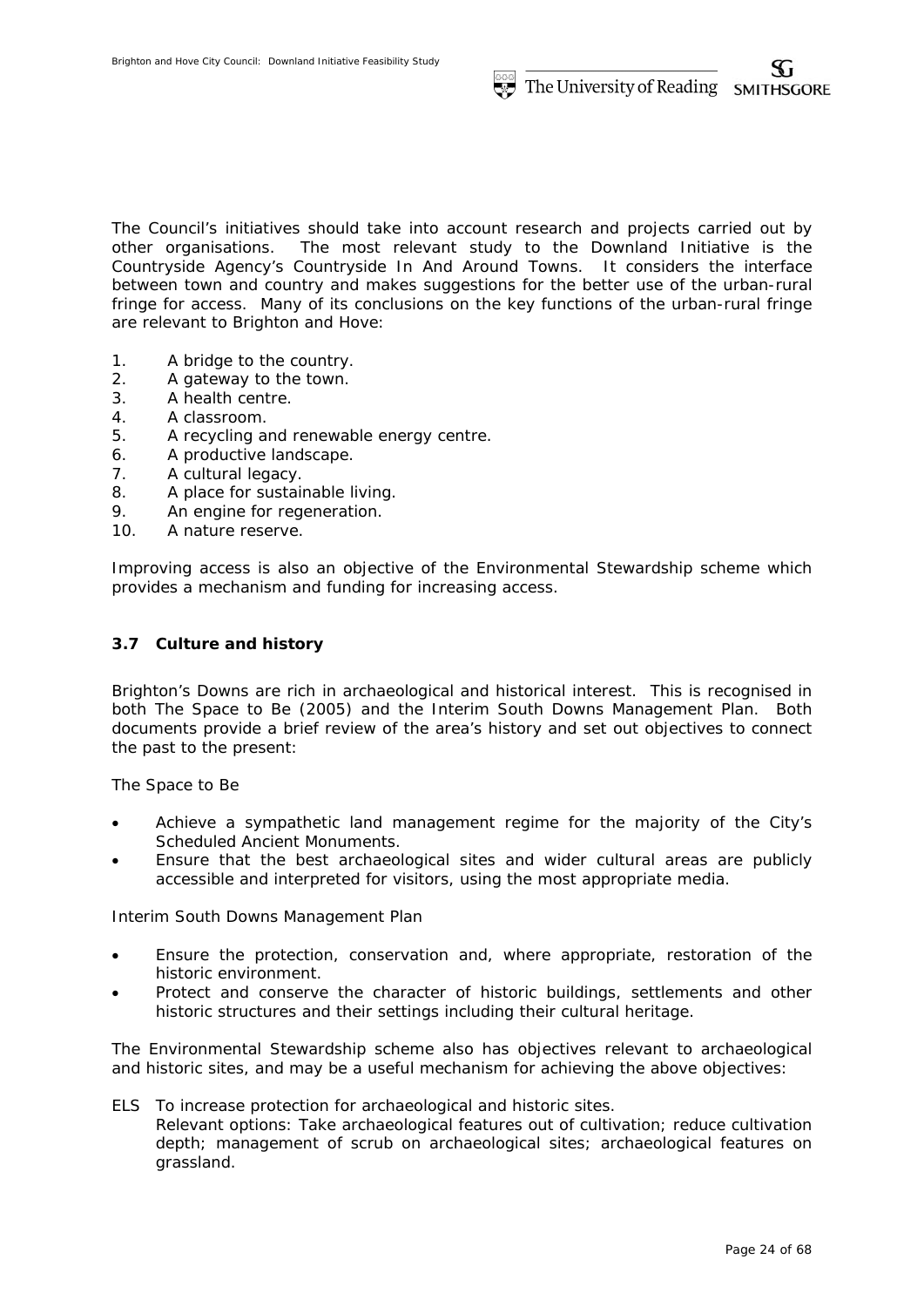HLS Protect archaeological features and landscapes.

- Primary target: Protect archaeological features or landscapes (Scheduled Ancient Monuments or locally recorded sites).
- Primary target: Protect or restore designed historic parklands listed on the English Heritage register.
- Primary target: Conserve structures and non-residential buildings of historic, architectural or archaeological importance that are on the Listed Buildings At Risk Register built using traditional materials and construction methods. Restore these structures where they are situated on farmland and they promote the enjoyment of the countryside by the public.
- *Secondary target: Protect archaeological features and landscapes that have not been previously recorded. Maintain or restore designed historic parklands that are locally designated.*

# **3.8 Summary of review of existing studies, reports, policy documents and management statements**

The majority of the broad aims for the Downland Initiative are complementary to the policies, visions, aims and objectives contained in the many documents pertaining to the South Downs and Brighton and Hove.

Some of the aims of the Initiative, notably to establish a national pilot on sustainable land management, reflect the ambition of the Council for the Initiative and are not contained in the other documents.

It was noted in the Lessons Learned from the Land Management Initiatives that the pursuit of sustainability is a journey rather than an end state, with objectives for sustainability setting a direction for travel rather than a clear destination. It is recommended that this way of thinking about sustainability is adopted for the Downland Initiative.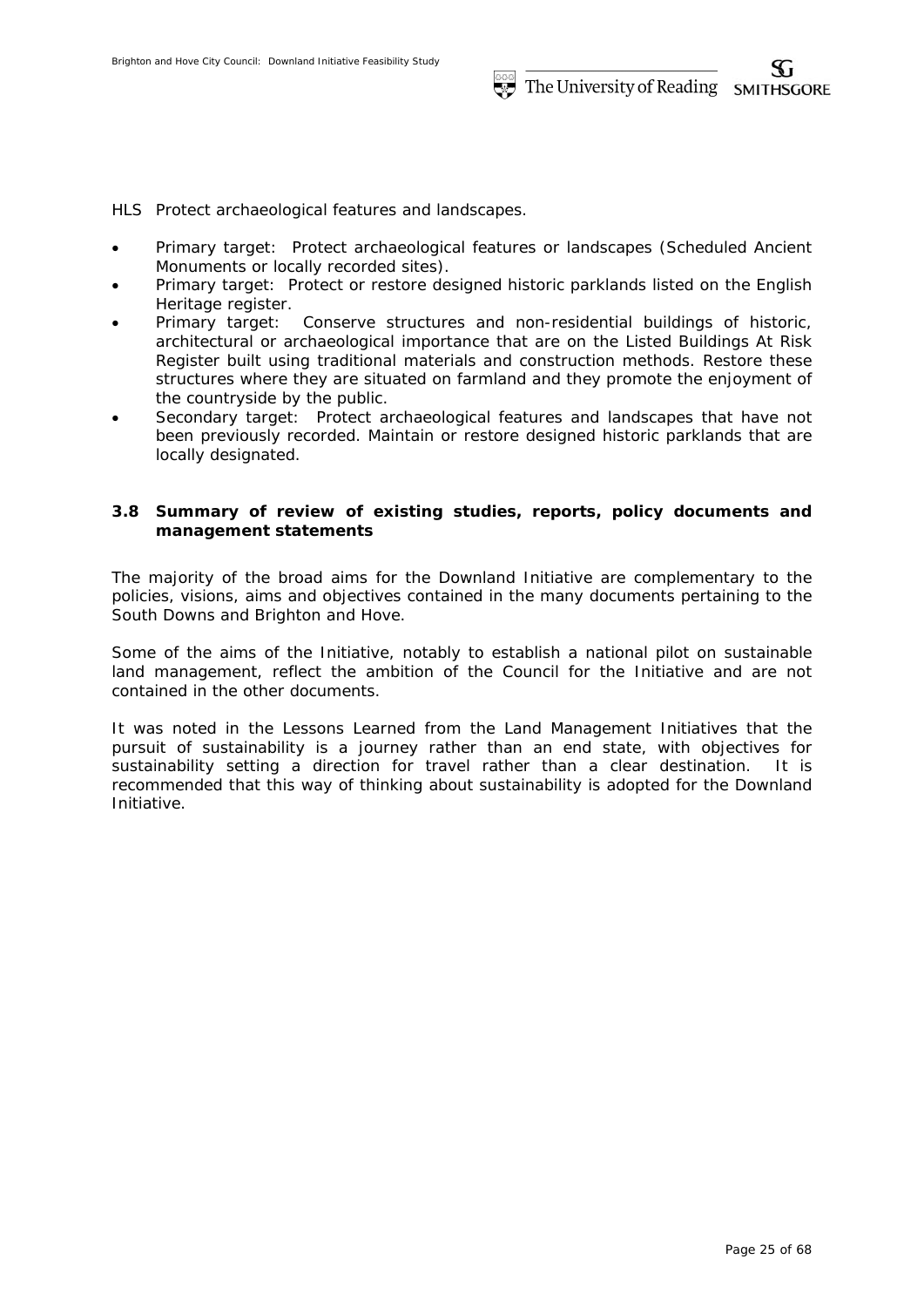# **4.0 Seek the views and ideas of local interested parties**

# **4.1 Consultation with estate tenants and other interested parties, and summary of views**

As part of the assessment of the aims and objectives, outcomes and implementation of the Downland Initiative, a number of meetings were held to gauge local and regional opinion on the proposed objectives of the Initiative. Meetings were held with:

- Council officers.
- Council tenant farmers.
- Local interested parties.

The purpose of these discussion group meetings was to seek the views of the consultees on the Downland Initiative, to scope / identify the range of issues involved, to review what its aims should be, how these should be implemented and the potential management structure and funding sources.

Details of the discussion groups and summaries of the discussions that took place are presented in Appendix A.

The main conclusion to be drawn from the discussion groups is that there is considerable 'goodwill' towards the Downland Initiative; the research team was surprised at the level of support, local passion for the Initiative and the amount of consensus on its aims.

A challenge for the Council in implementing the Downland Initiative will be managing expectations in the local community. Whilst everyone appears to agree about the vision for the downland and the broad aims for the Initiative, there is likely to be less consensus on how the Initiative is actually implemented. For example, while all the local interested parties agreed that new areas of chalk / species rich grassland should be created, there was little agreement (or even prior consideration) on how much should be established.

The problem about quantity is far from unique to the Initiative. For example, for nature conservation, national governments and international conservation organisations do not agree on the quantum required of habitats and species, and the amounts desired are likely to be different at international, national, regional and local levels.

The four broad themes of the Initiative (agriculture and land use, access, wildlife and landscape, and education and interpretation; see Table 1) were supported by all parties consulted.

There was also agreement between the groups that the four goals were interlinked, which made it difficult to prioritise them. The majority of respondents expressed a view that the Initiative should be holistic and address all of the goals, and that they were largely complementary.

The key issues which emerged for each of the four broad themes were: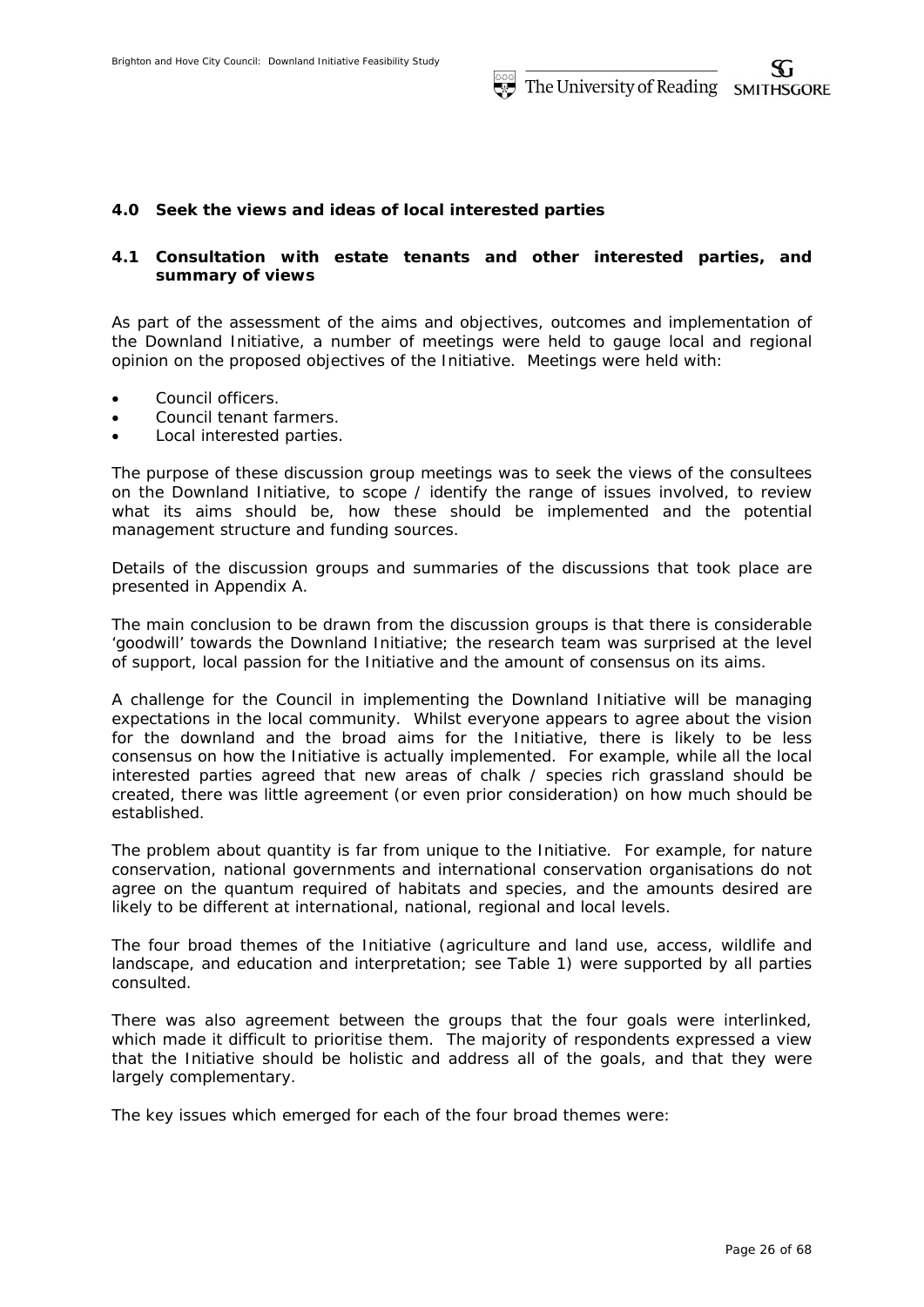# **4.2 Agriculture and land use**

A key recurrent message was that the downland must be farmed in a sustainable way; the definition of sustainability was very broad and included issues such as economic viability, landscape, wildlife, water quality, transport, access and the health of local residents.

Although it is likely that different parties hold different definitions of what 'sustainability' means, all of the discussion groups agreed that sustainability included the economic sustainability of the tenant farmers' businesses.

The main mechanisms identified to encourage sustainable land management practices were agri-environment schemes and working with the farm tenants to adopt best practice. However, there may be occasions where the land has to be taken back in hand by the Council.

The production of food that could be consumed by the local population was another recurring theme, and it was noted that the land at present does not do this. A wide range of products from lamb and beef to fruit and vegetables were mentioned as having potential local markets.

# **4.3 Access**

Despite agriculture being seen as key to the future management of the downland, the majority of discussion focussed on access; however, this may have been due to the composition of the discussion groups. Allowing the people of Brighton and Hove to experience 'their' land emerged in its own right as an important message.

The overall message is that more access is wanted / needed and that it had to provide for a range of users: walkers, cyclists and horse riders; elderly people, families and disabled people; the confident and fearful of the countryside. Due to this, a range of demands for access emerged, from new open access areas which could be used by cyclists and horse riders, to short, circular routes which could be for people using wheelchairs and pushchairs.

There was also a practical view from some consultees who held that getting the Rights of Way Improvement Plan and Missing Links plans implemented were the most important steps towards improved access. The importance of good quality information on access opportunities to enable people to make informed choices was also raised.

## **4.4 Wildlife and landscape**

Whilst other habitats were referred to in the discussion groups, the key habitat mentioned in the discussion groups was chalk / species rich grassland. The overall feeling is that its management must be improved, probably through increased use of grazing, and that some existing areas of chalk / species rich grassland should be buffered from agricultural operations. There was also considerable discussion about creating new areas of chalk / species rich grassland, not necessarily adjacent to extant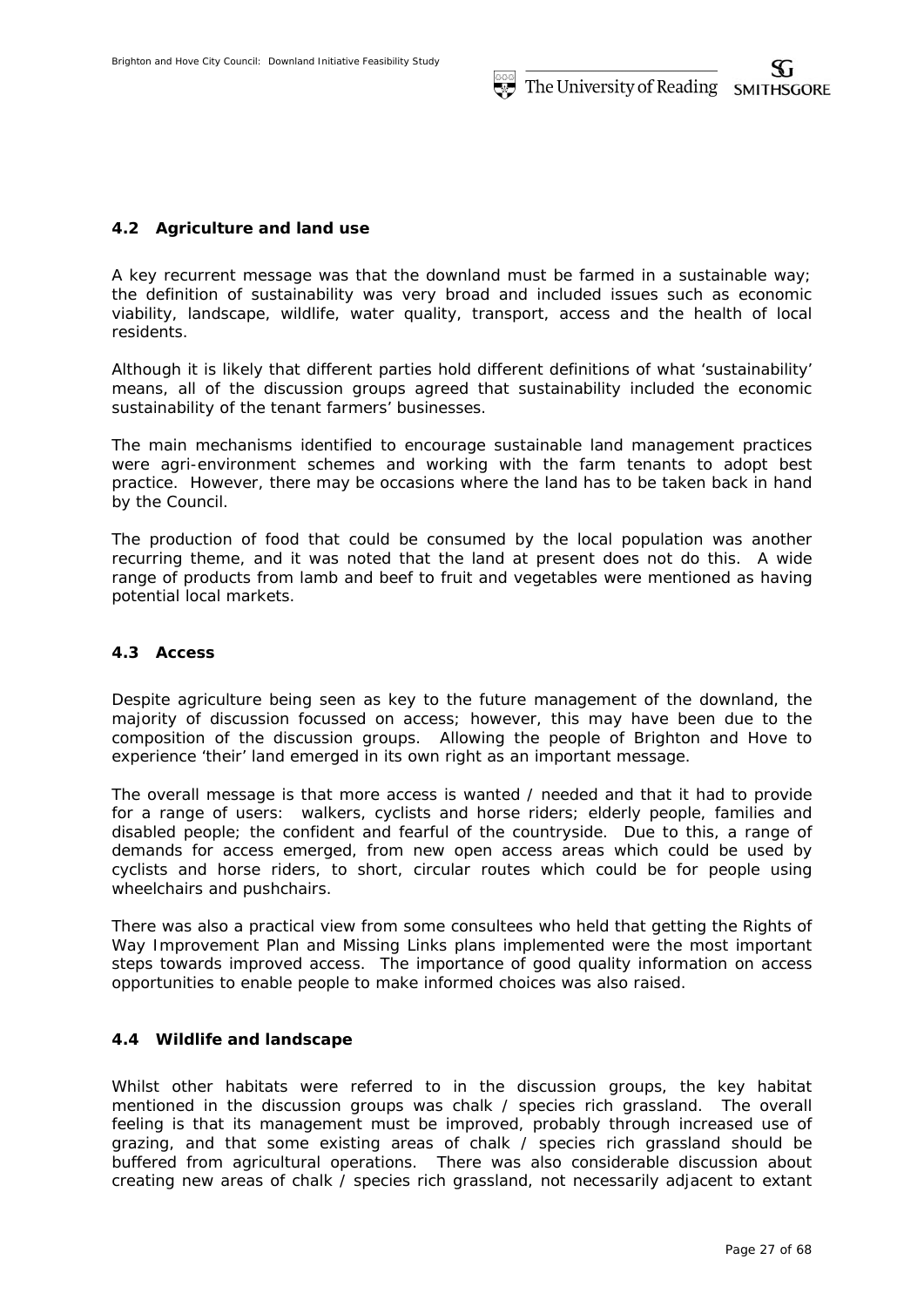areas, although it was recognised that linking areas would be biologically more advantageous.

There was little mention of any other habitat or landscape type. The research team was surprised at this as they expected more mention of hedgerows, woodland and general landscape aesthetics, although there was a brief mention of the need to control the visual impact effect of farm diversification projects.

### **4.5 Education and interpretation**

The need to re-establish the link between town and country, and between the people of Brighton and Hove and the tenant farmers, recurred in all discussions. A general view was that the link should start with school children visiting the land to gain a better understanding of how the land is managed, the role of farmers and how food is produced.

Although many respondents noted that the quality of signage along rights of way had improved in recent years, there was still a feeling that it could be further improved. As well as the want for increased physical access (via rights of way and open access land), there was a demand for 'intellectual' or 'perceived' access. For example, signs informing the public what is growing in the fields, how it is managed and what it will be used for. The same could apply to chalk / species rich grassland (and the difference between it and permanent pasture and temporary grassland), hedgerows, woodland, ponds, setaside and access routes and areas.

The amount and quality of interpretation material on the downland's history and culture was felt to be poor. Better material would improve the local communities' 'intellectual' access to the land and would contribute to increasing the public's ownership of the land.

Based on the consultation and the broad agreement with the Council's aims for the Downland Initiative observed in the consultation, it is proposed that the four broad aims are not changed. The consultation did however highlight priorities under each of the broad aims that should be included in the Downland Initiative. It is these priorities that are assessed next.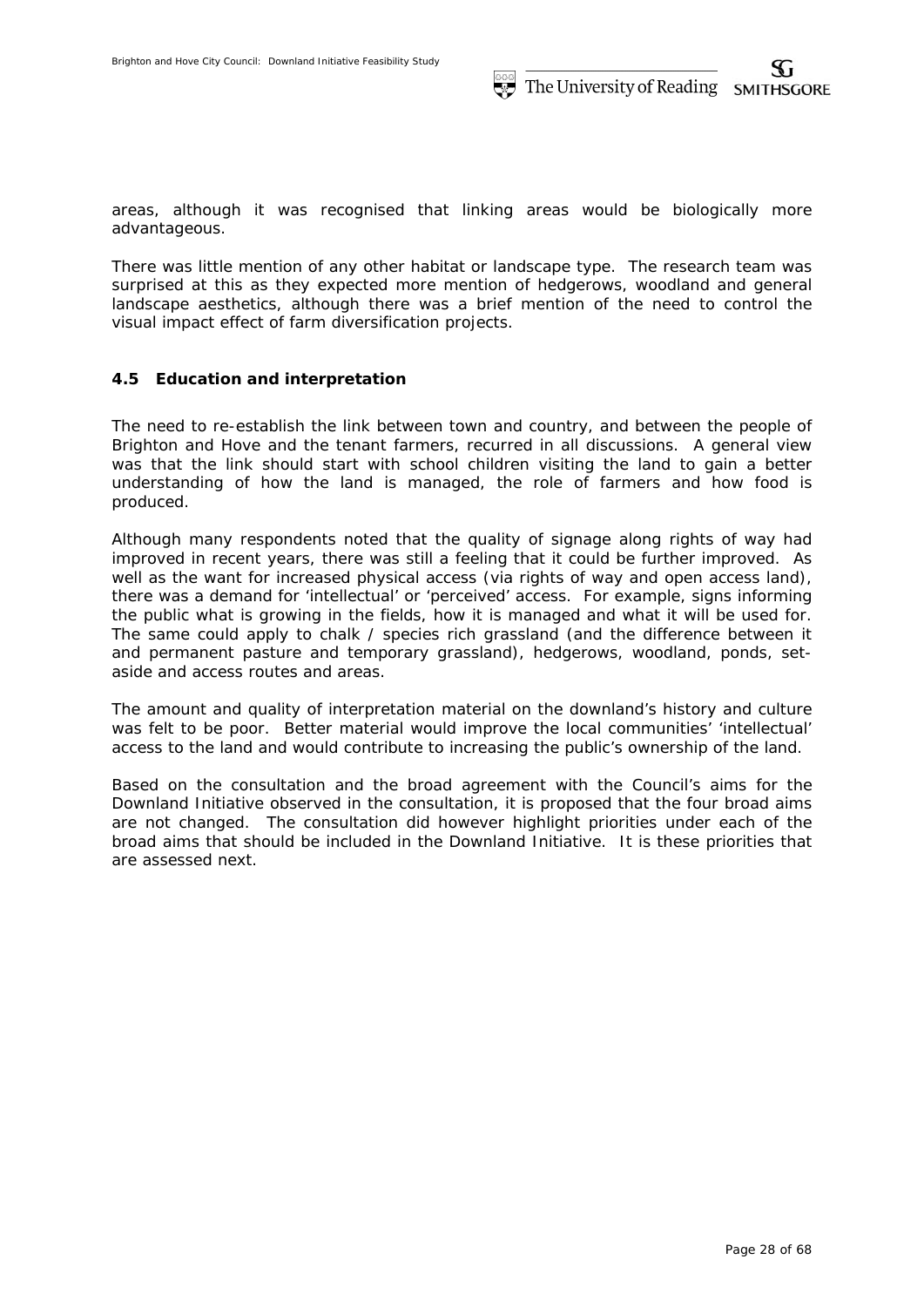# **5.0 Define and agree aims and objectives for the Downland Initiative**

This section will review the broad aims of the Downland Initiative (see Table 1) in light of the review of existing information and the findings of the discussion groups.

In Section 6.0, the aims will be prioritised, based on the discussion groups' responses and the judgement of the research team.

## **5.1 Proposed changes to broad aims**

It is recommended that the broad aims for the Initiative are amended as follows (*proposed changes are in bold italics*):

Based on the review of existing information and on the discussion group findings, the broad aims set by the Council in *The Space to Be* appear to be consistent with government policies and there is wide ranging local support for them.

It is recommended that an overarching aim is added:

### *Overarching aim*

-

 *Reconnect the people of Brighton and Hove to a more biodiverse downland with better education, improved access and a better sense of connection to the land.* 

## **5.1.1 Agriculture and land use**

An important theme to have emerged from the discussion groups was that many of the people of Brighton and Hove are not 'connected' with the downland surrounding the city. This disconnection is both physical, as many do not venture onto the farmland and downs, but also, and probably as importantly, intellectually.

The intellectual disconnection occurs at all ages, from school children upwards. It is also possibly most acute for ethnic minorities, as well as less able and less affluent members of society<sup>4</sup>. There was a feeling that the 'kids must know what a cow is' and should be 'taken out to meet their supper', that people should feel able to walk on 'their' land and that greater effort should be made to provide interpretation material to inform people about the land and land management practices. This could be called 'informed access'.

It should be noted that this is a national issue, and that The Countryside Agency are currently investigating what can be done to support the participation in outdoor recreation of disabled people, black and ethnic minority people, people who live in inner city areas, and young people.

The research team makes a number of proposals to improve the connection between the people and the Council's downland:

<sup>4</sup> It should be noted that this statement is based on a small number of responses in the discussion groups.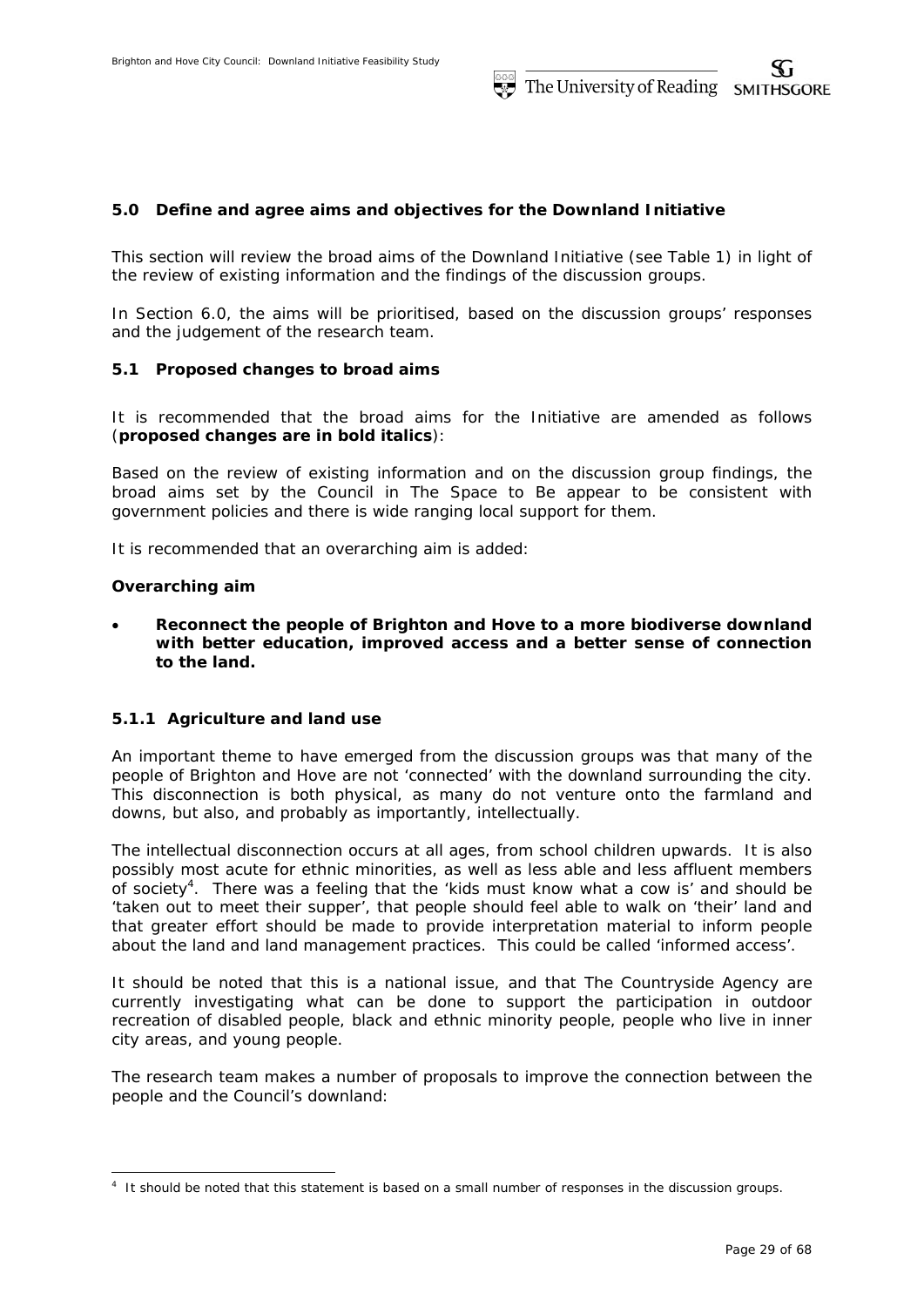- Produce food for the community from the estate 'Brighton's food grown on your land'. Some of the food could be provided by a new market garden.
- Continue to improve the relationship between the Council and its tenant farmers.
- Manage the amount of illegal access.
- Encourage the sense of ownership of the land by the community. This could be done by 'informed access', with better information and interpretation material, improved access (e.g., more easily used rights of way) and by creating stronger links between farmers and the community.
- Support visits to the Council's farms by local schools; all of the tenant farmers who attended the discussion groups supported this idea and many had hosted school visits in the past. They had stopped the visits due to concerns about health and safety, and insurance. The farmers said that the Council could help by reducing their liability and by drafting or providing information packs for the visits.
- Encourage a greater partnership between the Council, people and the tenant farmers so that all parties better understand the constraints on them.

All of the discussion groups agreed that sustainable land management was key to the Initiative and that it was necessary to retain farmers so that they could continue to manage the land. There was also an understanding that agriculture alone was unlikely to provide adequate incomes for the tenants and that the farmers must be allowed to diversify. It was also noted that the diversification must be sustainable, particularly in relation to transport.

Agriculture and land use

 *Encourage the establishment of sustainable land management* systems on the Downs, with a greater emphasis on local, healthy food production, diversification and farming practices that are sympathetic to wider downland objectives.

## **5.1.2 Access**

The discussion groups highlighted that there should be a concentration of effort on a few key points, including implementing the Rights of Way Improvement Plan, Missing Links and Access for All. The aims of the Initiative may be met once these are implemented, in conjunction with any new access over areas of land reverted to chalk / species rich grassland.

## **5.1.3 Wildlife and landscape**

A few additional aims are proposed. However, the general feeling from the discussion groups was that there should be efforts to protect, buffer and properly manage the existing features as well as creating new ones. The buffering of the Castle Hill Special Area of Conservation (SAC) was a recurring theme; it is viewed as the nature conservation 'jewel in the crown' of the Estate.

An expansion of the area under chalk / species rich grassland through arable reversion can meet a number of objectives relating to nature conservation, landscape appearance, protection of archaeological features and provision of public access opportunities. However, when deciding on the location of new arable reversion sites, the existing biodiversity value of the arable land needs to be considered, especially with respect to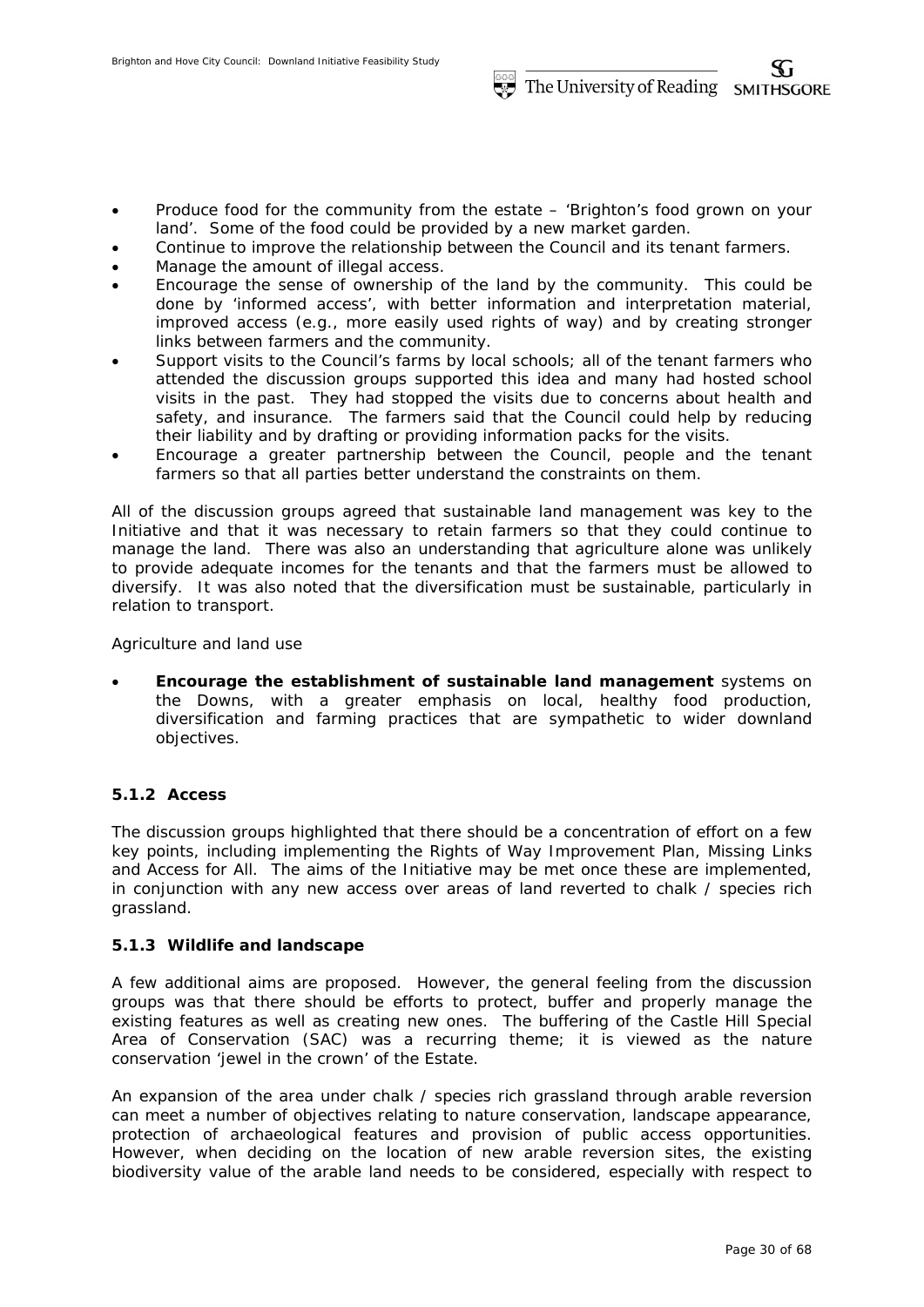rare arable plants. Similarly, the nature conservation value of scrub on existing areas of chalk / species rich grassland needs to be assessed before decisions are made regarding scrub clearance for chalk / species rich grassland restoration.

It is recommended that two additional aims are added to reflect this:

- *Priority should be to protect existing habitats and to manage them better.*
- *Attention should be paid to the conservation value of overlooked habitats such as farm woodland and chalk scrub, and species such as rare arable plants when deciding on land management options.*

# **5.1.4 Education and interpretation**

The view was that the Council's broad aims do not need to be added to, although the discussion groups highlighted detail under them.

Education and interpretation were viewed as inextricably linked to agriculture and the use of the downland estate. The general feeling was that the current provision of interpretation material on the land's history, culture and archaeology was poor and should be improved. There was also, as already stated, a want for more 'intellectual access' to the land – in terms of what it is growing and why, what crops and stock will be used for, the actions that happen on the land, its appearance through the changing of the seasons.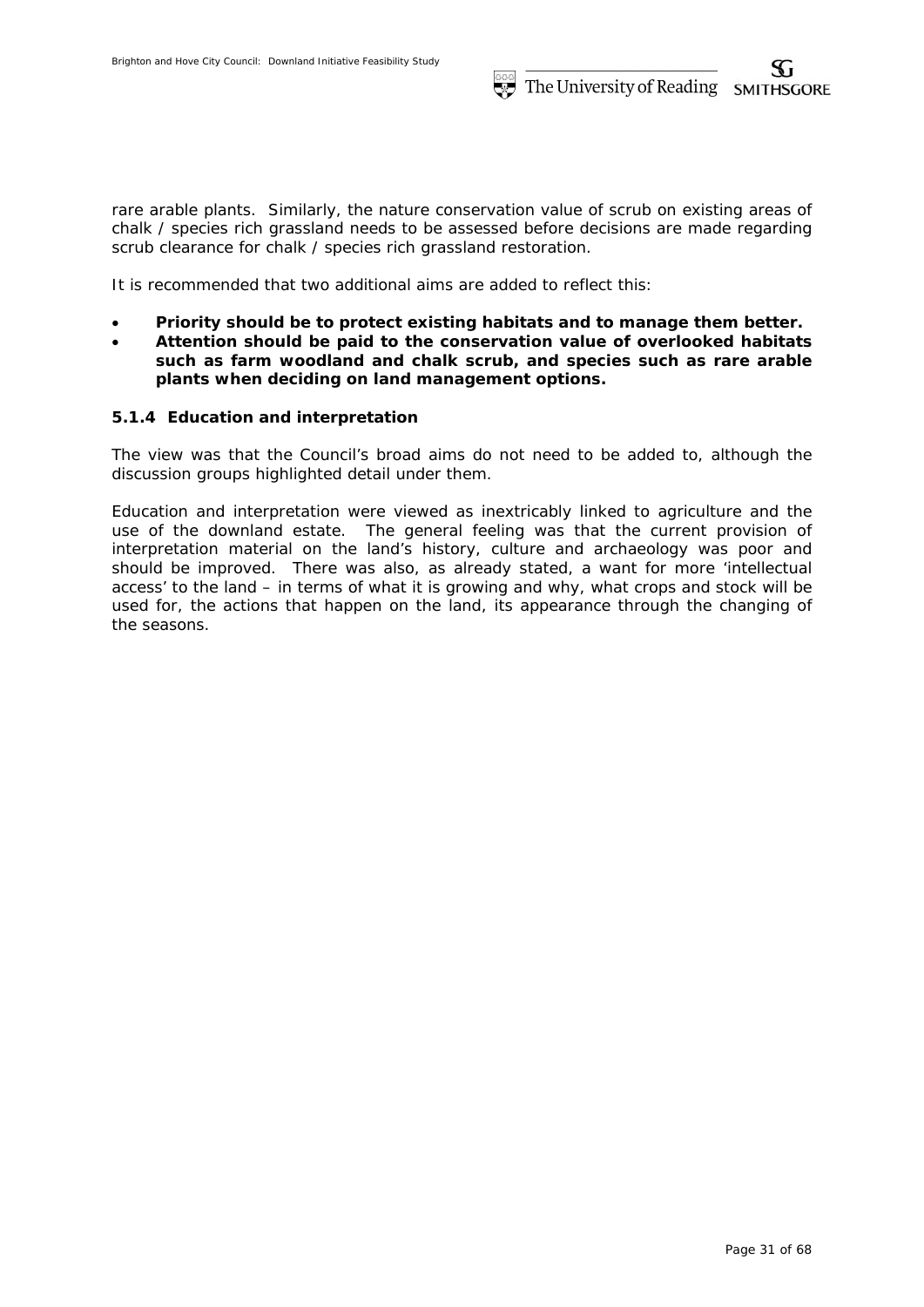The research team recommends that the broad aims are amended as shown in Table 2.

# **Table 2 Proposed broad aims for the Downland Initiative**  *(proposed changes are in bold italics)*

#### *Overarching aim*

 *Reconnect the people of Brighton and Hove to a more biodiverse downland with better education, improved access and a better sense of connection to the land.* 

#### **Agriculture and land use**

 Establish a sustainable *land management* system on the Downs, with a greater emphasis on local, healthy food production, diversification and farming practices that are sympathetic to wider downland objectives.

#### **Access**

- Significantly expand the amount of access land adjacent to the urban areas of Brighton and Hove.
- Connect existing blocks of open access land into landscape-scale units.
- Achieve improved links between Open Access Land and Rights of Way, including a range of 'easy access' routes, connecting the urban area into the countryside, for people with varied abilities and access needs.
- Provide for the needs of cyclists and horse riders, including an extension of the cycle path network onto the Downs.

#### **Wildlife and landscape**

- Conserve and enhance downland habitats and species to meet Biodiversity Action Plan targets.
- *Priority should be to protect existing habitats and to manage them better.*
- *Attention should be paid to the conservation value of overlooked habitats such as farm woodland and chalk scrub, and species such as arable plants when deciding on land management options.*
- Work with the Landscape Enhancement Initiative to establish a national pilot on sustainable land management, targeting the conversion of arable land to chalk / species rich grassland where the highest benefits can be gained.
- Work with English Nature to identify the right land for habitat restoration and to better target agrienvironment scheme funding.

#### **Education and interpretation**

- Implement an integrated interpretation and publicity strategy, to enhance the access experience and to ensure residents and visitors know about the new access opportunities available on their doorstep.
- Introduce a conservation regime for the council's many scheduled ancient monuments and other downland archaeological features, to ensure their protection and public appreciation into the foreseeable future.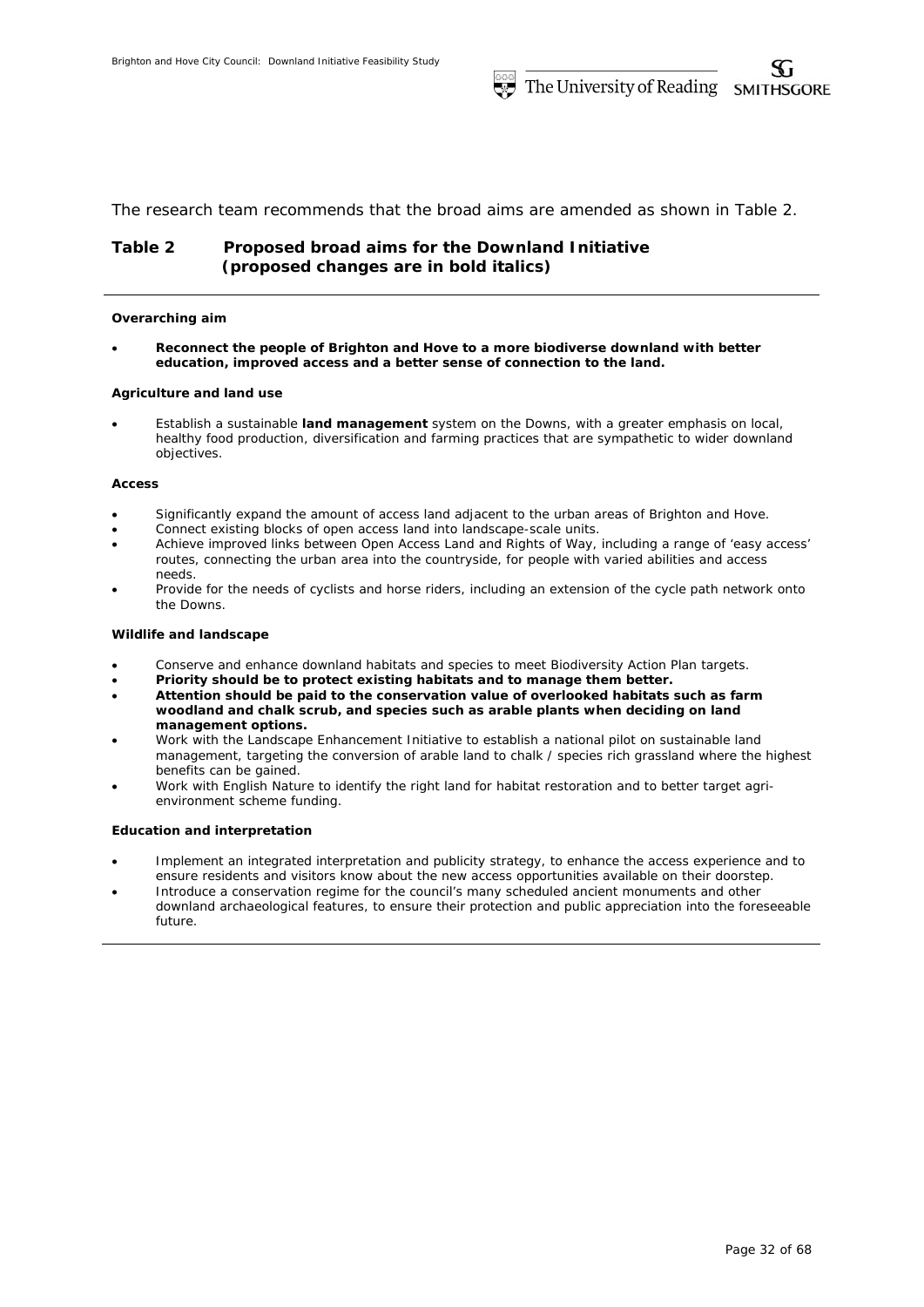# **6.0 Key priorities and targets for the Downland Initiative**

Under each of the broad aims, key priorities and targets have been identified. The priorities are scored on a simple scale (low, medium and high) to help target effort under the Initiative.

A significant concern raised by all discussion groups, but by the tenant farmers and other interested parties in particular, was that the Downland Initiative must be realistic and achievable.

There was considerable feeling that this Initiative must not be like many others where little action takes place. One attendee summed the feeling up as, "The broad aims proposed [for the Downland Initiative] are super but, by past history, nothing will happen." There was also a want expressed in the discussion groups that some 'early action and wins' were needed to give the Initiative momentum. This would also help develop interest in the community and also generate 'ownership' of the Initiative by the public, Council Officers, the tenant farmers and other interested parties.

The remainder of this Section has been drafted with this quote very much in mind, and with reference to the 80:20 rule (for any task, by focussing on the most important 20% of a task, 80% of it can be achieved $5$ .)

Therefore, a small number of key priorities have been identified under each of the broad aims. If they are achieved, then much of the vision and the broad aims of the Initiative should also have been achieved.

## **6.1 Overarching aim**

-

 *Reconnect the people of Brighton and Hove to a more biodiverse downland with better education, improved access and a better sense of connection to the land.* 

This is achieved through the other broad aims and also by involving local stakeholders in the management of the Downland Initiative.

<sup>&</sup>lt;sup>5</sup> This is often incorrectly called the Pareto Principle and attributed to the Italian economist Vilfredo Pareto.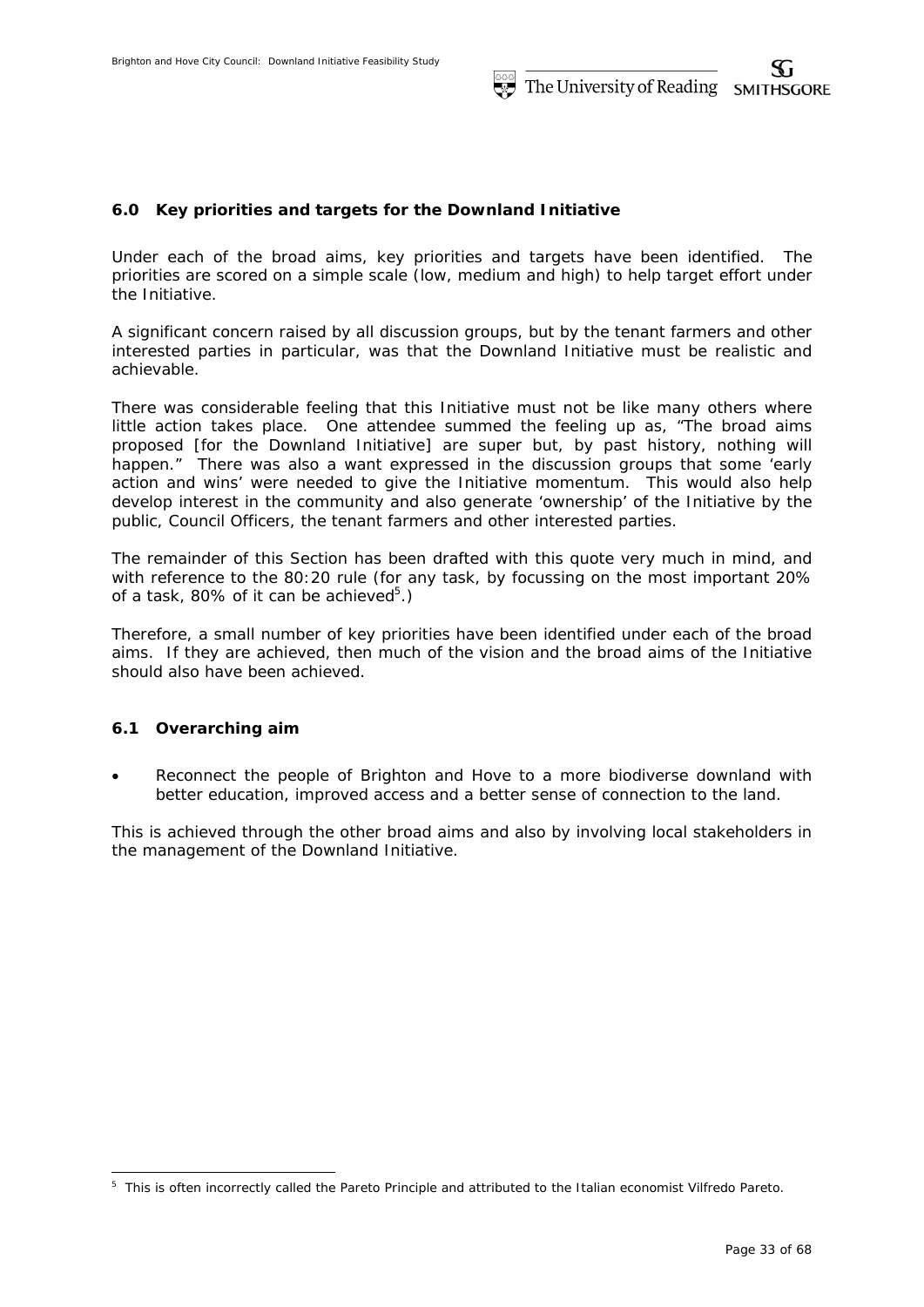## **6.2 Agriculture and land use**

**6.2.1 Encourage the establishment of sustainable land management systems on the Downs, with a greater emphasis on local, healthy food production, diversification and farming practices that are sympathetic to wider downland objectives.** 

**Support the creation of retail outlets for the tenants and other local producers to sell lamb, beef, flour and other products to the public.** 

### *Priority - medium*

It is recommended that the tenants have a retail outlet to sell the lamb, beef and other goods produced on the estate. It would be a benefit to the tenants and also help reinforce the community's connection to the downland. Outlets must be financially viable and should not be directly operated by the Council.

Although there is an existing lamb and beef marketing project in the South Downs (called South Downs Marketing Ltd), many of the Council's tenants do not subscribe to it due to the breed requirements to sell through the scheme (e.g., for sheep, Hampshire or Southdown). It is recommended that the tenants join the existing scheme if the barriers to them joining can be overcome. If this is not possible, there may be scope for agreement of a different tier of accreditation within the existing scheme. Otherwise, the requirements of an existing quality assurance scheme, such as Farm Assured British Beef and Lamb or Freedom Foods, may be used so that there is some quality assurance for the production; assurance schemes with environmental requirements may be more appropriate as they provide additional environmental benefits. There is anecdotal evidence that there would be considerable local demand for downland lamb and beef.

There may be an opportunity to develop an interpretation centre at the same site (see below). This could be at Stanmer Park or another suitable location, for example, in the city centre.

# **Re-energise the Farmers' Forum into a best practice club for the tenant farmers.**

## *Priority - high*

This approach has been very successful around the United Kingdom and has generated significant benefits to farmers and to local economies (for example, see the Cogentsi report on the Planning to succeed programme in Dumfries and Galloway (Cogentsi, 2005)). A similar approach of providing training and skills to tenant farmers is being taken by the National Trust (Farmers' Weekly, 2005). The most successful clubs are usually the ones that have active farmer members, use a professional facilitator and set their own agendas, as critically this retains the interest of the farmer members and allows them to explore subjects and issues that are relevant to them. It may be possible to recommend subjects and speakers for the group, which can address issues of concern to the Council, for example machinery sharing, livestock marketing, sharing of ideas, benchmarking, visits to best practice farms, etc.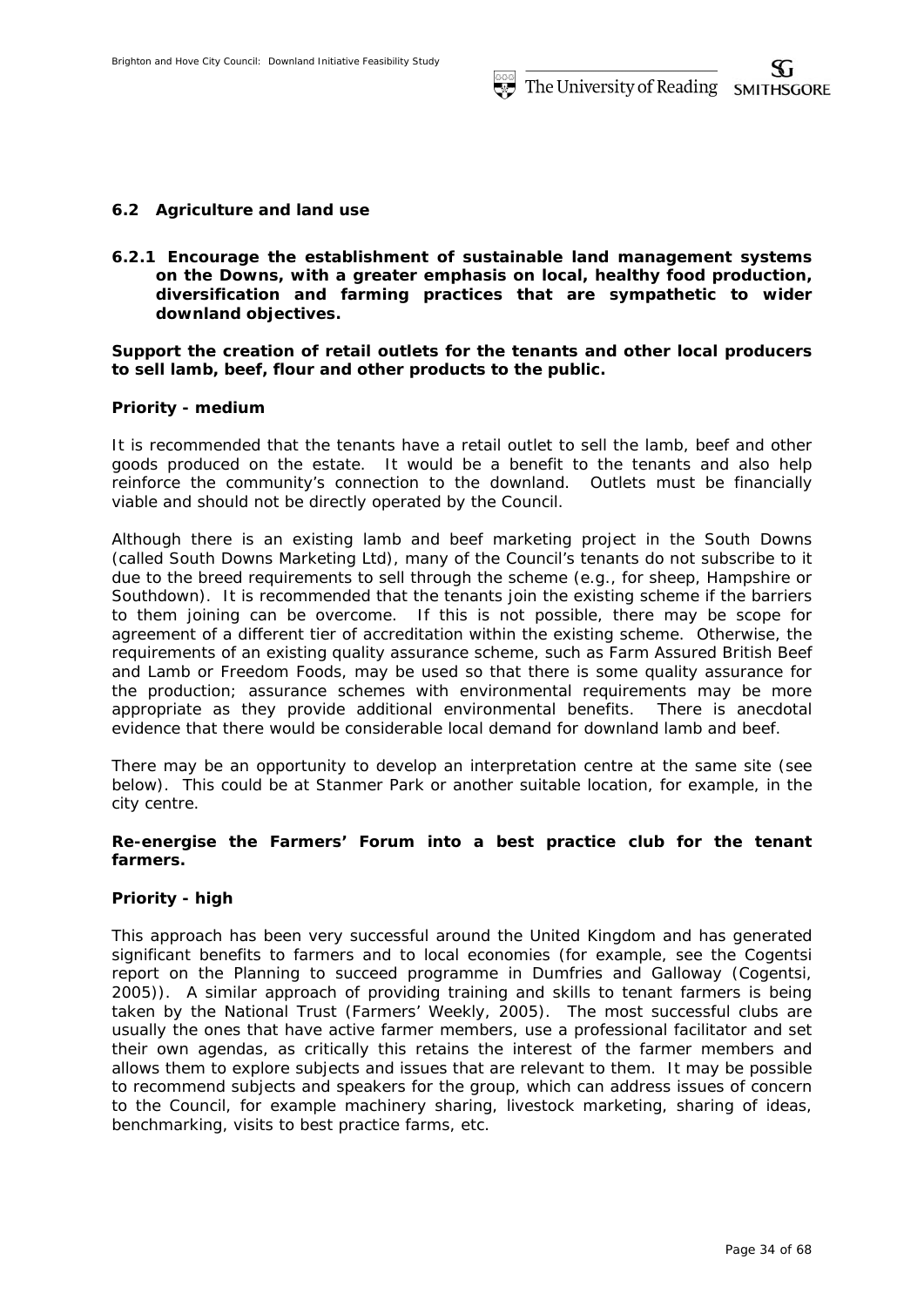## **Tell the public what measures are being taken to introduce sustainable agricultural systems on the Downs.**

### *Priority – medium, but will increase to high priority once access aims achieved*

Engendering greater public ownership of the downs is considered key to the Initiative; it will help get more people using the Downs and should also reduce any conflict or tensions between the urban population and the farm tenants. It is recommended that the public are informed about the Downland Initiative through a number of routes, including Council and other newsletters and websites, leaflet drops, schools and social services (including pre-school clubs, Sure Start, the Family Welfare Association, youth clubs, etc), health walks, local radio, newspaper articles and local television.

### **Make the Council's policy on land use and diversification clear to tenants.**

## *Priority - high*

It is clear from the discussion group, that the farm tenants are not clear what the Council policy for the estate is. This needs to be clarified, preferably in writing, in relation to access, sustainable agriculture, diversification, business and other advice, tenancy succession and building maintenance.

A number of the tenants requested a single point of contact at the Council so that they can receive consistent messages about the Council's policy, and that quick, consistent responses are made to requests to enter schemes or for consents.

There is also a lack of trust of the Council by the tenants; this trust needs to be rebuilt if the tenants are to fully participate in the Initiative. Clear communication between the Council and the tenants will be a very important start to this.

### **Reinstate a programme of school and other visits to the Council's farms.**

### *Priority - medium*

This is an important recommendation as it helps to build bonds between the people of Brighton and the farmers. Although the relationship between the farmers and the wider community is generally felt to be positive, this will help improve understanding of both party's views and public understanding of the land.

All of the Council's farm tenants should have public liability insurance in place which should cover allowing visitors onto their farms for a variety of purposes. The insurance premia should not rise due to farm visits as they should already include cover for the maximum claim they would be likely to pay and this is unlikely to have changed e.g loss of life.

For the insurance to cover visits, the farmer should have carried out a risk assessment. These might need to be reviewed and / or tailored for each visit and, in some cases, they may not exist. The Council can assist with these assessments and also in providing health and safety advice. This would give the farmers confidence they have done all that was reasonable in the circumstances.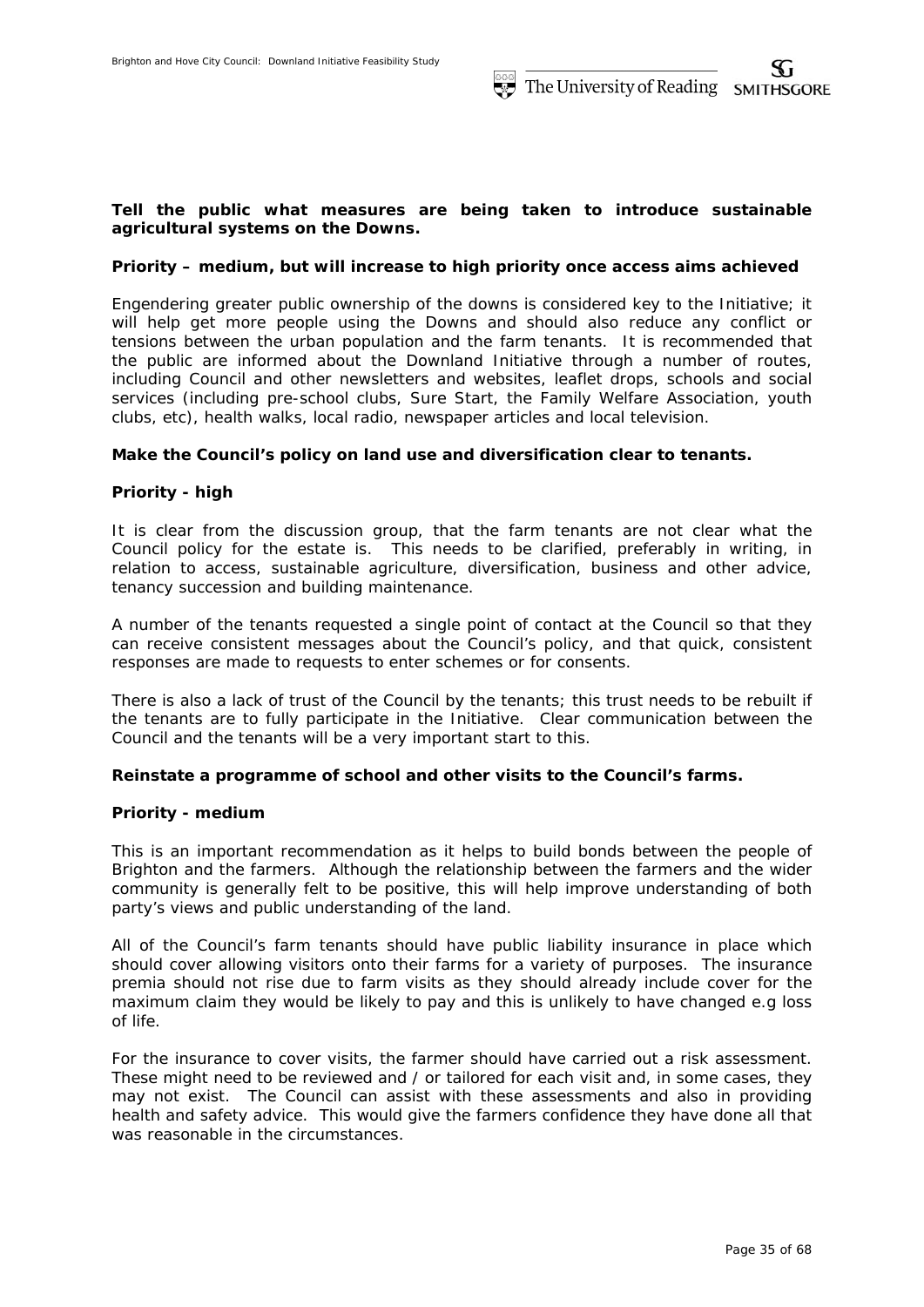It should also be noted that in the case of a school visit, it is beholden on the school to visit the farm and request the appropriate risk assessments in advance of a visit, i.e., for the school to participate in sharing the responsibility.

The Council can also assist with student information packs. Organisations like Farming and Countryside Education (FACE) and Linking Environment and Farming (LEAF) already produce excellent information packs and material that the Council could use.

The Council's Education Department should have a role in this and the trips could be linked to the National Curriculum.

# **Identify buildings, possibly at Stanmer Home Farm, for an education and interpretation centre.**

## *Priority - medium*

This should be linked to proposals to be considered by the Council. This could create a multi-functional hub to the estate, with a retail outlet, education and interpretation centre, museum and, possibly, National Park headquarters.

## **6.3 Access**

# **6.3.1 Significantly expand the amount of access land adjacent to the urban areas of Brighton and Hove.**

**Implement new routes proposed in Access for All and the Rights of Way Improvement Plan.** 

## *Priority - high*

This will create a large number of new rights of way and links between existing routes on the downland and adjacent to the urban area (including the Greenway network). Once these routes have been established, it is suggested that their use is monitored. Based on that assessment, a decision can then be taken on whether further new routes are needed or desirable.

Although it is understood that the Council would like to reduce the number of car journeys made for access in the countryside, it is the research team's view that some of these journeys are inevitable. People will use their cars to get to access routes that they cannot walk to or use public transport to get to. It is suggested that increasing the usage of the access land by the public should be as high a priority as reducing car usage. Car usage can be reduced by improved provision of public transport and better accessibility through an improved Rights of Way network, although it is likely that only a limited amount of local car usage may be prevented by it. It is therefore likely that some of the existing car parks will continue to be used by people for access onto the downland. Better public transport may help reduce local journeys made to and in the South Downs.

Increasing access to the downland may also involve more fundamental changes, such as better public transport, introducing car park charges, traffic calming, closing or restricting particularly intrusive roads and car parks, and providing information which encourages people not to use their cars to access the land. The research team supports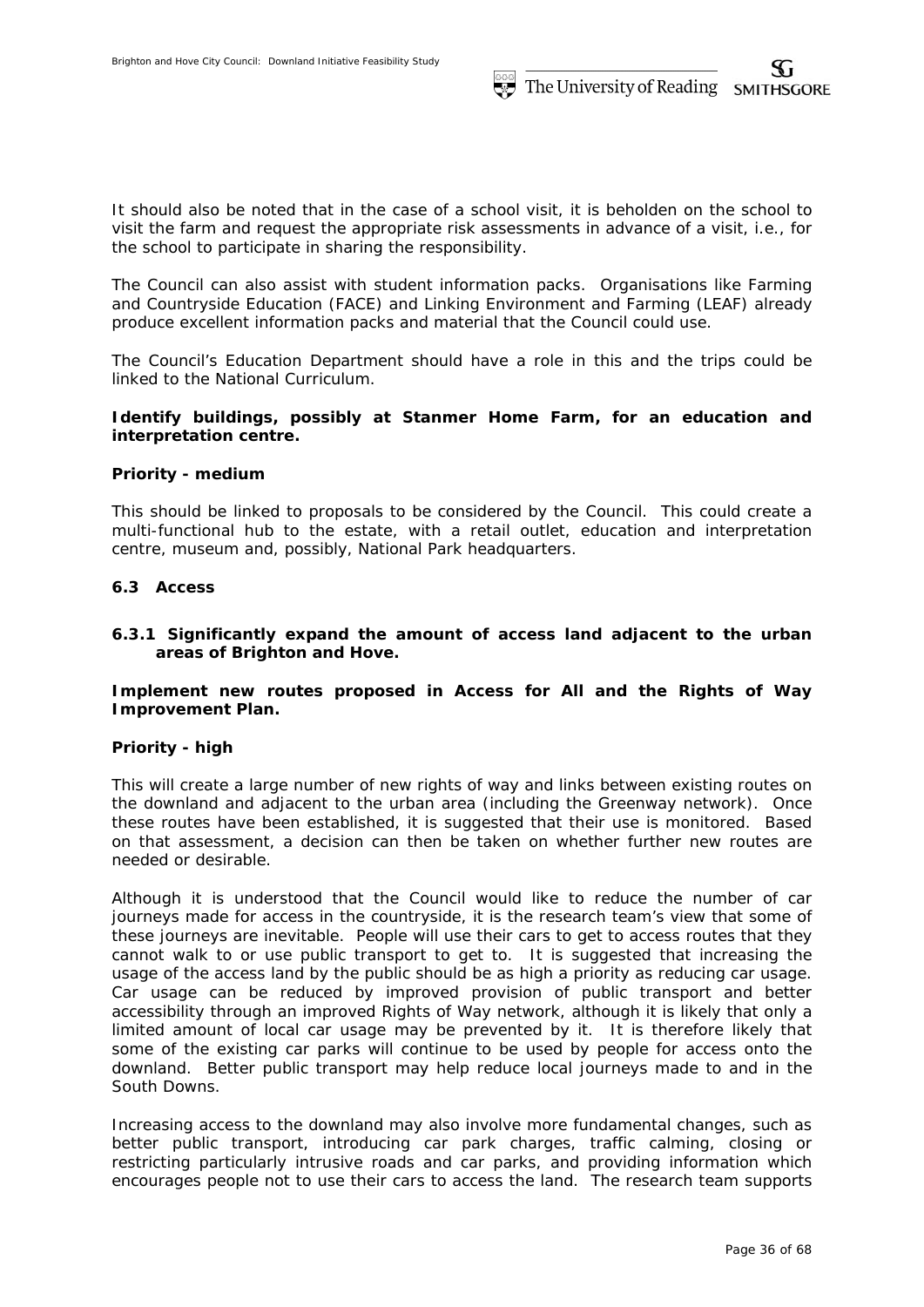the Council's desire to encourage alternative forms of transport and their more aspirational methods of increasing access but considers, given the brief for this study of providing practical, deliverable recommendations, that it is more important to deliver access routes and interpretation before trying to change ingrained public behaviour (i.e., car use).

# **Any access improvements should be included in the integrated interpretation and publicity strategy.**

# *Priority - medium, but will increase to high priority once access aims achieved*

This should include details of new, short routes as well as the more informal additions to the rights of way network (see section 6.5.1).

# **6.3.2 Connect existing blocks of open access land into landscape-scale units.**

**Allow and encourage open access on existing chalk / species rich grassland and areas where chalk / species rich grassland is being recreated, particularly where they link to existing blocks of open access land or into the rights of way network.** 

## *Priority - medium*

It is generally accepted that there are few conflicts between the objectives of chalk / species rich grassland establishment and public access. Therefore the public should be allowed open access on the new areas of chalk / species rich grassland. Where necessary, the open public access should be guided by clear access points, low key 'desire lines', and other access furniture to create the best links with existing rights of way. Furniture such as benches and picnic tables may be important on the urban fringe to encourage greater use of routes near built-up areas. However, such furniture should only be used where visually appropriate in the wider landscape.

# **6.3.3 Achieve improved links between Open Access Land and Rights of Way, including a range of 'easy access' routes, connecting the urban area into the countryside, for people with varied abilities and access needs.**

See section 6.3.1 on significantly expanding the amount of access.

# **6.3.4 Provide for the needs of cyclists and horse riders, including an extension of the cycle path network up onto the Downs.**

See section 6.3.1 on significantly expanding the amount of access.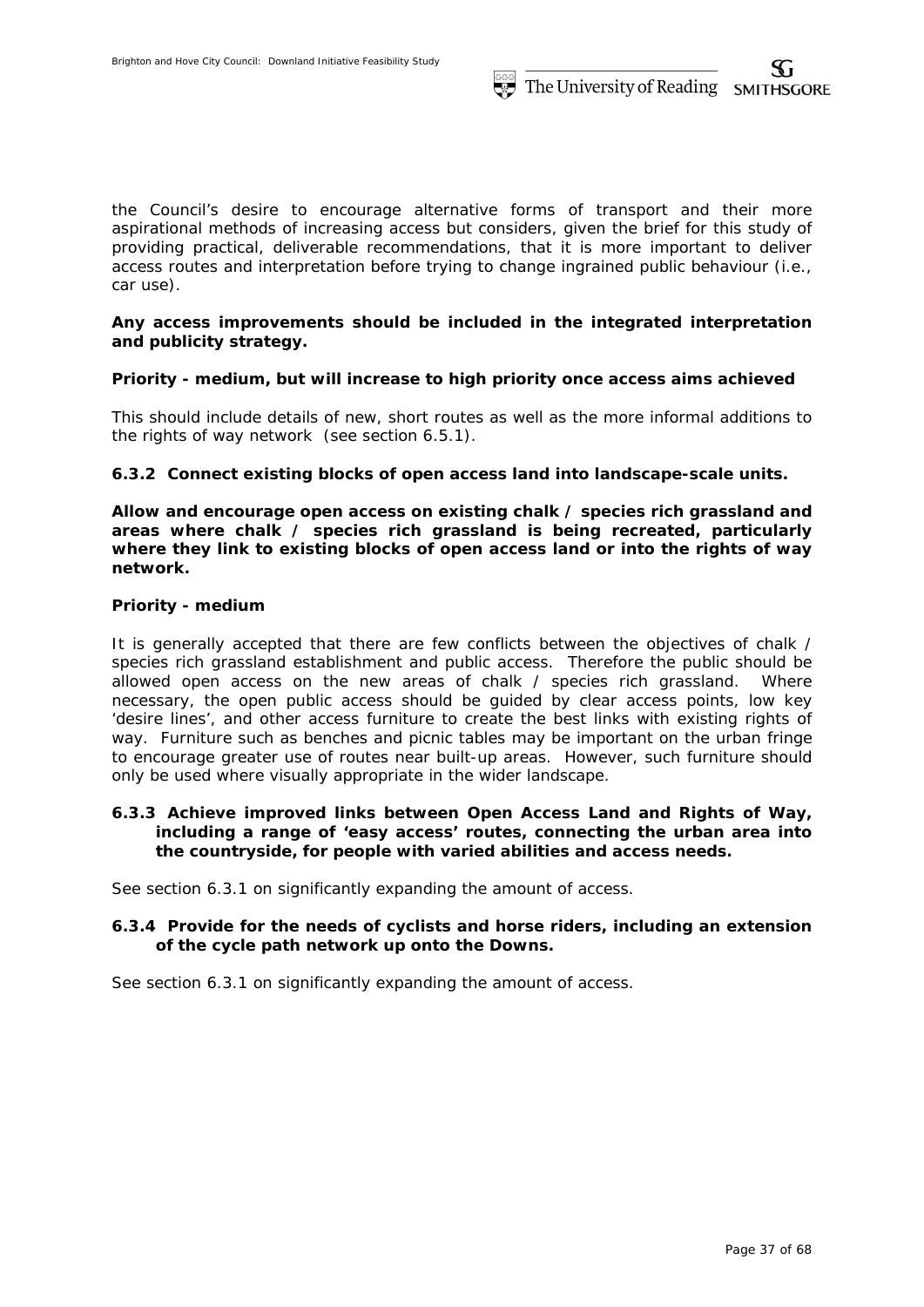## **6.4 Wildlife and landscape**

# **6.4.1 Conserve and enhance downland habitats and species to meet Biodiversity Action Plan targets.**

## **Produce a Farm Environment Plan for each Council owned farm.**

### *Priority - high*

Farm Environment Plans were introduced by Higher Level Stewardship. They appraise the historical, landscape and conservation value of land by identifying features and suggesting appropriate management options for them under Higher Level Stewardship. It highlights the most important environmental features and makes recommendations on how best to manage them. This would include all features of value (including chalk / species rich grassland, arable flora, hedgerows, trees etc). They also include areas such as soil erosion and nutrient management, and so provide a useful tool for ensuring that a whole farm is managed in a sustainable way. They will provide the Council and the farm tenants with a record of what is environmentally valuable on the farm and what can be done to manage the farm in an environmentally sensitive way.

Higher Level Stewardship was introduced following the Mid-Term Review of the Common Agricultural Policy. It replaced the Countryside Stewardship and Environmentally Sensitive Areas schemes. Although the previous agri-environment schemes required a considerable amount of baseline data to be recorded for farms, the Farm Environment Plan is significantly more time and data intensive. Uptake of Higher Level Stewardship (and the associated Farm Environment Plan) has been lower than expected due to the amount of time taken to produce the Plan, although it is noted that the scheme was only introduced in 2005. The National Farmers' Union has reported that the Plans took professional farm environment advisers three times longer to produce than expected<sup>6</sup>.

It is recommended that the Council pays for a Farm Environment Plan to be produced for all of its farms (The Council's commitment would be to pay the net amount after any payment Defra makes for producing the Plans; Defra will only make a payment once a Higher Level Stewardship application is made and either approved or rejected). The plans should try and be produced so that a consistent approach is taken on all farms in order to meet the objectives and targets of the Downland Initiative and to ensure that they work beyond the farm unit scale and address landscape scale issues. The cost of producing the plans could be spread over a number of years.

The plans should be reviewed by both tenants and the Council before they are finalised. Both parties should have a copy of the Plan.

# **Encourage all farm tenants to enter into Higher Level Stewardship within the next five years.**

# *Priority - high*

-

Managing a farm under a Higher Level Stewardship agreement is likely to meet most of the Council's aims for sustainable land management. The agreements include management options for wildlife, landscape, access and natural resource conservation,

<sup>6</sup> NFU News, 21 October 2005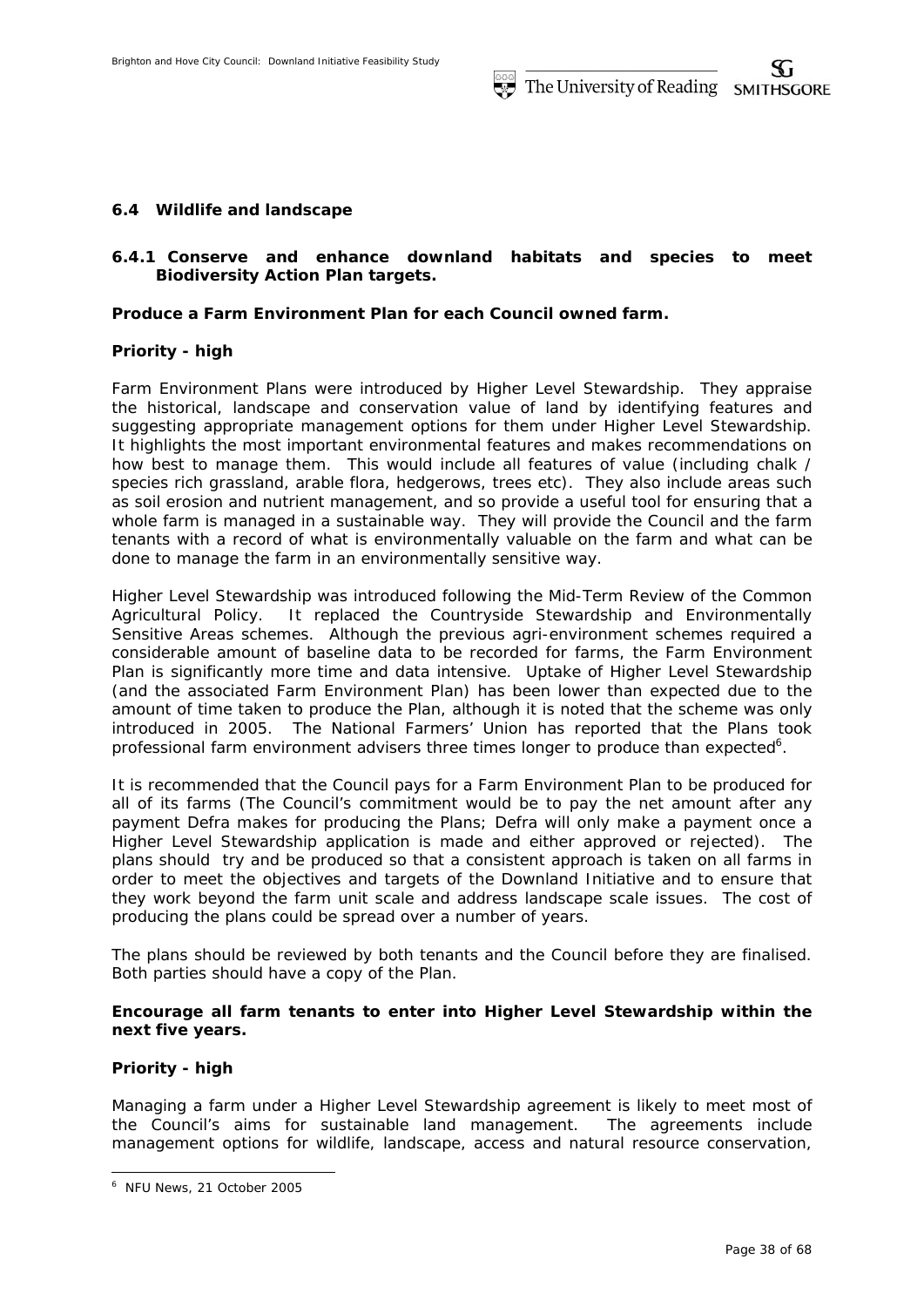including water quality. They would also help Brighton's tenants carry out many of the actions required for Catchment Sensitive Farming, a Defra initiative to meet the objectives set by the Water Framework Directive.

The Scheme provides a single agreement solution to this aim; there is also the added benefit that many of the tenant farmers already have agri-environment scheme agreements so they are willing to enter (and comfortable) with them. This approach is also likely to be more simple than having a series of agreements with each tenant dealing with wildlife, landscape, soil erosion etc.

The Farm Environment Plan is a necessary pre-requisite for entering land into Higher Level Stewardship. Once a Farm Environment Plan has been produced (and accepted by the Department for Environment, Food and Rural Affairs), it will remain valid for five years. The research team's understanding is that existing Environmentally Sensitive Areas Scheme agreements can be terminated early and the same land entered into Higher Level Stewardship; this should allow those Council tenants with existing agreements to enter their land into Higher Level Stewardship as soon as they would like.

The Council can not compel its tenants to enter into Higher Level Stewardship. However with the current finances of farming and the response from the discussion group, it is the research team's opinion that a significant number of the farmers are likely to want to enter their farms into Higher Level Stewardship. Similar to the Farm Environment Plan, it is recommended that the Council financially supports its tenants doing this by paying for some of the professional fees incurred in making applications to the Scheme. The Council's payment should be net of any grant available from Defra for submitting an application(s) (if any).

It is recognised that some of the Council's tenants may not want to enter into the Scheme. Thus it is recommended that the Council reviews these cases with its professional land management advisers. The most suitable action for the Council to take depends on a number of factors including the importance of the farm in terms of key environmental features, the environmental condition of the farm and the likelihood that the tenant continues farming. Actions available to the Council range from providing individual business and environmental advice to the tenant, to negotiating bespoke agreements for the management of key environmental features, to negotiating the surrender of the tenancy for the whole farm. There is a range of options available.

# **6.4.2 Priority should be to protect existing habitats and to manage them better.**

**Existing areas of chalk / species rich grassland, and other habitats of importance, should be protected from damaging agricultural operations and they should be managed better.** 

# *Priority - high*

English Nature's Habitat Potential Mapping Tool has been used to identify areas of land around existing chalk / species rich grassland that are suitable for buffering the extant areas. The areas identified will be reviewed with English Nature. It is recommended that the 'buffer zones' are created as soon as possible, either through agri-environment schemes or by bespoke agreements with the farm tenants. This is a high priority.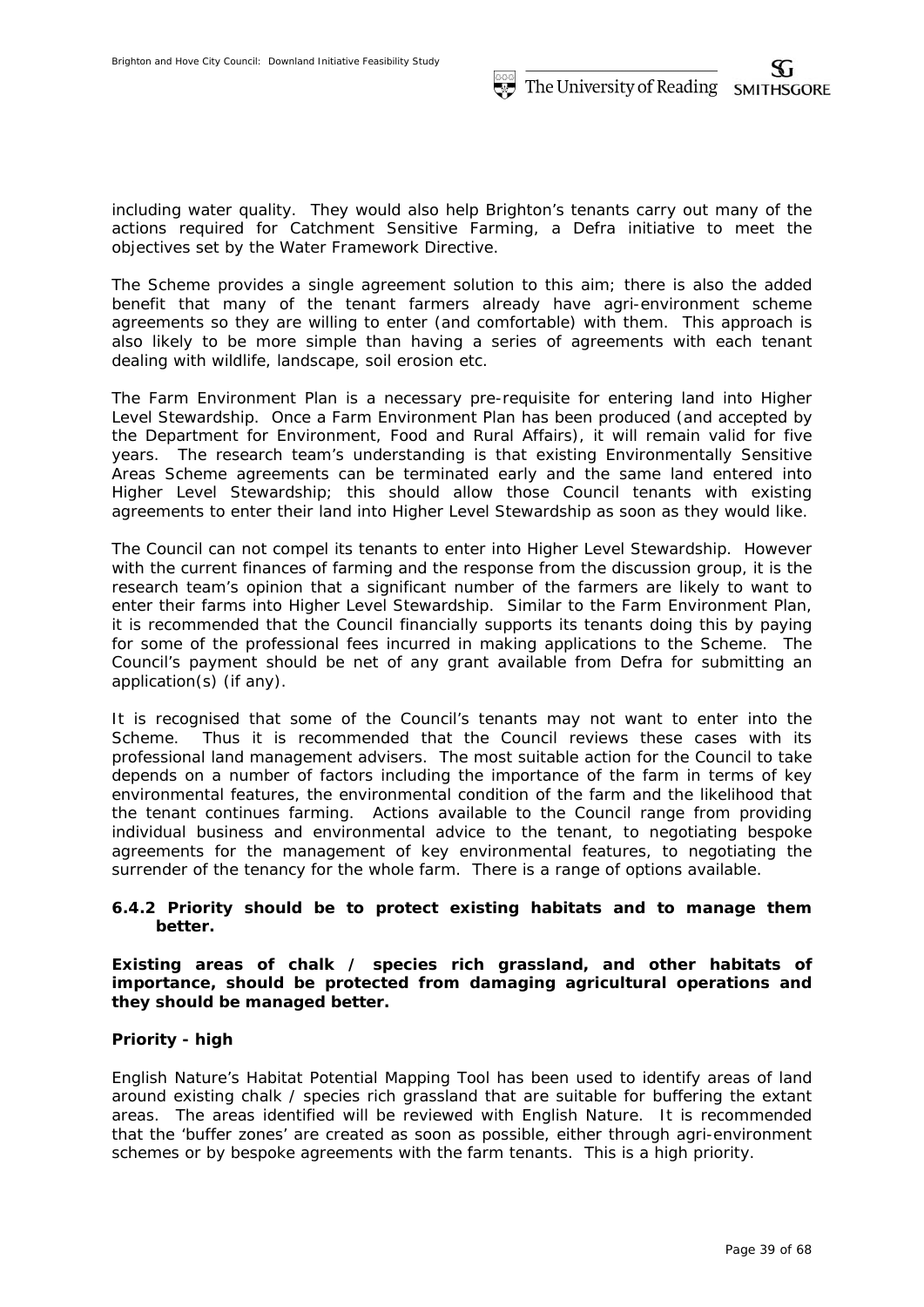Some of the buffer areas may be on land not owned by the Council. If the Council considers these areas important, it should consider options for improving their management. These range from negotiating better management with the current occupier, assisting with agri-environment scheme applications through to buying the land.

**6.4.3 Attention should be paid to the conservation value of overlooked habitats such as chalk scrub and farm woodland, and species such as arable plants when deciding on land management options.** 

**It is recommended that information on the nature conservation value of overlooked habitats (e.g. chalk scrub, farm woodland) and species (e.g. rare arable plants) on the estate is collected in order to inform decisions on land management options such as reversion of arable land or the clearance of scrub on existing areas of downland.** 

# *Priority - high*

Much of this work could be done through the preparation of Farm Environment Plans, which will ensure that it is incorporated in the Plans and will also defray some of the cost.

## **6.4.4 Work with the Landscape Enhancement Initiative to establish a national pilot on sustainable land management, targeting the conversion of arable land to chalk / species rich grassland where the highest benefits can be gained.**

## *Priority - medium*

It is recommended that details of the Downland Initiative are provided to the South Downs Joint Committee, English Nature and The Countryside Agency. It is recommended that the Council works in close partnership with these agencies and that any reporting from the Initiative is brief and 'light touch' to avoid the reporting becoming too onerous, especially for tenants to whom there would be little obvious benefit.

# **6.4.5 Work with English Nature to identify the right land for habitat restoration and to better target agri-environment scheme funding.**

## **Provide feedback on the use of the Habitat Potential Mapping Tool.**

## *Priority - medium*

This tool, developed by the University of Brighton for English Nature as part of the Lifescapes Project, has been used to identify areas of land for chalk / species rich grassland creation through reversion of arable land. The areas identified will be reviewed with English Nature, and a monitoring / assessment system agreed and implemented. The current model takes account of broad soil type, elevation and slope. Additional factors need to be considered before decisions are made to take particular parcels out of arable production. These include local variations in soil type (especially near the clay caps on the top of the Downs), the proximity of existing chalk / species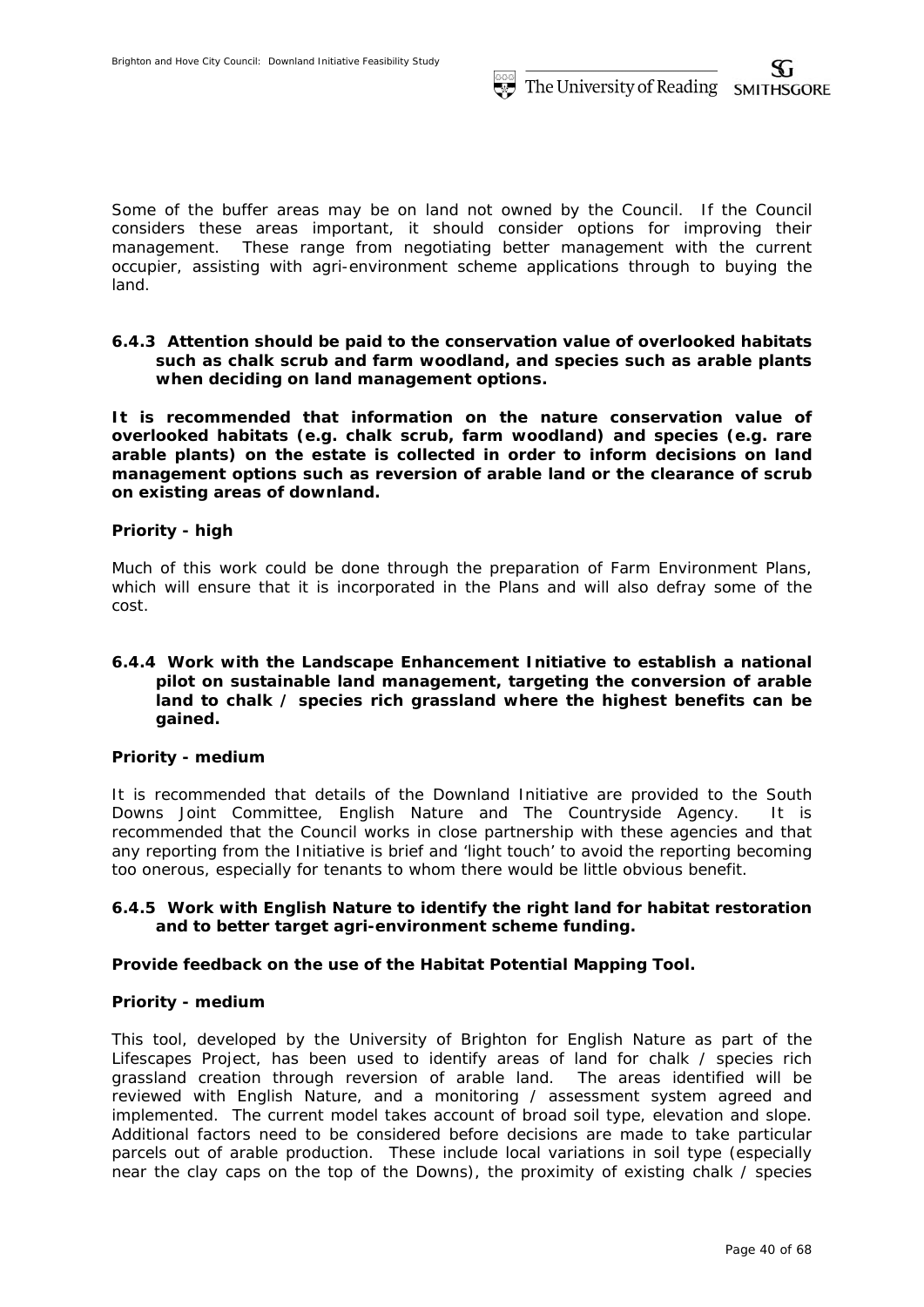rich grassland and the practicalities of instituting appropriate grazing regimes on the land. The Initiative will provide English Nature with a test of the usefulness of the Habitat Potential Mapping Tool within the Initiative area and may have benefits in assisting in the preparation of Higher Level Scheme applications.

Some of the recommendations will contribute to the Council's targets for farms in its draft Food Strategy (Brighton and Hove City Council, undated draft), most notably objectives 5.2 (develop a pilot with a Council tenanted farm to raise environmental standards and facilitate engagement in the local food system), 5.3 (develop a farm policy which implements 'the downland vision' for the sustainable future of farmland owned by the City Council) and 6.9 (Brighton and Hove tenant farmers to supply lamb to the branded scheme 'South Downs Lamb' being piloted by South Downs Joint Committee).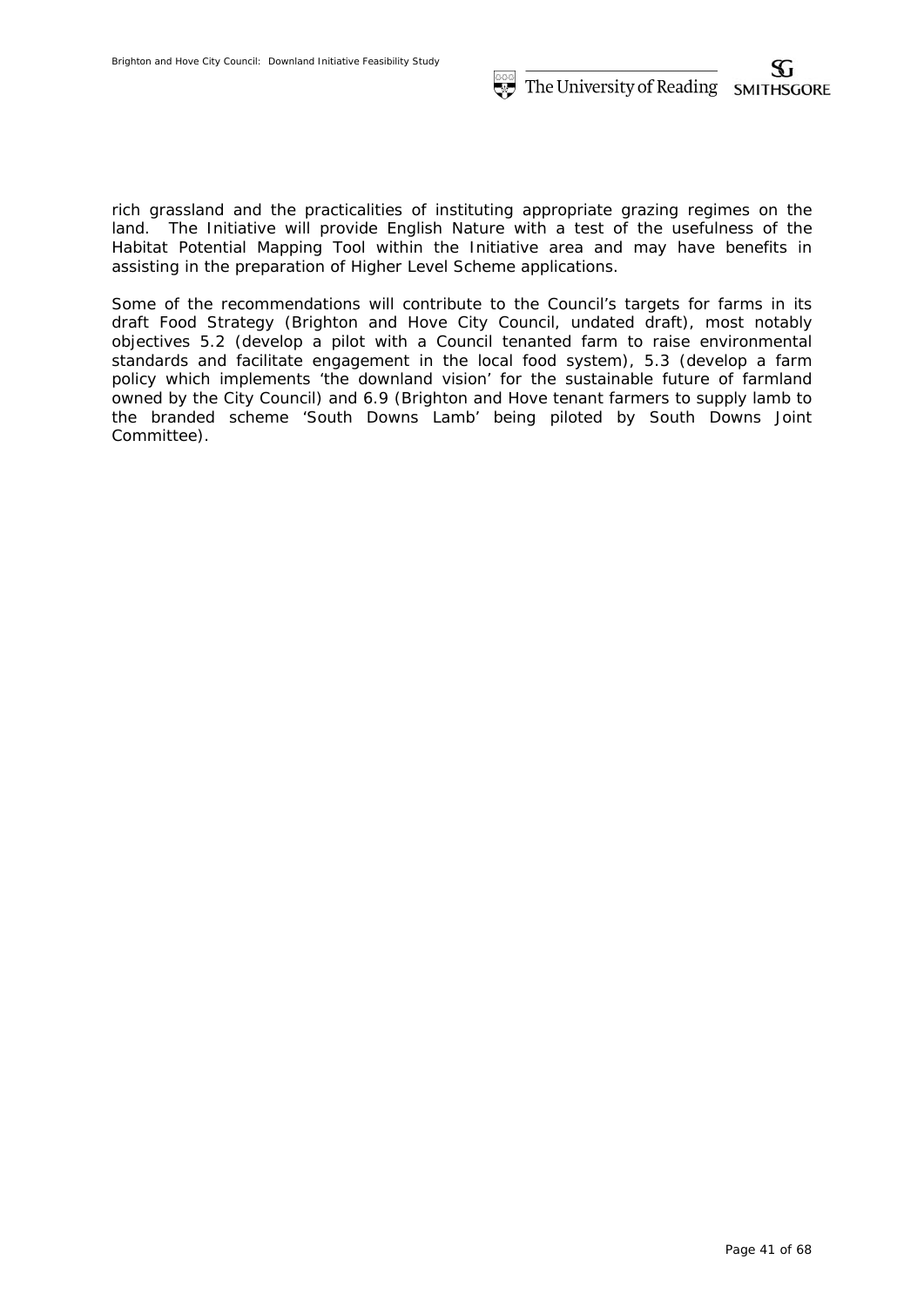## **6.5 Education and interpretation**

# **6.5.1 Implement an integrated interpretation and publicity strategy, to enhance the access experience and to ensure residents and visitors know about the new access opportunities available on their doorstep.**

This is a very important element of the Downland Initiative and a key factor in increasing access to the downland. The strategy should cover a range of issues affecting the downland Estate, including access, wildlife, landscape, sustainable land management, sustainable transport, geology, culture and archaeology.

## **Implement an integrated interpretation and publicity strategy.**

## *Priority - medium*

It is recommended that the public are informed about the Downland Initiative through a number of routes, including Council and other newsletters and websites, leaflet drops, schools and social services (including pre-school clubs, Sure Start, the Family Welfare Association, youth clubs etc), health walks, local radio, newspaper articles (e.g., Brighton Living and Sussex Life) and local television.

Responses from the discussion groups suggested that although way marking in the South Downs has improved significantly in the recent past, there is still an opportunity to make improvements. Interpretation boards and materials should make the public feel as at ease in the countryside as possible. This may mean providing way marks at short intervals close to the urban fringe and wider intervals further out onto the Downs. The South Downs Access Forum has done considerable work on this area in 2005 and its experience should be drawn on (South Downs Access Forum, 2005).

Access should be made as easy as possible. It is strongly recommended to create two or three access routes which are suitable for everyone. Professionally produced paper guides should be produced for the routes giving information for identified 'stopping points' on the area's history, geology, culture, landscape, wildlife and land use.

# **The Council should explore the possibility of providing land at or near schools for vegetable growing. This will help recreate the links between the school children and their food, and how it is produced.**

### *Priority - medium*

Access and interpretation material should be developed in partnership with schools and other relevant organisations and interested parties for children to grow vegetables and also for interesting habitats near schools so that children can visit (and help manage) the sites with teachers.

The interpretation material should be linked to the National Curriculum so that the teachers are more likely to see the benefit of visiting the sites. This will help developed the children's 'ownership' of plants, wildlife, nature conservation and their surroundings.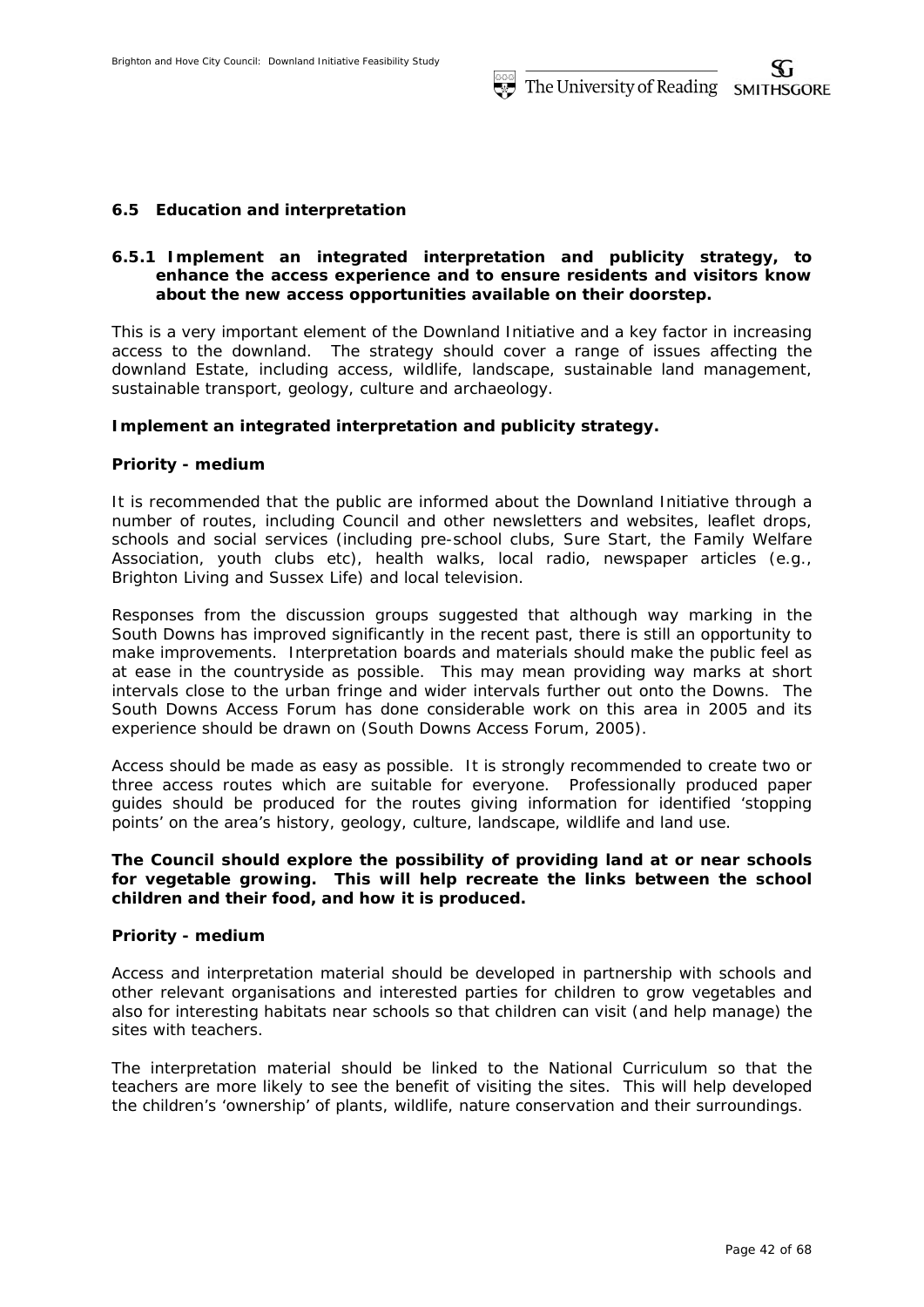# **6.5.2 Introduce a conservation regime for the Council's many scheduled ancient monuments and other downland archaeological features, to ensure their protection and public appreciation into the foreseeable future.**

**The County Archaeologist(s) and/or the Brighton and Hove Archaeological Society should identify key sites and assess the sustainability of their current and best practice land use. There are obvious educational opportunities here.** 

# *Priority - high*

All sites of archaeological or historic interest should be identified by the County Archaeologist(s) and/or the Brighton and Hove Archaeological Society. They should be included in the Farm Environment Plan prepared for each of the farm tenants and built into the interpretation and publicity strategy (see 6.5.1).

# **6.6 Summary of key priorities and targets for the Downland Initiative**

A summary of the key targets and priorities is presented in section 8.0.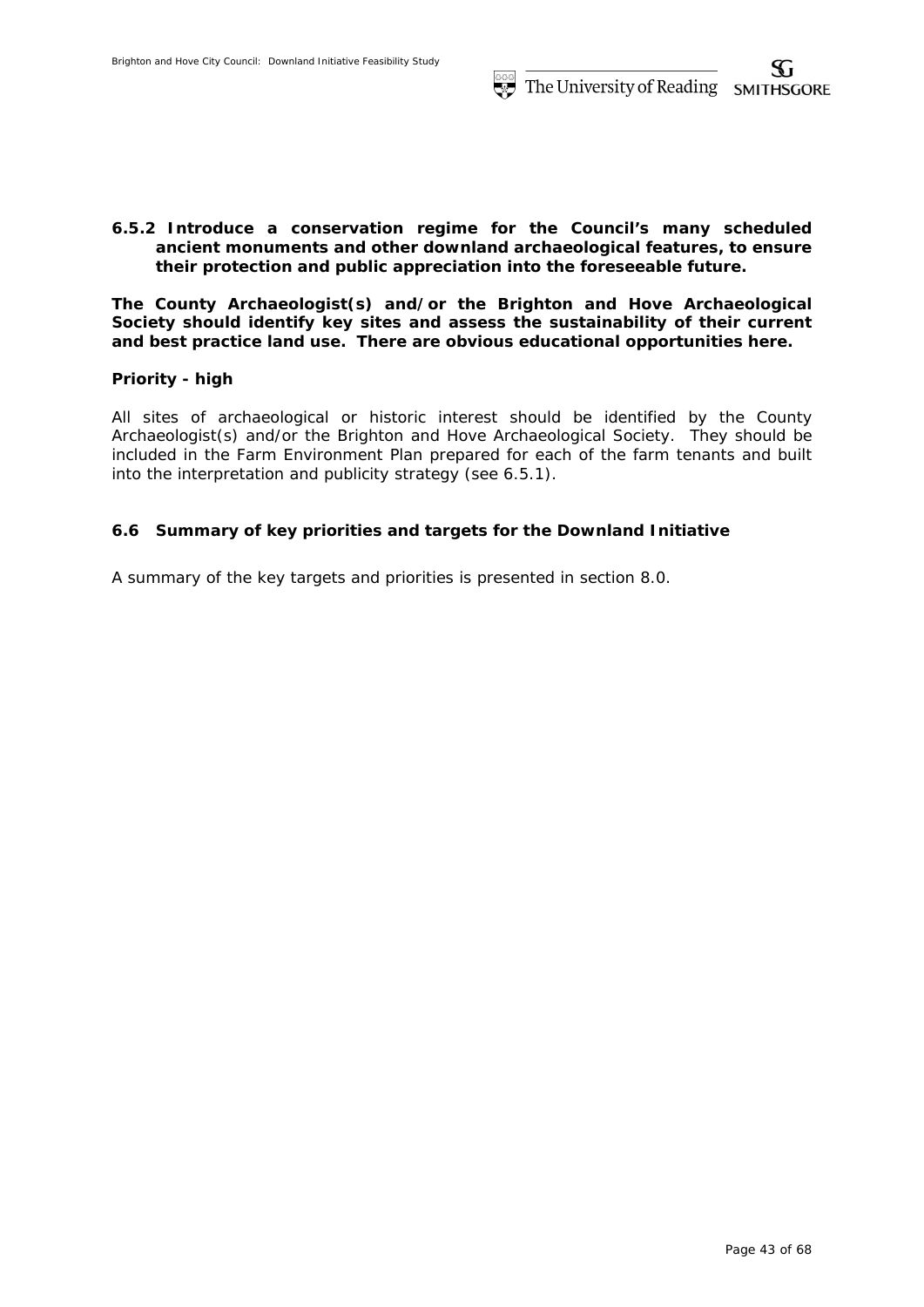# **7.0 Possible implementation mechanisms**

The main implementation mechanisms for the Downland Initiative are set out in Section 8.0.

As this is a complex, long-term project that will require input from numerous departments within the Council and from outside organisations, a named individual should be made responsible for the project management / co-ordination of the Initiative. Funding may be available for this position, possibly from The Countryside Agency as a development of the Land Management Initiative. He or she should be supported by a steering group which should be composed of local and national stakeholders.

The parties and organisations which are likely to have a main role in the implementation of the Initiative are:

- Brighton and Hove City Council's Countryside Team.
- Brighton and Hove City Council's estate managers.
- Brighton and Hove City Council's farm tenants.
- The Local Access Forum or a stakeholder group in relation to access.
- The Countryside Agency has considerable experience of projects designed to change the management of large tracts of land. A representative should be invited to sit on the Initiative steering group.

Other stakeholders and cross-Council teams may also have a role in their area of interest.

The recommendations can be categorised as capital type projects and operational type projects.

The capital projects (e.g., interpretation centre, interpretation boards) will require potentially large amounts of capital. The main sources for this are likely to be the Heritage Lottery Fund or income streams that the Countryside Agency or the National Park authority can access. The Countryside Agency's Access Management Grant Scheme may fund the interpretation boards.

Some of the operational type projects could be achieved using the Council's existing staff and funding, supplemented by some grant aid. For example, re-energising the Farmers' Forum could be grant aided under Defra's Vocational Training Scheme.

Similarly, telling the public what measures are being taken to introduce a sustainable agriculture system on the Downs can largely be done through existing media, such as the Council's website, information centres, newspaper articles, press briefings and mailshots.

It is recommended that this report is used as part of an application, possibly to the Countryside Agency, to secure a project officer for the Downland Initiative. As previously stated, this a complex project which involves many of the Council's departments; it should be coordinated by an individual who liaises between departments to drive the Initiative forward.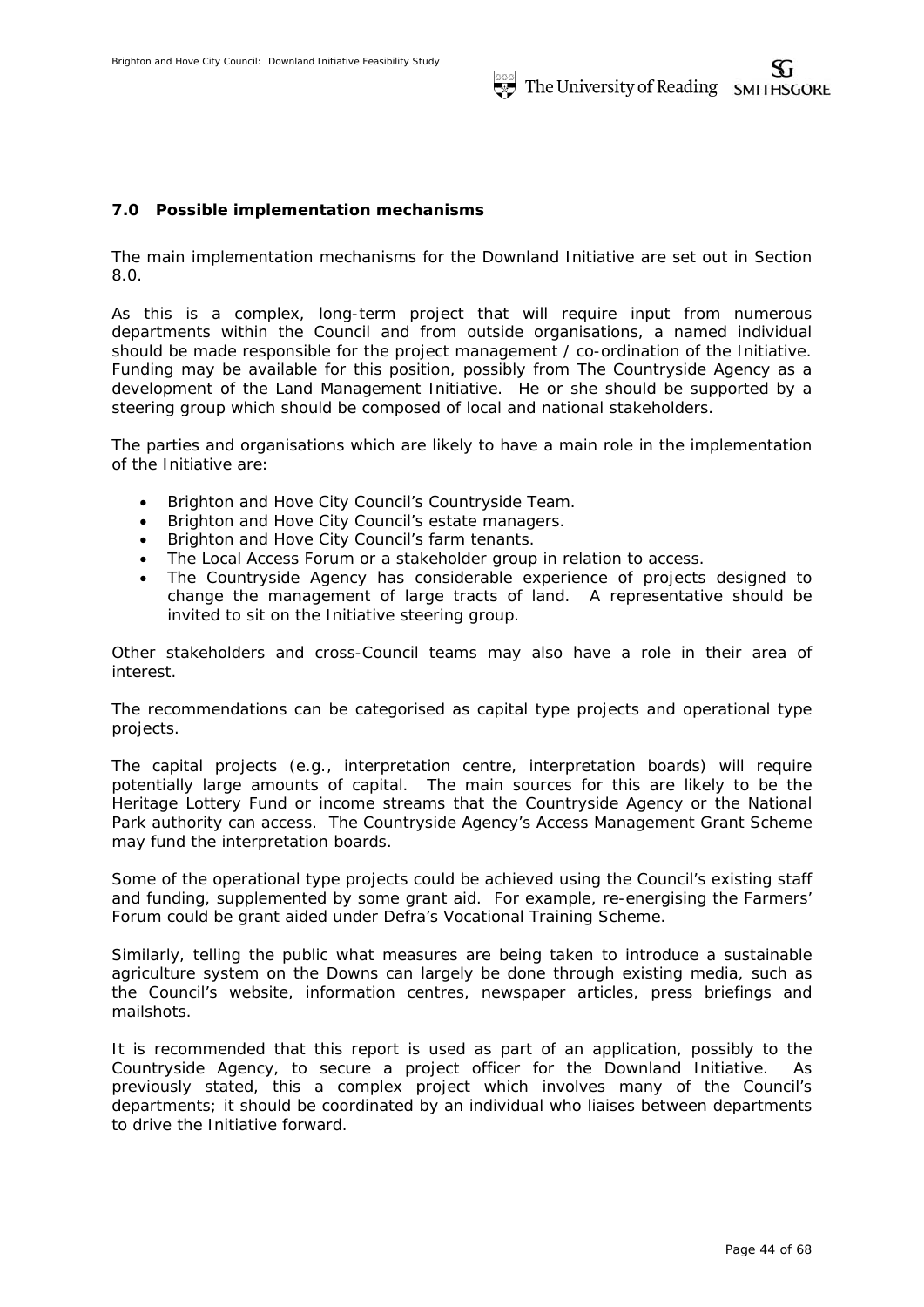## **7.1 Sources of funding**

There are also other opportunities for supporting the Downland Initiative. For example, The Countryside Agency is undertaking a project on dedicating land for public access. This three year project will explore ways in which the voluntary dedication mechanism under section 16 of the Countryside and Rights of Way Act 2000 can be promoted at the local level, to help future policy development and to deliver a number of dedications which improve access opportunities for the public. The Countryside Agency is looking for partners, including local authorities, to work with. This may be a suitable opportunity to build on the work already being done within the Council on the Rights of Way Improvement Plan, Access for All, Greenways etc. It may provide funding to support faster development of the Rights of Way Improvement Plan and in negotiating the improved access links desired under the Downland Initiative.

It will be easier to identify possible implementation mechanisms once the recommendations of this report have been prioritised by the Council. Potential sources are:

- **The Countryside Agency** which has numerous grants for rural issues. Almost more important is the expertise within the Agency, which would greater add to the implementation of the Initiative. Grants that might be appropriate for the Initiative include the Access Management Grant to improve access signing and furniture. The Initiative coordinator, communication with tenants, a programme of visits to the farms could be funded by the Countryside Agency. The Access Management Grant may fund the interpretation and publicity strategy and the interpretation boards. The Countryside Agency is currently running a three project on dedicating land for public access; funding and support may be available through this project for improving public access and interpretation material. Funding may be available through the Landscape Enhancement Initiative (or its equivalent) for the coordinator of the Downland Initiative.
- **Heritage Lottery Fund.**
- **South Downs Joint Committee** like The Countryside Agency, as well as being a potential source of grant aid, the Committee contains expertise as well as local and regional contacts. These may be valuable in implementing the Initiative.
- **English Nature** funds are available under the Wildlife Enhancement Scheme for the management of Sites of Special Scientific Interest and also the land around them, if there is evidence that buffering would be beneficial. English Nature could also support applications to the Environmental Stewardship Scheme as well as advising on the use of the Habitat Potential Mapping Tool.
- **Defra** operates the Environmental Stewardship Scheme and also schemes like the Vocational Training Scheme. Other schemes like the Rural Enterprise Scheme, which supports economic development in the countryside, might also be appropriate to support the creation of a retail outlet or to support the improvement of access to the downland. At the time of writing the report, many of these England Rural Development Plan schemes are under review.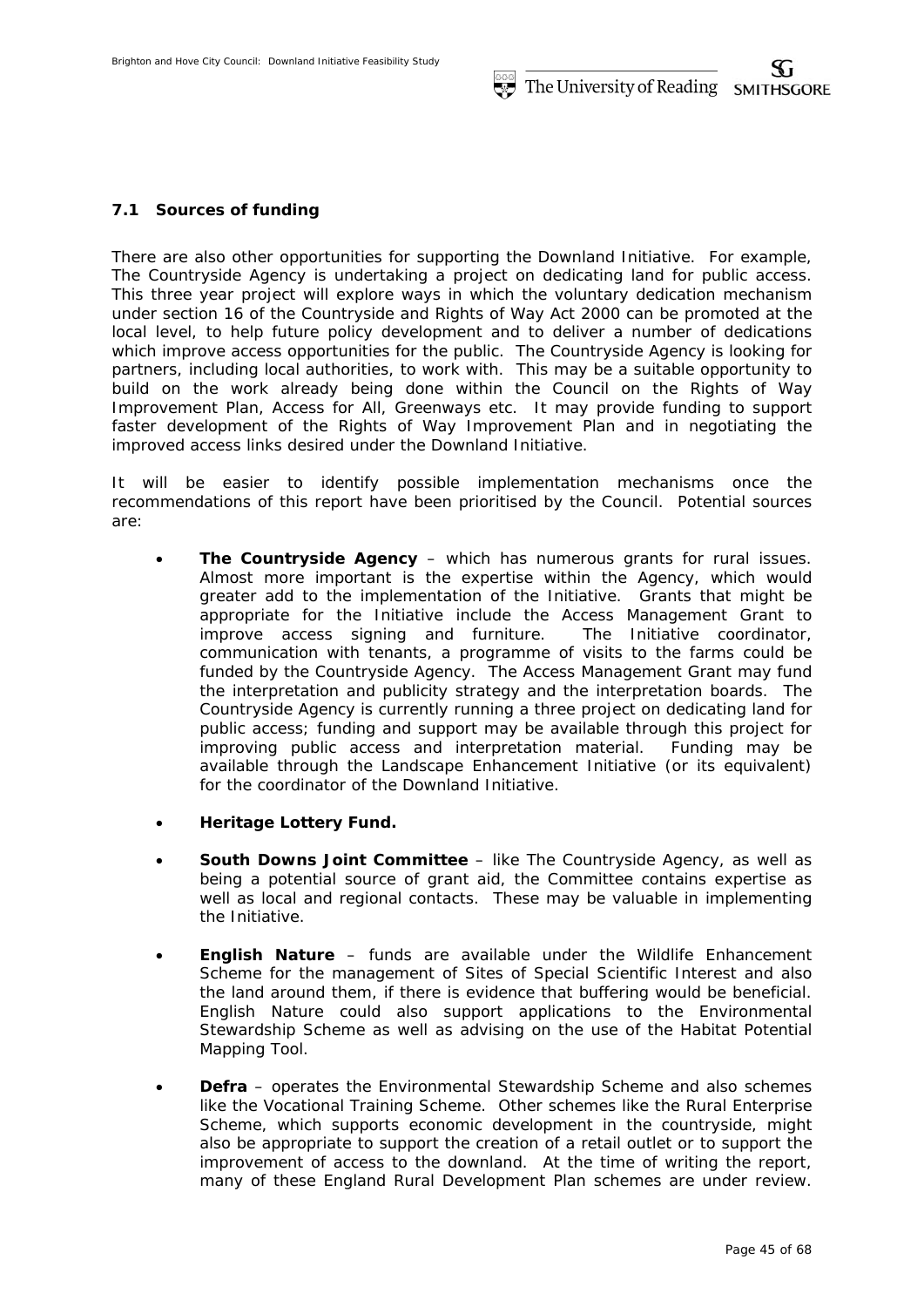They are likely to be replaced sometime in 2006 or 2007. The Farmers' Forum could be funded through the Vocational Training Scheme.

- **South East England Development Agency and Government Office South East** – have funding streams available to them for business support and environmental improvements.
- **Department for Culture Media and Sport, Department for Trade and Industry and the Office of the Deputy Prime Minister** – these government departments operate numerous schemes and initiatives. For example, the Rural Bus Grant may be suitable to improve the public transport service to the Estate.
- **Aggregates Levy Sustainability Fund** is a tax that was introduced in April 2002, to "address, by taxation, the environmental costs associated with quarrying operations (noise, dust, visual intrusion, loss of amenity and damage to biodiversity) in line with the Government's statement of intent on environmental taxation. It is used to fund environmental projects in the area it operates. Some of the recommendations, such as the collection of information on conservation value, may qualify for this funding.
- **Landfill Tax** is a tax intended to address the environmental costs of landfilling by encouraging the diversion of waste away from landfill to the hierarchical management of waste. Like the Aggregates Levy Sustainability Fund, it also can fund environmental projects in the area it operates. As for the Aggregates Levy Sustainability Fund, some of the recommendations may qualify.
- **Private sector funding**. It might be worth while investigating corporate sponsorship as part of larger organisation corporate & social responsibility requirements.
- **EU funding** through funding streams such as LEADER+ and Inter Reg.

Even if these sources are not suitable to fund the project, they may be able to provide advice and support.

# **7.2 Agricultural sources of funding**

Much of the tenant farmers' income, in common with most farmers in the UK, will come from agricultural subsidies (now known as the Single Farm Payment) and agrienvironment scheme payments (currently Environmentally Sensitive Areas Scheme payments, but this scheme has been replaced by the Entry Level Scheme and Higher Level Scheme).

As the UK Government and the EU must pay Single Farm Payments to all eligible farmers, it has been assumed that the Council's tenants will continue to claim them.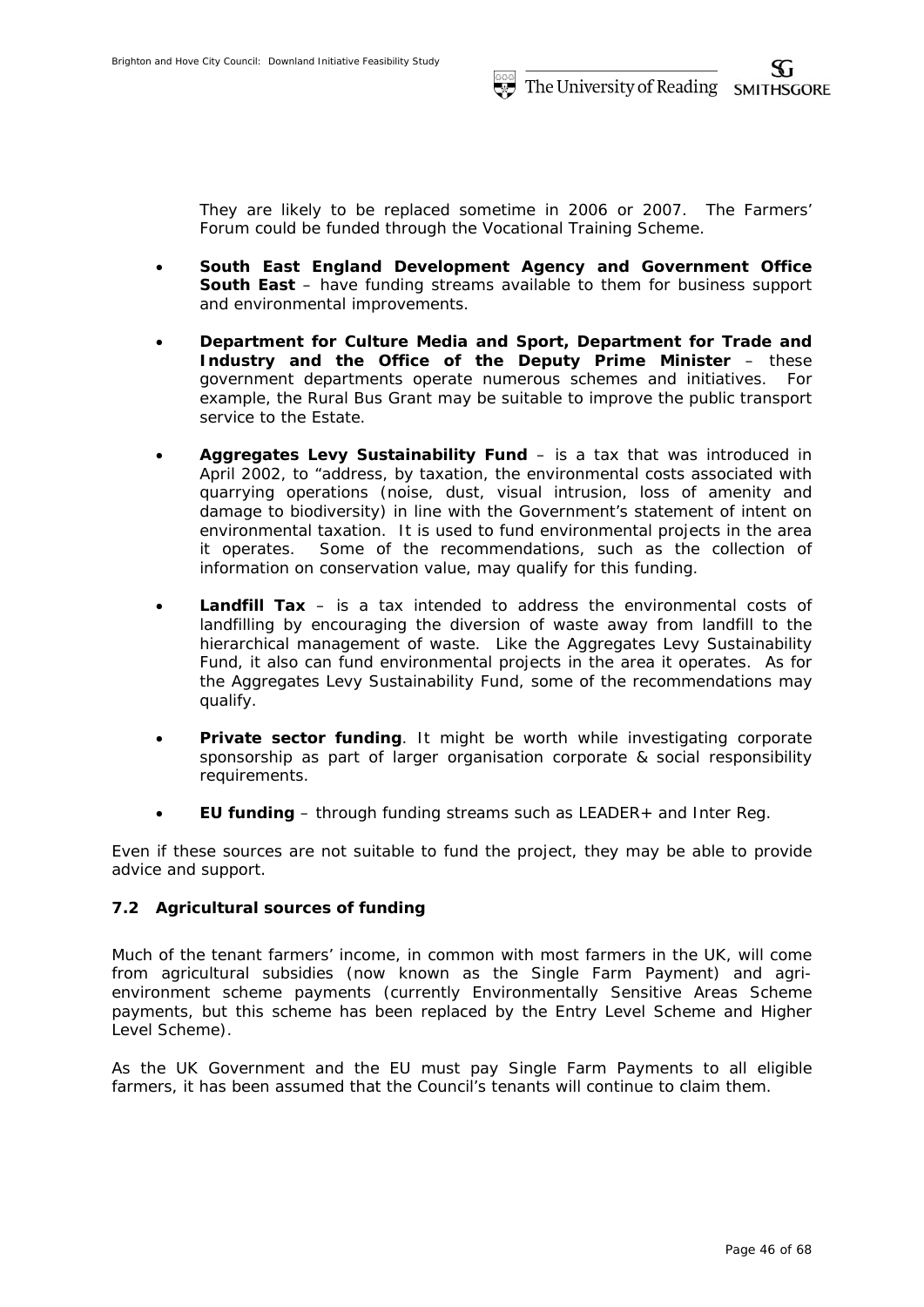# **8.0 Proposal plan**

Recommendations are made on how to achieve the broad aims, their priority, achievability and cost. For each aim and the recommendations made under them, the following are set out:

- Priority (low / medium / high)
- Achievability (easy / medium / difficult)
- Political achievability (ongoing / proposed action / explore further / long term future)
- Potential capital cost (low (less than £5,000)/ medium (£5,000 £30,000) / high (more than £30,000))
- Potential running cost (low (less than £5,000)/ medium (£5,000 £30,000) / high (more than £30,000))
- Start up timing (1-5 years / 5-10 years / 10-15 years / whole period)

The assessment of political achievability has been made by Brighton and Hove City Council and not by the research team.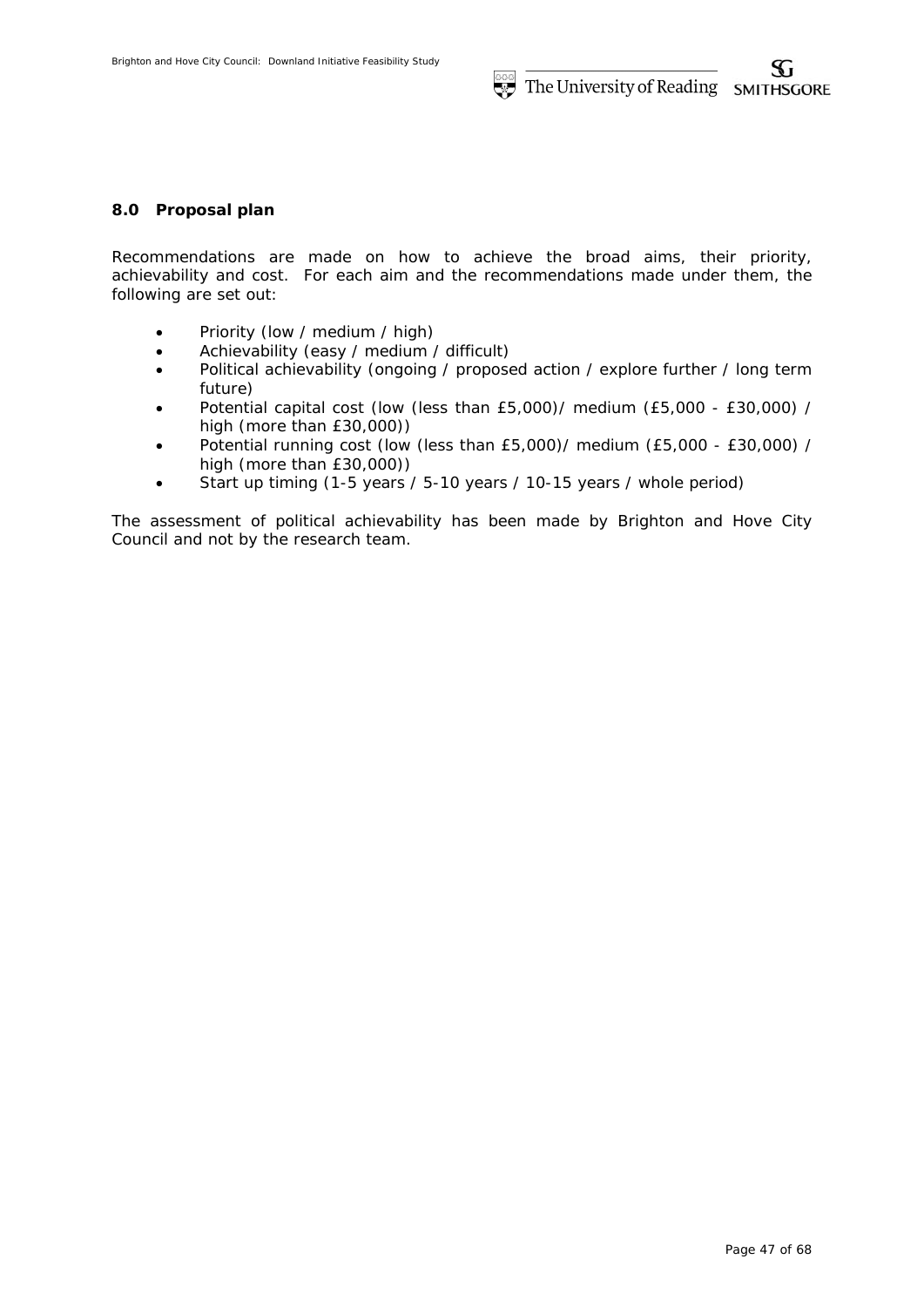| Aim             | Recommendation<br>(section number in<br>report) | Priority | Achievability | achievability*<br>Political | capital<br>Potential<br>cost | 공<br><b>Bujuun</b><br>ወ<br>⋾<br>릆<br>cost | Start<br>듬<br>timing                                                                                                                             |
|-----------------|-------------------------------------------------|----------|---------------|-----------------------------|------------------------------|-------------------------------------------|--------------------------------------------------------------------------------------------------------------------------------------------------|
|                 |                                                 | (H/M)    | (F/M/D)       |                             | (H/MYT)                      | (H/M)                                     | (Years<br>$10 - 15$<br>→<br>whole)<br>$\mathop{\mathsf{G}}\nolimits$<br>$\overline{\phantom{a}}$<br>ပှာ<br>$\vec{o}$<br>$\overline{\phantom{0}}$ |
|                 |                                                 |          |               |                             |                              |                                           |                                                                                                                                                  |
| Overarching aim |                                                 |          |               |                             |                              |                                           |                                                                                                                                                  |

| Reconnect the people of    | Section 6.1 |  |  |  |
|----------------------------|-------------|--|--|--|
| Brighton and Hove to a     |             |  |  |  |
| more biodiverse downland   |             |  |  |  |
| with better education,     |             |  |  |  |
| improved access and a      |             |  |  |  |
| better sense of connection |             |  |  |  |
| to the land.               |             |  |  |  |

### *Agriculture and land use*

| Encourage the<br>establishment of<br>sustainable land<br>management systems on<br>the Downs, with a greater                                         | Support the creation of a<br>retail outlet for the tenants<br>to sell lamb, beef, flour<br>and other products to the<br>public. Section 6.2 | M | E | Explore<br>Further | H |   | $5 - 10$ |
|-----------------------------------------------------------------------------------------------------------------------------------------------------|---------------------------------------------------------------------------------------------------------------------------------------------|---|---|--------------------|---|---|----------|
| emphasis on local, healthy<br>food production,<br>diversification and farming<br>practices that are<br>sympathetic to wider<br>downland objectives. | Re-energise the Farmers'<br>Forum into a best practice<br>club for the tenant<br>farmers. Section 6.2                                       | H | E | Proposed<br>action |   | L | $1 - 5$  |
|                                                                                                                                                     | Tell the public what<br>measures are being taken<br>to introduce a sustainable<br>agricultural system on the<br>Downs. Section 6.2          | M | E | Proposec<br>action |   |   | whole    |
|                                                                                                                                                     | Make the Council's policy<br>on land use and<br>diversification clear to<br>tenants. Section 6.2                                            | H | E | action<br>Proposed |   | T | whole    |
|                                                                                                                                                     | Reinstate a programme of<br>school and other visits to<br>the Council's farms.<br>Section 6.2                                               | M | E | further<br>Explore |   | L | whole    |
|                                                                                                                                                     | Identify buildings, possibly<br>at Stanmer Home Farm,<br>for an education and<br>interpretation centre.<br>Section 6.2                      | M | E | further<br>Explore |   |   | $1 - 5$  |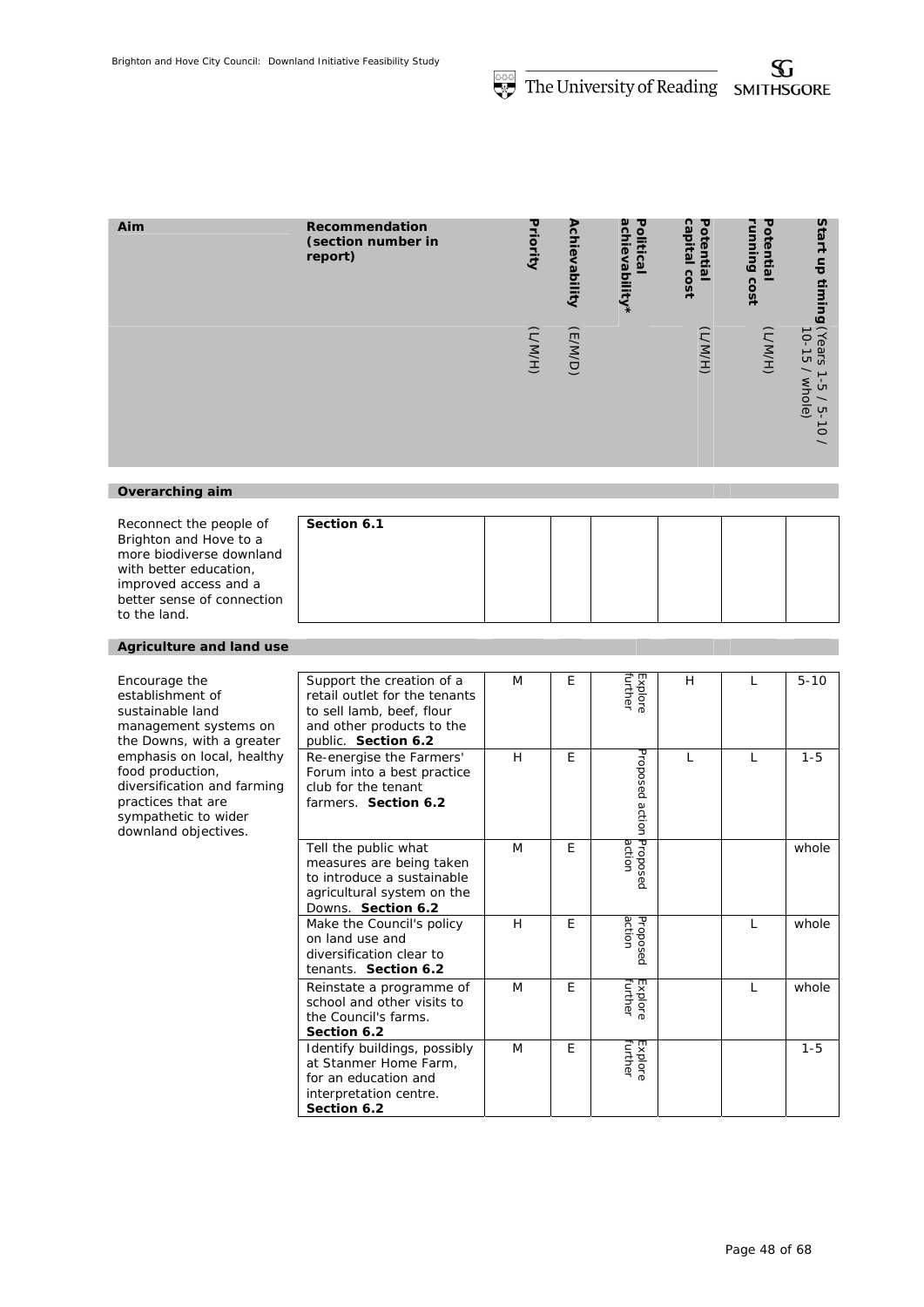| Aim | Recommendation<br>(section number in<br>report) | Priority | Achievability | achievability<br>Fo<br>Ē<br><b>Cal</b><br>$\ast$ | ຕ<br>ह<br>نف<br>pita<br>ē<br>co<br>$rac{1}{2}$ | 공<br>Φ<br>E.<br>릆<br>$\omega$<br>ດ<br>iso | Start<br>등<br>$\frac{1}{3}$<br>ω                                                                              |
|-----|-------------------------------------------------|----------|---------------|--------------------------------------------------|------------------------------------------------|-------------------------------------------|---------------------------------------------------------------------------------------------------------------|
|     |                                                 | (H/MYT)  | (F/M/D)       |                                                  | (H/MYT)                                        | (H/W)                                     | R<br>Ò<br>ears<br><b>CT</b><br>whole)<br>ů<br>$\checkmark$<br>្មា<br>د<br>$\circ$<br>$\overline{\phantom{0}}$ |

*Access* 

| Significantly expand the<br>amount of access land<br>adjacent to the urban areas<br>of Brighton and Hove.                                                                                                                               | Implement new routes<br>proposed in Access for All<br>and the Rights of Way<br>Improvement Plan.<br>Section 6.3                                                                                                                                            | H            | M | Ongoinc         |   |              | $1 - 5$ |
|-----------------------------------------------------------------------------------------------------------------------------------------------------------------------------------------------------------------------------------------|------------------------------------------------------------------------------------------------------------------------------------------------------------------------------------------------------------------------------------------------------------|--------------|---|-----------------|---|--------------|---------|
|                                                                                                                                                                                                                                         | Any access improvements<br>should be included in the<br>integrated interpretation<br>and publicity strategy.<br>Section 6.3                                                                                                                                | M, then<br>H | E | Ongoing         |   |              | whole   |
| Connect existing blocks of<br>open access land into<br>landscape-scale units.                                                                                                                                                           | Allow and encourage open<br>access on existing chalk<br>grassland and areas where<br>chalk grassland is being<br>recreated, particularly<br>where they link to existing<br>blocks of open access land<br>or into the rights of way<br>network. Section 6.3 | M            | D | Proposed action | L | $\mathbf{L}$ | $1 - 5$ |
| Achieve improved links<br>between Open Access Land<br>and Rights of Way,<br>including a range of 'easy<br>access' routes, connecting<br>the urban area into the<br>countryside, for people with<br>varied abilities and access<br>needs | See implement new routes<br>above. Section 6.3                                                                                                                                                                                                             |              |   | Ongoing         |   |              |         |
| Provide for the needs of<br>cyclists and horse riders,<br>including an extension of<br>the cycle path network up<br>onto the Downs.                                                                                                     | See implement new routes<br>above. Section 6.3                                                                                                                                                                                                             |              |   | Ongoing         |   |              |         |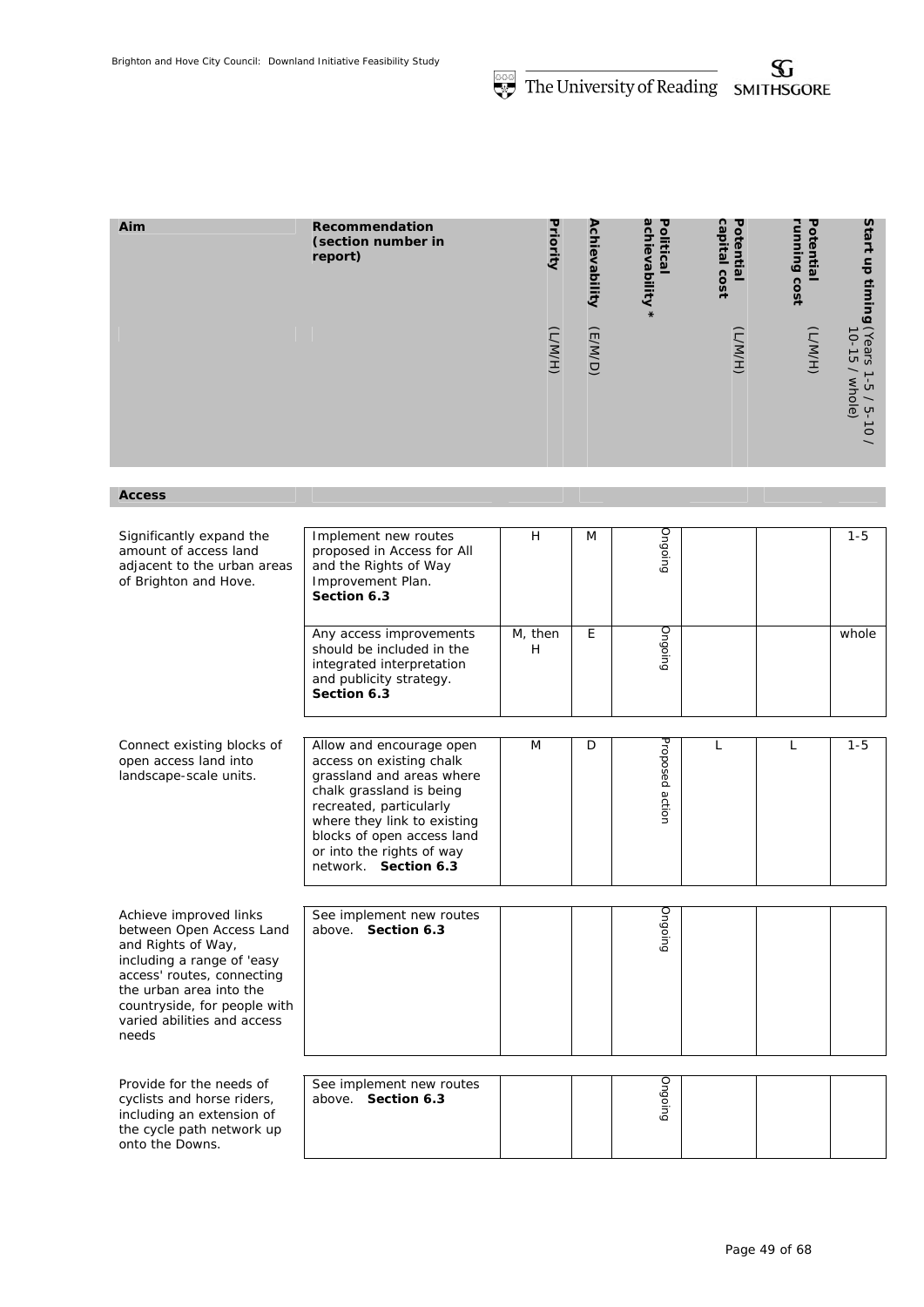S

**Start up timing** 

10-15 / whole) (Years 1-5 / 5-10 /

Start up timing (Years 1-5 / 5-10 /<br>Start up timing (Years 1-5 / 5-10 /

|                                                                                                                                                                                                       |                                                                                                                                                                                                                              |                           |               | THE UNIVERSITY OF REGUILIS                                    |                           | <b>SIMITITISUUNE</b>      |                                                                         |
|-------------------------------------------------------------------------------------------------------------------------------------------------------------------------------------------------------|------------------------------------------------------------------------------------------------------------------------------------------------------------------------------------------------------------------------------|---------------------------|---------------|---------------------------------------------------------------|---------------------------|---------------------------|-------------------------------------------------------------------------|
| Aim                                                                                                                                                                                                   | Recommendation<br>(section number in<br>report)                                                                                                                                                                              | Priority                  | Achievability | achievability<br>Political                                    | capital cost<br>Potential | running cost<br>Potential |                                                                         |
|                                                                                                                                                                                                       |                                                                                                                                                                                                                              | (H/NN)                    | (F/MD)        | explore further /<br>term future)<br>(Proposed action<br>long | (H/NN)                    | (H/MYT)                   | h cuan Album d<br>(1541 > 1-9 / 5-<br>(10-15 / whole)<br>$\overline{C}$ |
| <b>Wildlife and landscape</b>                                                                                                                                                                         |                                                                                                                                                                                                                              |                           |               |                                                               |                           |                           |                                                                         |
| Conserve and enhance<br>downland habitats and<br>species to meet Biodiversity<br>Action Plan targets.                                                                                                 | Produce a Farm Environment<br>Plan for each Council owned<br>farm. Section 6.4                                                                                                                                               | $\boldsymbol{\mathsf{H}}$ | E             | action<br>Proposed                                            | M                         |                           | $1 - 5$                                                                 |
|                                                                                                                                                                                                       | Encourage all farm tenants<br>to enter into Higher Level<br>Stewardship within the next<br>five years. Section 6.4                                                                                                           | H                         | D             | Proposed<br>action                                            | M                         | M                         | $1 - 5$                                                                 |
| Priority should be to protect<br>existing habitats and to<br>manage them better.                                                                                                                      | Existing areas of chalk<br>grassland, and other habitats<br>of importance, including<br>archaeological, should be<br>protected from damaging<br>agricultural operations and<br>they should be managed<br>better. Section 6.4 | H                         | D             | Proposed action                                               |                           | L                         | $1 - 5$                                                                 |
| Attention should be paid to<br>the conservation value of<br>overlooked habitats such as<br>farm woodland and chalk<br>scrub, and species such as<br>arable plants when deciding<br>on land management | It is recommended that<br>information on the nature<br>conservation value of<br>overlooked habitats (e.g.<br>farm woodland, chalk scrub)<br>and species (e.g. rare arable<br>plants) on the estate is                        | M                         | E             | Explore further                                               | M                         | L                         | $1 - 5$                                                                 |

| Work with the Landscape          |
|----------------------------------|
| <i>Enhancement Initiative to</i> |
| establish a national pilot on    |
| sustainable land                 |
| management, targeting the        |

*options.* 

*conversion of arable land to chalk grassland where the highest benefits can be gained.* 

*Work with English Nature to identify the right land for habitat restoration and to better target agrienvironment scheme funding.* 

| farm woodland, chalk scrub)<br>and species (e.g. rare arable<br>plants) on the estate is<br>collected in order to inform<br>decisions on land<br>management options such as<br>reversion of arable land or<br>the clearance of scrub on<br>existing areas of downland.<br>Section 6.4 |   |   | ther                |     |     |       |
|---------------------------------------------------------------------------------------------------------------------------------------------------------------------------------------------------------------------------------------------------------------------------------------|---|---|---------------------|-----|-----|-------|
| Work with the Landscape<br>Enhancement Initiative to<br>establish a national pilot on<br>sustainable land<br>management, targeting the<br>conversion of arable land to<br>chalk grassland where the<br>highest benefits can be<br>gained. Section 6.4                                 | M | E | Long term future    |     |     | whole |
| Provide feedback on the use<br>of the Habitat Potential<br>Mapping Tool within the<br>Initiative area. Section 6.4                                                                                                                                                                    | M | E | future<br>Long term | N/A | N/A | whole |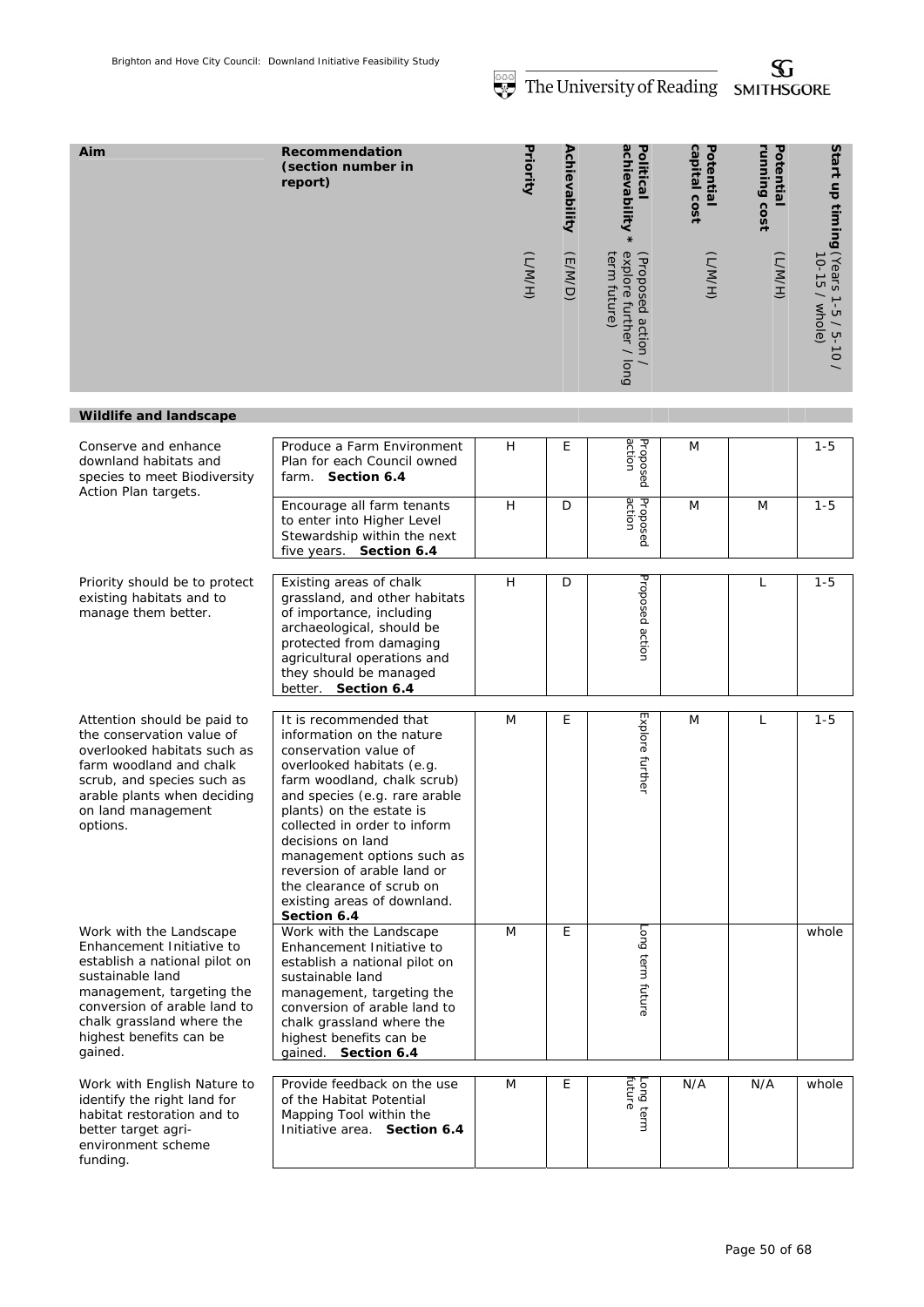**SOLUTE The University of Reading SMITHSGORE** 

| Aim | Recommendation<br>(section number in<br>report) | υ<br>riority | ₽<br><u>م</u><br>Ϊeν<br>id <sub>6</sub><br>Ē | മ<br>᠊ᠣ<br>Sin<br>olitical<br>$\mathbf{D}$<br>vability                                          | Ω<br>υ<br>ä<br>oten<br>Ξi<br>உ<br>င္ပ<br>$\overline{5}$ | τ<br>ă<br>Ø<br>الت<br>Ξ.<br>n,<br>င္တ<br>è | Start<br>등<br>Ë<br>ים                                                           |
|-----|-------------------------------------------------|--------------|----------------------------------------------|-------------------------------------------------------------------------------------------------|---------------------------------------------------------|--------------------------------------------|---------------------------------------------------------------------------------|
|     |                                                 | (H/N/        | (E/M/D)                                      | exp<br>ter<br>(Prop<br>O<br>$\Omega$<br>ဥ<br>$\sigma$<br>acti<br>₹<br>$\mathbb{Q}$<br>O<br>long | (H/W)                                                   | (H/M/                                      | Years<br>IO-15<br>whole<br>$\sigma$<br>ហ<br>$\circ$<br>$\overline{\phantom{0}}$ |

# *Education and interpretation*

| Implement an integrated<br>interpretation and publicity<br>strategy, to enhance the<br>access experience and to<br>ensure residents and visitors<br>know about the new access<br>opportunities available on<br>their doorstep.         | Implement an integrated<br>interpretation and publicity<br>strategy, to enhance the<br>access experience and to<br>ensure residents and visitors<br>know about the new access<br>opportunities available on<br>their doorstep. Section 6.5 | M | M | Explore further | M | Unknown | whole   |
|----------------------------------------------------------------------------------------------------------------------------------------------------------------------------------------------------------------------------------------|--------------------------------------------------------------------------------------------------------------------------------------------------------------------------------------------------------------------------------------------|---|---|-----------------|---|---------|---------|
|                                                                                                                                                                                                                                        | The Council should explore<br>the possibility of providing<br>land at or near schools for<br>vegetable growing.<br>Section 6.5                                                                                                             | M | M | Explore furthe  | M |         | whole   |
| Introduce a conservation<br>regime for the Council's<br>many scheduled ancient<br>monuments and other<br>downland archaeological<br>features, to ensure their<br>protection and public<br>appreciation into the<br>foreseeable future. | The County Archaeologist(s)<br>and / or Brighton and Hove<br>Archaeological Society<br>should identify key sites and<br>assess the sustainability of<br>their current and best<br>practice land use.<br>Section 6.5                        | H | Е | Explore further |   |         | $1 - 5$ |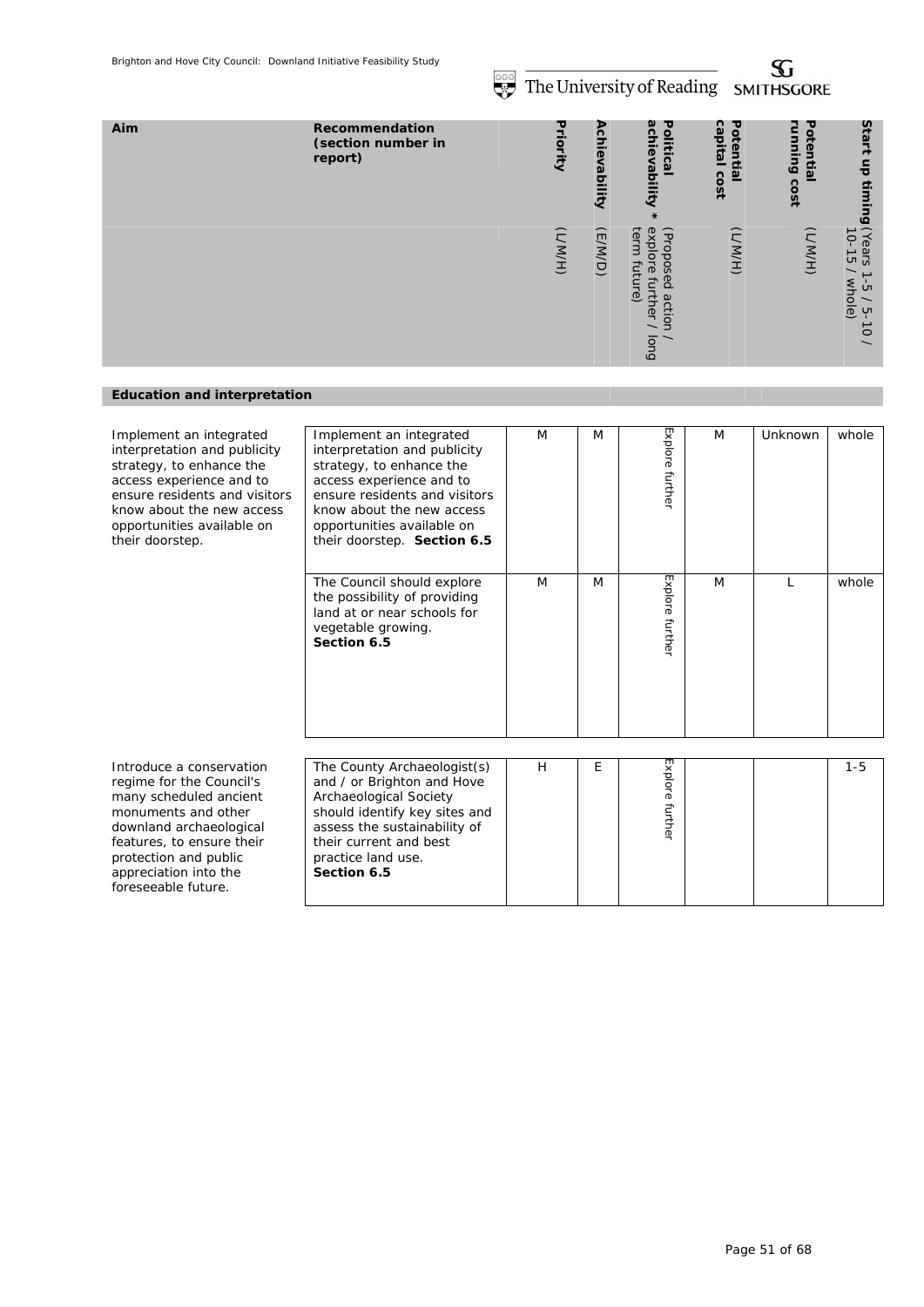### **9.0 Summary and conclusions**

The Downland Initiative is a forward thinking, innovative approach to land management. Brighton and Hove City Council wishes to change the management of the 4,045 hectares (9,991 acres) of land it owns around Brighton so that it delivers greater social and environmental benefits.

The Council set out its proposals and broad aims for the Downland in The Space To Be (2005).

This feasibility study has assessed the objectives and aims of the Initiative, and has canvassed the opinions of Council officers, the Council's farm tenants and other interested parties. Some minor changes to the aims of the Initiative are recommended based on the consultations.

The aims of the Downland Initiative are feasible both in part and in full but with financial implications that may or may not be acceptable.

A number of recommendations have been made to achieve the aims. The recommendations are practical and, in the research teams' opinion, possible to achieve. They are set out in section 8.0, with a timetable and estimated costs.

This loss of income and the costs incurred by the Council through the Downland Initiative need to be politically accepted if the Initiative is to succeed.

It is for this reason that the Council may only seek to implement aspects of the Downland Initiative which are affordable until other financial support is available. Some elements of the Initiative could be funded from the estate, through tenancy restructuring (when the opportunities arise) and capital receipts from the sale of non-key property, provided such receipts are ring-fenced for reinvestment in the Estate and Downland Initiative.

The aims of the Initiative will only be achieved with the support of the Council, its officers and particularly the farm tenants. It will require co-operation and trust between all of these groups. Building a stronger relationship has started already but further significant change is needed.

The Initiative should be monitored against its aims and recommendations. This monitoring should be 'light touch' and allow comparison with other areas, particularly for biological indicators.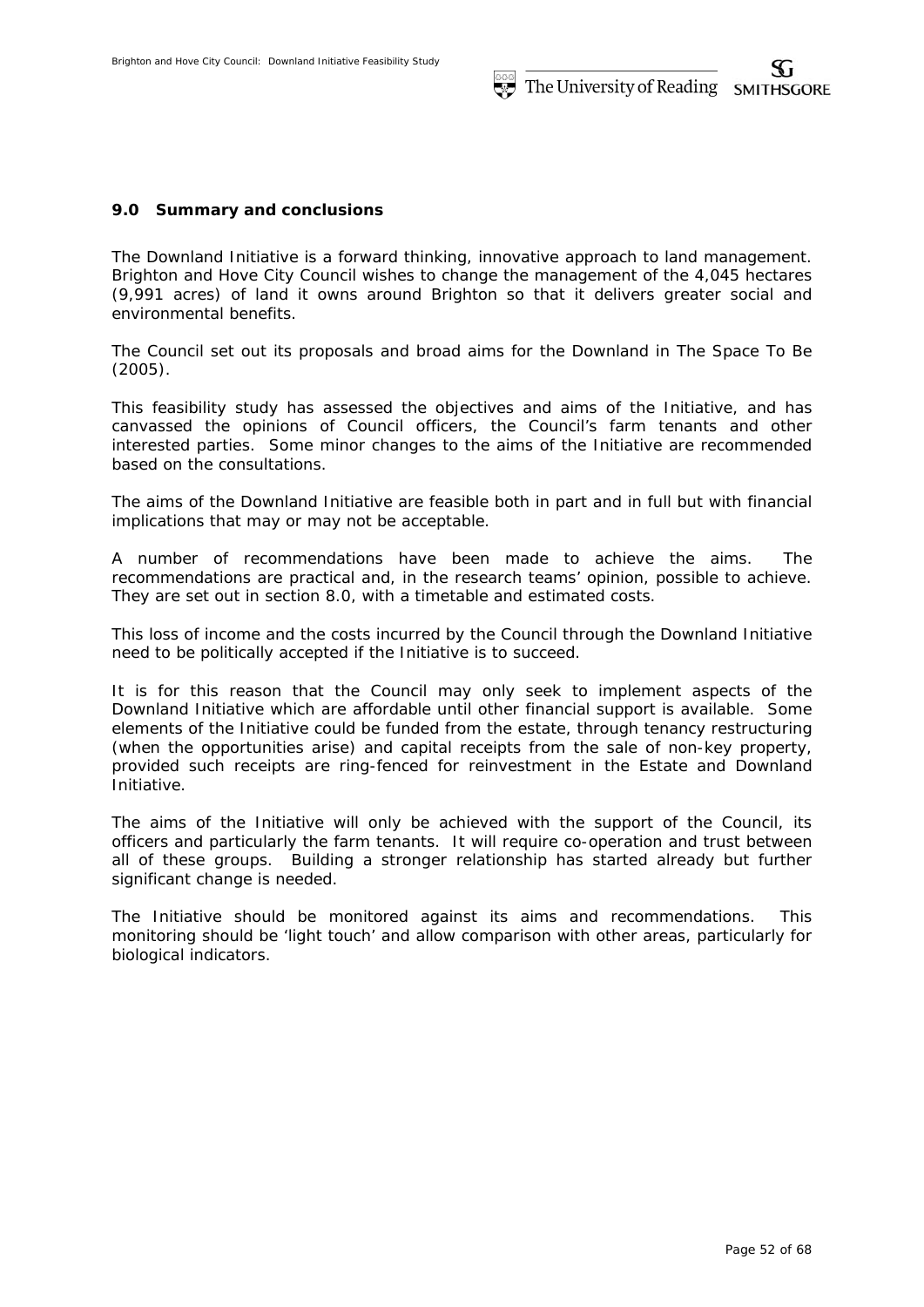## **References**

Ajzen, I. (1988). Attitudes, personality, and behaviour. Milton-Keynes, England: Open University Press.

Ansell, D.J., Jones, P.J., Mortimer, S.R. and Park, J.R. (November 2002). Evaluating the Effectiveness of Mechanisms to Achieve Landscape and Habitat Enhancement of the South Downs: A Report to the Sussex Downs Conservation Board prepared by The University of Reading

Beedell, J. (August 2005). Downland Initiative Feasibility Study. Proposal Document prepared for submission to Brighton and Hove City Council, Smiths Gore.

Brighton and Hove City Council (undated draft). Spade to Spoon: Making the Connections. A Food Strategy and Action Plan for Brighton and Hove. Food Matters Partnership Ltd.

Brighton and Hove City Council Missing Links Priorities List. A Schedule of proposed footpath and bridleway additions, amendments and upgradings. Brighton & Hove City Council.

Brighton and Hove City Council (Undated). Sustainability Strategy Natural Environment Action Plan. Brighton & Hove City Council.

Brighton and Hove City Council (2005, draft). The Space to Be: The City Downland Initiative A Report to the City Council. Brighton & Hove City Council.

Brighton and Hove City Council's Downland Vision (2004). A Report by the Acting Director, Finance & Property for inclusion as an Agenda Item to be discussed at a Meeting of the Policy & Resources Committee of the Council on 23 June 2004. Brighton and Hove City Council.

Cogentsi (2005). An evaluation of Planning to Succeed and the Dumfries and Galloway Agricultural Forum.

The Countryside Agency. Landscape Character Area 125: South Downs. The Countryside Agency, Cheltenham.

Farmers' Weekly (2005). Training projects for NT tenants. Farmers' Weekly, 4 November 2005, p18.

Hennessy, T., Shalloo, L. and Dillon, P. (2005). The economic implications of complying with a limit on organic nitrogen in a decoupled policy environment. Journal of Farm Management. 12, 6, 297-311.

Hoskins, W G. (1955). The Making of the English Landscape. Hodder & Stoughton, London.

Interim South Downs Management Plan (March 2004). Prepared in partnership by Action in Rural Sussex and 53 other stakeholders including Brighton and Hove City Council.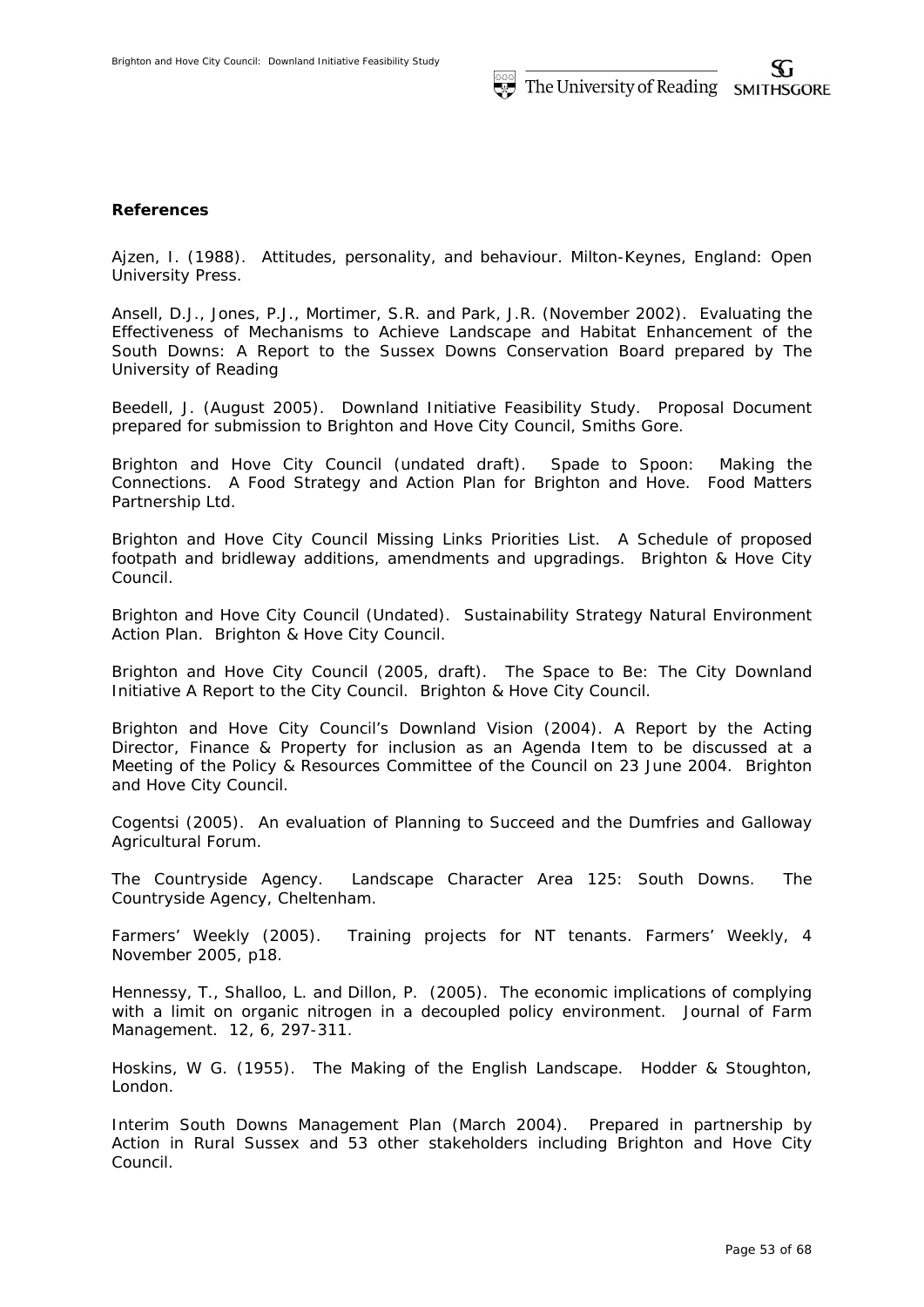Prepared in partnership by various organisations. (2004). Interim South Downs Management Plan. Available from the South Downs Virtual Information Centre. http://www.vic.org.uk/pro/welcome.htm

Rackham, O. (1986). The History of the Countryside, J M Dent, London.

South Downs Access Forum. (2005). Annual Report of the South Downs Access Forum.

Swinbank, A. & Tranter, R.B. (eds) (2004). A Bond Scheme for Common Agricultural Policy reform. CABI Publishing, Wallingford, Oxfordshire.

Thorne, B. (2005). Partnership working. A presentation on behalf of the Farming and Wildlife Advisory Group. At the Contamination, Collaboration and Co-operation seminar, National Agricultural Centre, Stoneleigh, Warwickshire, 1 November 2005.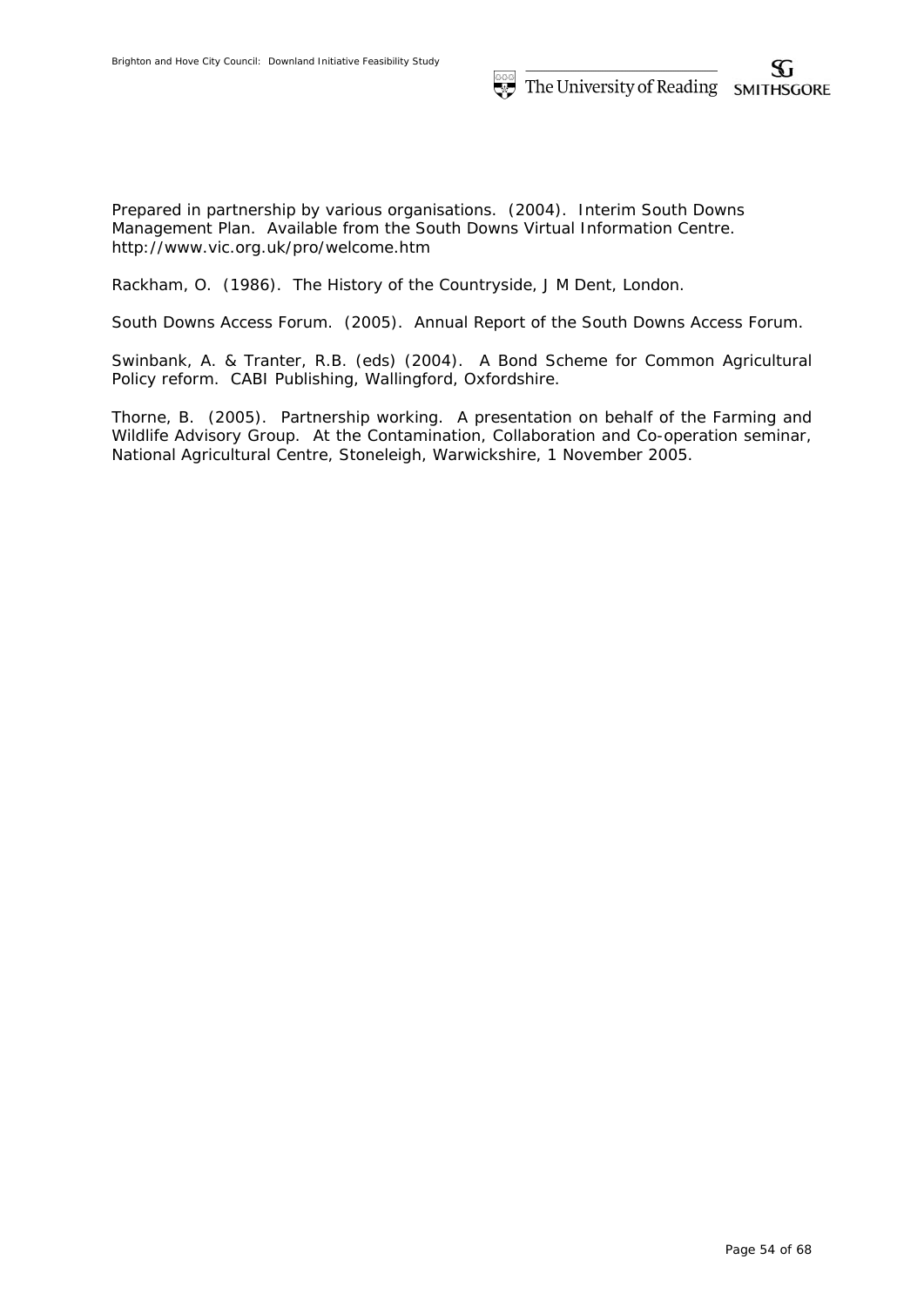# **Appendix A Seek the views and ideas of local interested parties**

# **Summary of responses from the discussion groups with Council Officers, the Council's tenants and with other interest parties**

As part of the assessment of the aims and objectives, outcomes and implementation of the Downland Initiative, a number of meetings were held to gauge local and regional opinion on the proposed objectives of the Initiative. The purpose was to understand what each group thought of the Downland Initiative, what its aims should be, how it should be implemented, its management structure and funding sources.

Four meetings were held with Council officers, the Council's tenant farmers and other interest parties to discuss the Downland Initiative. They took place between 11 October and 20 October 2005.

All invitees received an invitation letter, a summary of the Downland Initiative and a survey form to help them formulate their thoughts.

Eight Council officers, seven (of 14) Council agricultural tenants and 16 other interested parties took part in the discussion groups. The project steering group provided a list of consultees to invite to the discussion groups. This list was added to by Smiths Gore and a total of 50 organisations and individuals were invited to attend.

Each discussion group was chaired by a trained facilitator from Smiths Gore. The facilitators had been briefed to let the discussion flow naturally to allow issues the group felt were important to be discussed in detail. The main points arising were minuted and each meeting lasted about two hours.

Summaries of the discussions that took place with each of the three groups are presented below. The minutes for the two 'other consultees'' meetings have been combined for ease of interpretation. The responses from the attendees are preceded with a bullet point.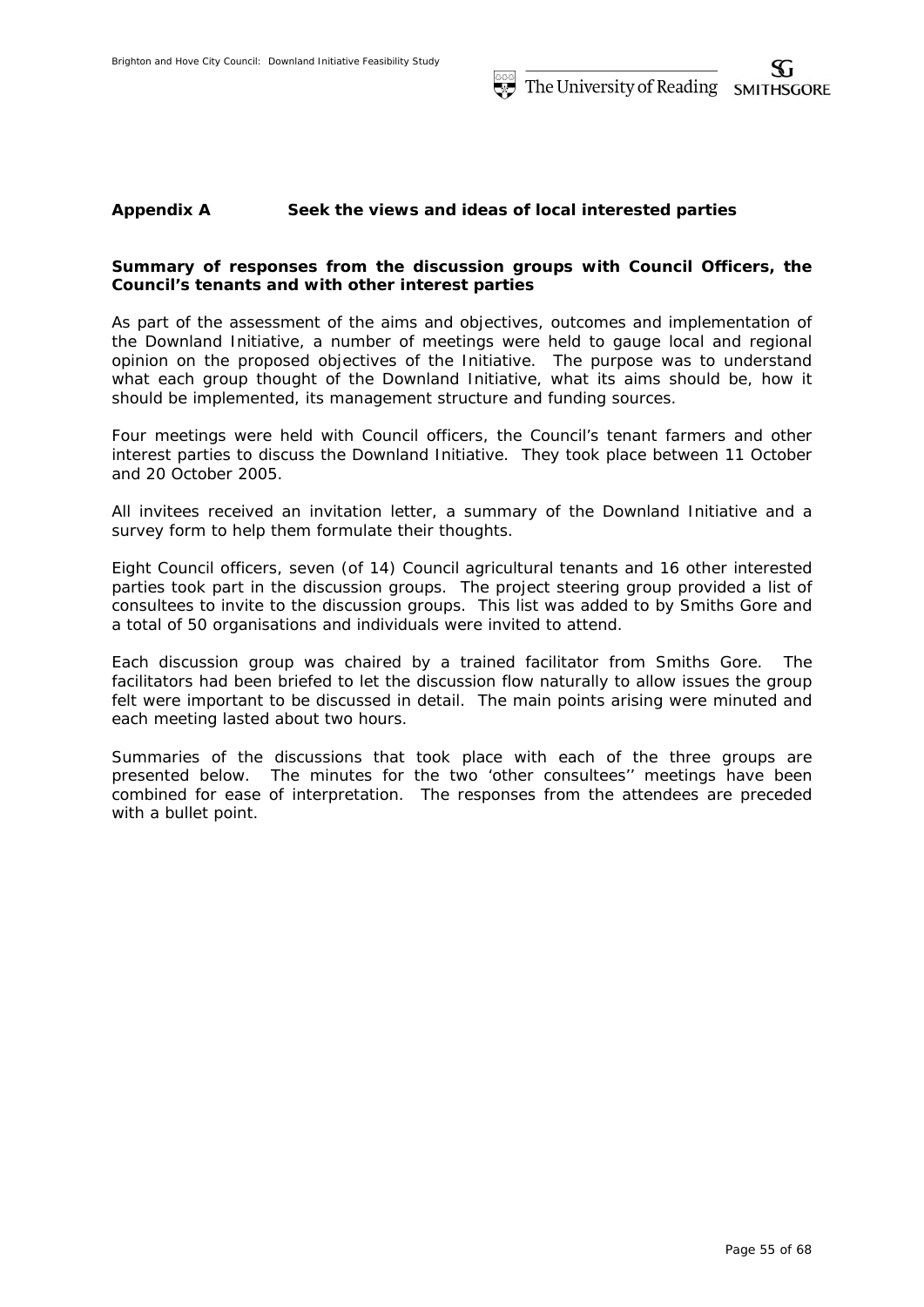## **Brighton and Hove City Council officers**

### *General views*

What are your general views on how the Council's downland is managed? What are your general views on the Downland Initiative?

 Vision for the estate is greater biodiversity, a productive landscape, producing locally-consumed food with greater access to the land that the people own

### *Aims and objectives*

The Space to Be lists four aims for the Downland Initiative. Below, please rank them and give your reasons why.

- Like other groups, the Council Officers viewed many of the aims as complementary and so ranking them was difficult
- 1. To enhance the opportunities for access to Brighton's downland.
	- Original purpose of estate was to protect water quality, protect land from development and access – objectives not fully met
	- Council's priority is walkers, especially if they walk from home or use public transport, not by car
	- Cyclists wants to get from A to B need decent surface (better than bridleways) to allow use by non-mountain bikes. Consider a few key surfaced routes (e.g., to and from Devil's Dyke), linked to existing bridleways
	- Tim Squire has a report on new key access routes (written a few years ago)
	- Open access areas highest priority is area near Bevendean Estate (noted that footfall counters would be useful to assess level of access), followed by Sheepcote Valley, Cockroost Hill (check) and Waterhall (where people go due to the sports fields). The area west of the A270 and south of A27 is already well used
	- Key places people drive to are Ditchling Beacon, Devils Dyke and Stanmer Park due to views and free car parks
	- Key rights of way are the three long distance routes Monarch Way, South Downs National Trail and Sussex Border Path
	- Some fields near to urban areas have been left as set-aside with ad-hoc unpermitted public access due to damage to crops / stock
	- Improved access for bikes and horses could be negotiated on CROW access land
	- Need more open access within 0.5-1 mile of urban fringe, corridors into the wider countryside
- 2. To enhance and restore the landscape, in line with identified landscape character and habitat priorities.
	- Priority: protecting chalk grassland, Castle Hill SSSI  $^7$ (affected by some fertiliser and pesticide drift from adjacent land – could be buffered, line of Sites of Nature Conservation Interest near Woodingdean

-

 $<sup>7</sup>$  Identified as highest priority for Initiative</sup>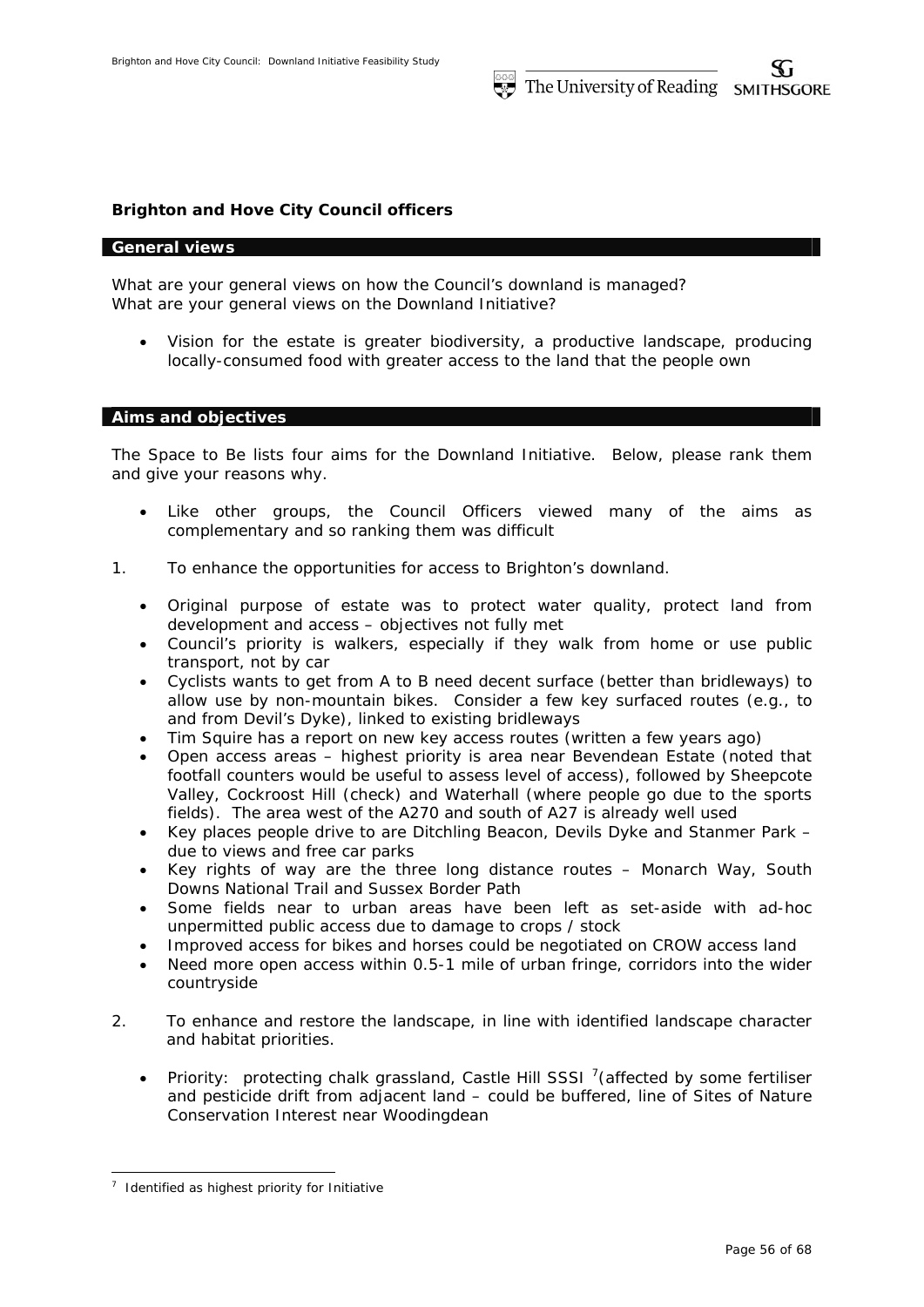- Conflict between access and wildlife only where there are many people, although this can normally be managed. Castle Hill is opened for access already with few problems
- Existing areas of chalk grassland need better management (although no survey of their condition carried out; a survey needs to be done as some may be reclassified as woodland on next review of the CROW Act)(better management should include better grazing, local community involvement, grants for fencing and water)
- 3. To enhance the sustainability of farming practices on the Downs.
	- Original purpose of estate included protection of water quality economic cost of cleaning water at Brighton is not known
	- There is a strong demand for locally-produced food
	- Issues include soil erosion at Bevendean
	- Relationship between the tenants and Council is not good tenants lack trust
	- Downland needs to be grazed
	- Diversification is likely to be important to economic sustainability the sustainability office has offered farmers general, non-prescriptive advice but not detailed. Perhaps the Council should be more pro-active in supporting farmers
	- Bed and breakfast, hotel rooms and caravan and camping sites are poorly developed at the moment. A capacity study has been done on visitors
	- Council is preparing a farm diversification note for farmers which details what is acceptable and not. Small scale accommodation in existing buildings is acceptable
	- Suggested that farmers are supported to develop local produce markets; may be an opportunity to provide produce for school meals / market gardening; the Council's food strategy (draft) includes supporting farmers to produce local food; Simon Bishop at the Netherfield Centre (JV with Plumpton College) is a researcher on local food markets
	- None of the farmers do Council contract work
- 4. To secure the conservation, interpretation and promotion of the area's historic and cultural interest.
	- Tourists do not come to Brighton to walk on the Downs but they might visit a 'site'
	- South Downs is a distinct brand from Brighton
	- Horse riding may be important for tourism
	- More links between schools and farmers / downland needed (currently only two schools do it; great potential; 'kids must know what a cow is')
	- The areas archaeology is an underused asset, despite courses run by B&H Archaeology Society and the University of Brighton; interpretation is poor; could have an archaeology trail, possibly with hosted walks

Are there any other aims, objectives or issues that should be included?

• No others were discussed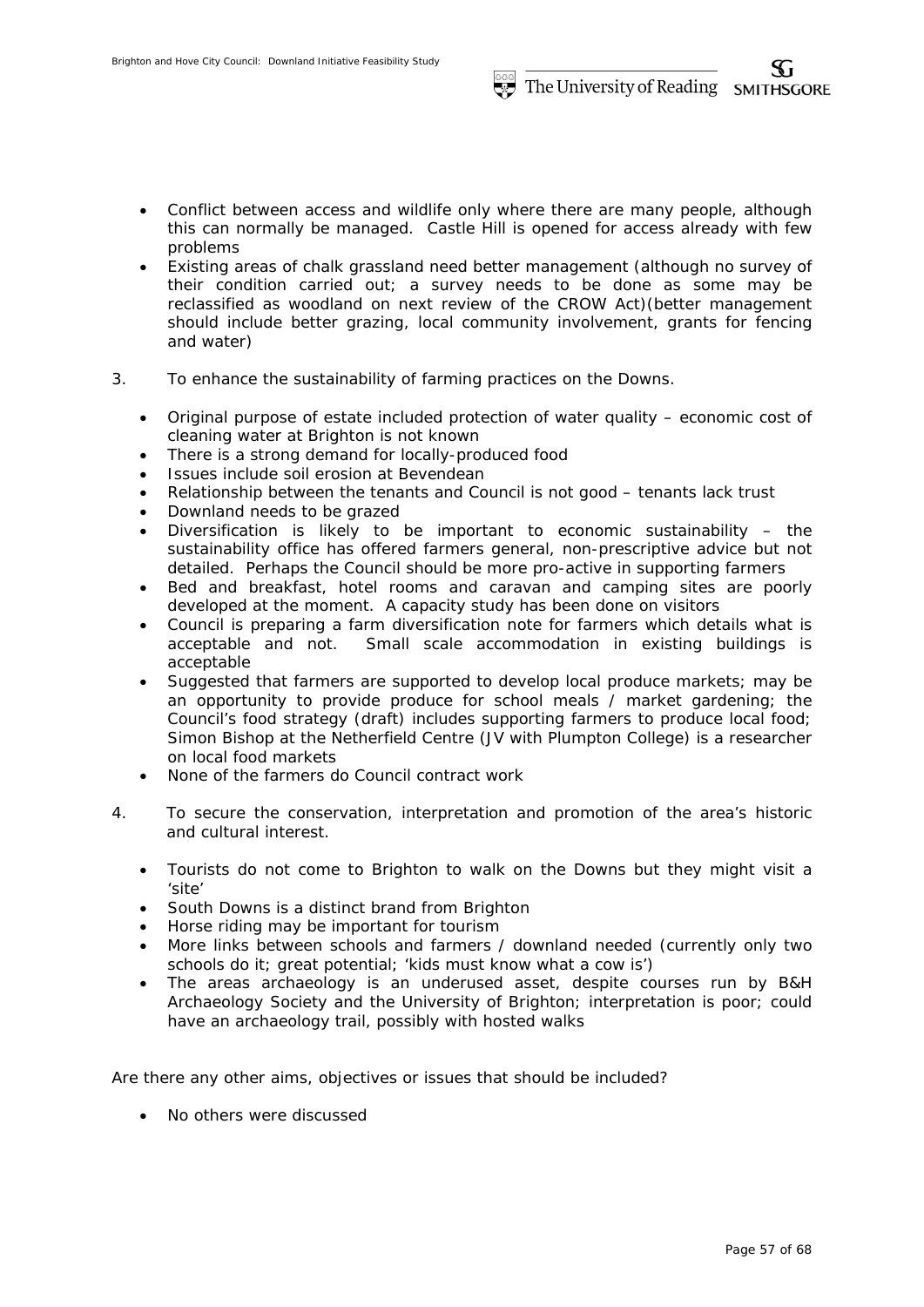### *Outcome of the Downland Initiative*

What do you think the outcome of the Downland Initiative should be?

• See above

By when should the outcome be achieved?

Long term project with varying time scales for different elements

# *Management*

How do you think the Downland Initiative should be managed?

Not covered

Who should be involved? What management structure do you suggest?

• Not covered

# *Getting the Downland Initiative done*

How do you think the aims and objectives can be achieved? What implementation mechanisms (e.g., in-hand farming, agri-environment schemes, council grants) should be used?

- 1. To enhance the opportunities for access to Brighton's downland.
	- See above
- 2. To enhance and restore the landscape, in line with identified landscape character and habitat priorities.
	- See above
- 3. To enhance the sustainability of farming practices on the Downs.
	- See above
- 4. To secure the conservation, interpretation and promotion of the area's historic and cultural interest.
	- See above

What funding sources could the project use? Who should fund the project?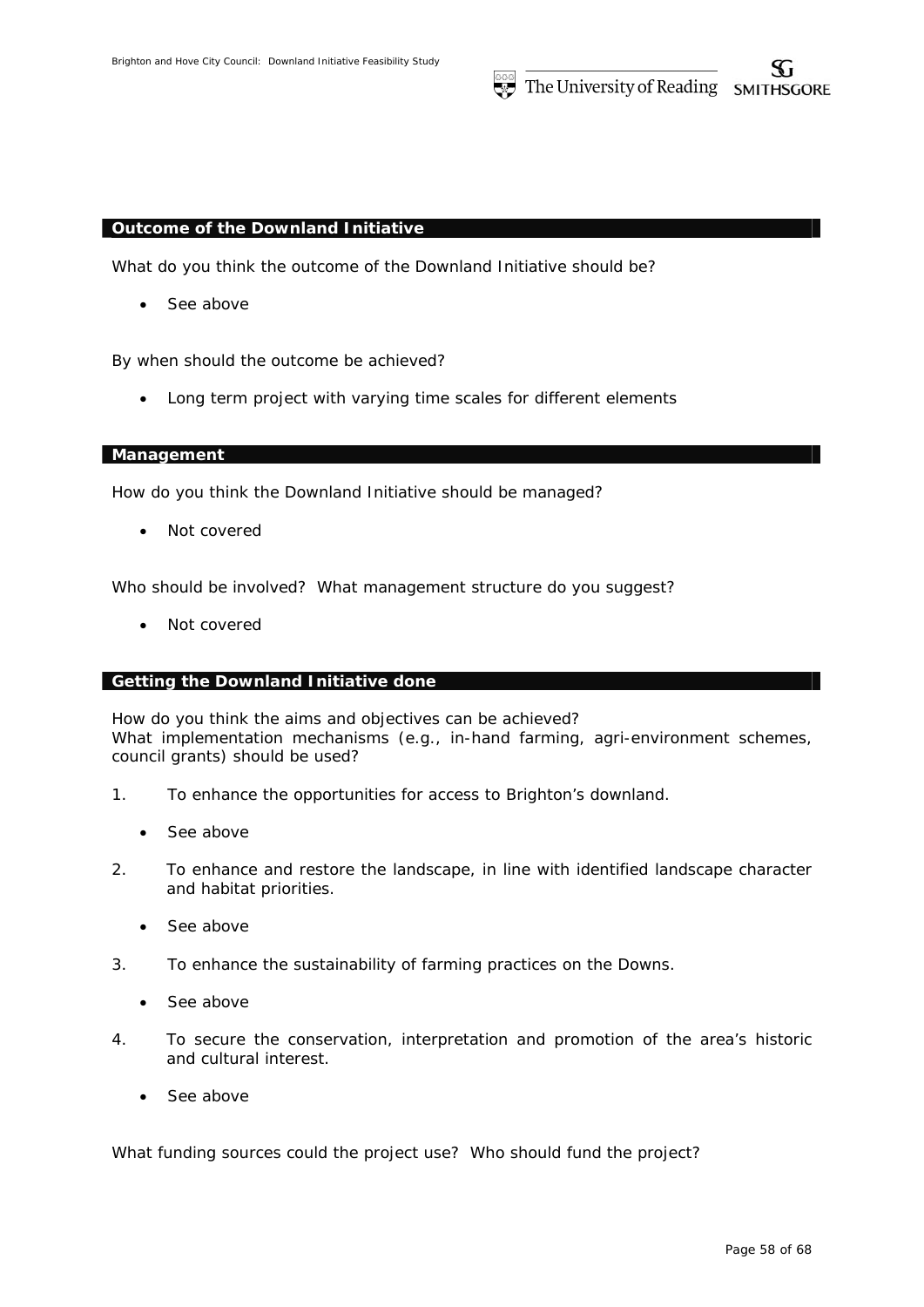The University of Reading SMITHSGORE

• Not covered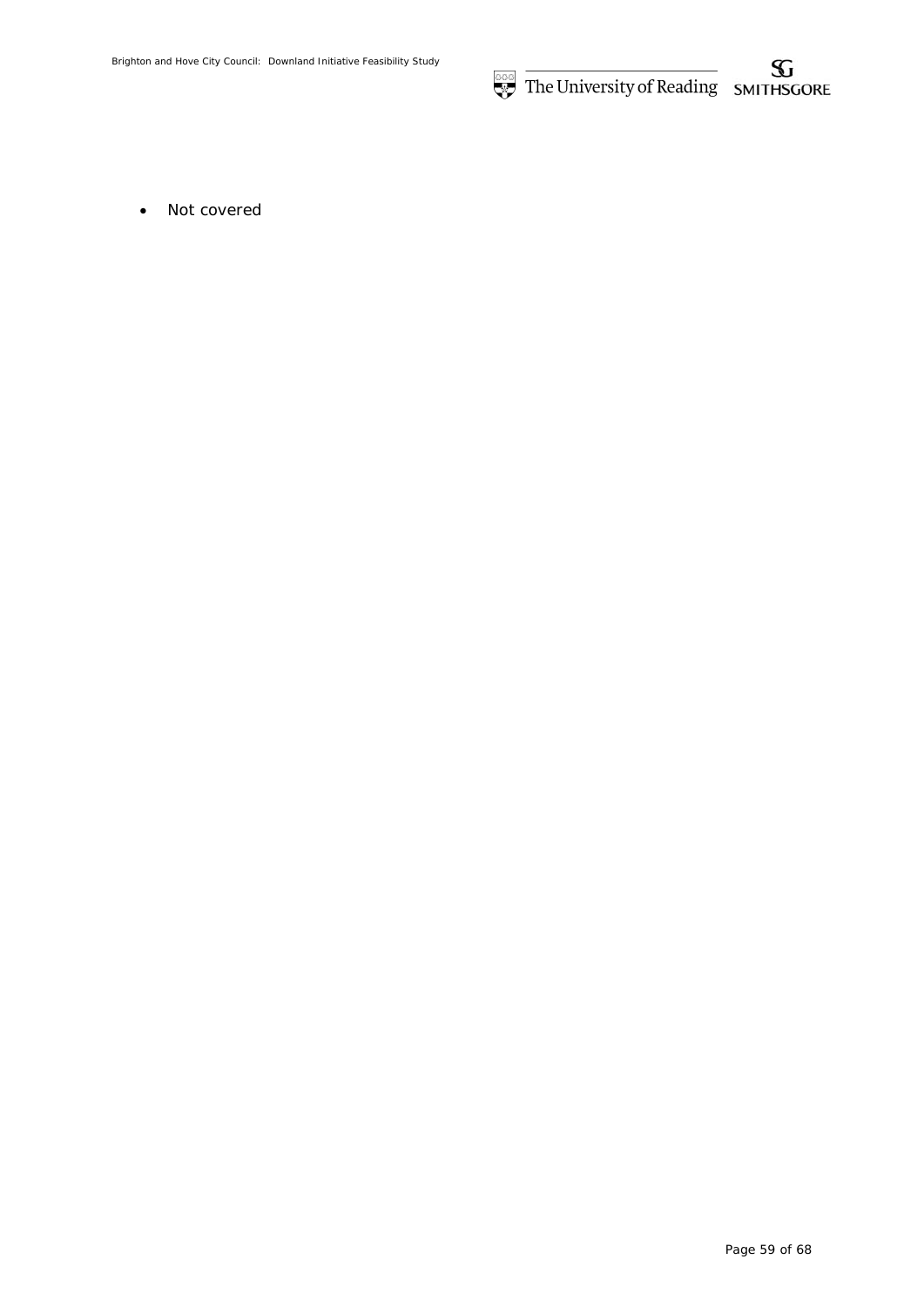# **Brighton and Hove City Council tenant farmers**

### *General views*

- About 50% of attendees had heard of the DI
- Two farmers were supportive of the local lamb and beef initiatives but stated that it was limited for them by the requirement to use Sussex rams and bulls (noted that Welsh and Scottish brand initiatives do not require use of native breeds – only that the livestock is reared there; opening of a local abattoir in last few years had helped (but it was noted at another discussion that it was small / its throughput was limited); view is scheme could succeed
- General support for group marketing of livestock possibly through local shops, restaurants, caterers or supermarkets
- No ideas for how arable farmers can add value to their crops

What are likely to be the income generators on your farm in the future?

- Not directly asked but it was clear that agriculture was likely to provide less income in the future
- Diversification was mentioned, which included agri-environment schemes (to take areas out of production), letting buildings, lamb and beef initiatives

What are your general views on the future of farming in the Downs?

- Vision for 10-15 years time is to be profitable
- Becoming more extensive with less arable and more livestock
- Few farms employing staff
- Not keen on joint ventures with Council as want to keep their businesses separate
- Council could help with HLS applications as forms and Farm Environmental Plan is 'mind boggling'

How do you see the future for your farm?

- Some mentioned that income from farming was low / negative and that other income, from diversification (mainly letting buildings), supported the farm. Noted that diversification was difficult due to planning rules. Noted that Lewes District Council has its own farm diversification officer. Main issue seems to be unfair planning conditions, e.g., on car parking, road surfacing, street lighting
- General acceptance of need to develop new sources of income, such as agrienvironment schemes and diversification
- Supportive of proposals for wildlife / landscape / access if economically advantageous to them
- Some tenants mentioned that their businesses may be limited by capital equipment in the future (e.g., small grain store)

# *Aims and objectives*

The Space to Be lists four aims for the Downland Initiative. Below, please rank them.

 Like other groups, the tenant farmers viewed many of the aims as complementary and so ranking them was difficult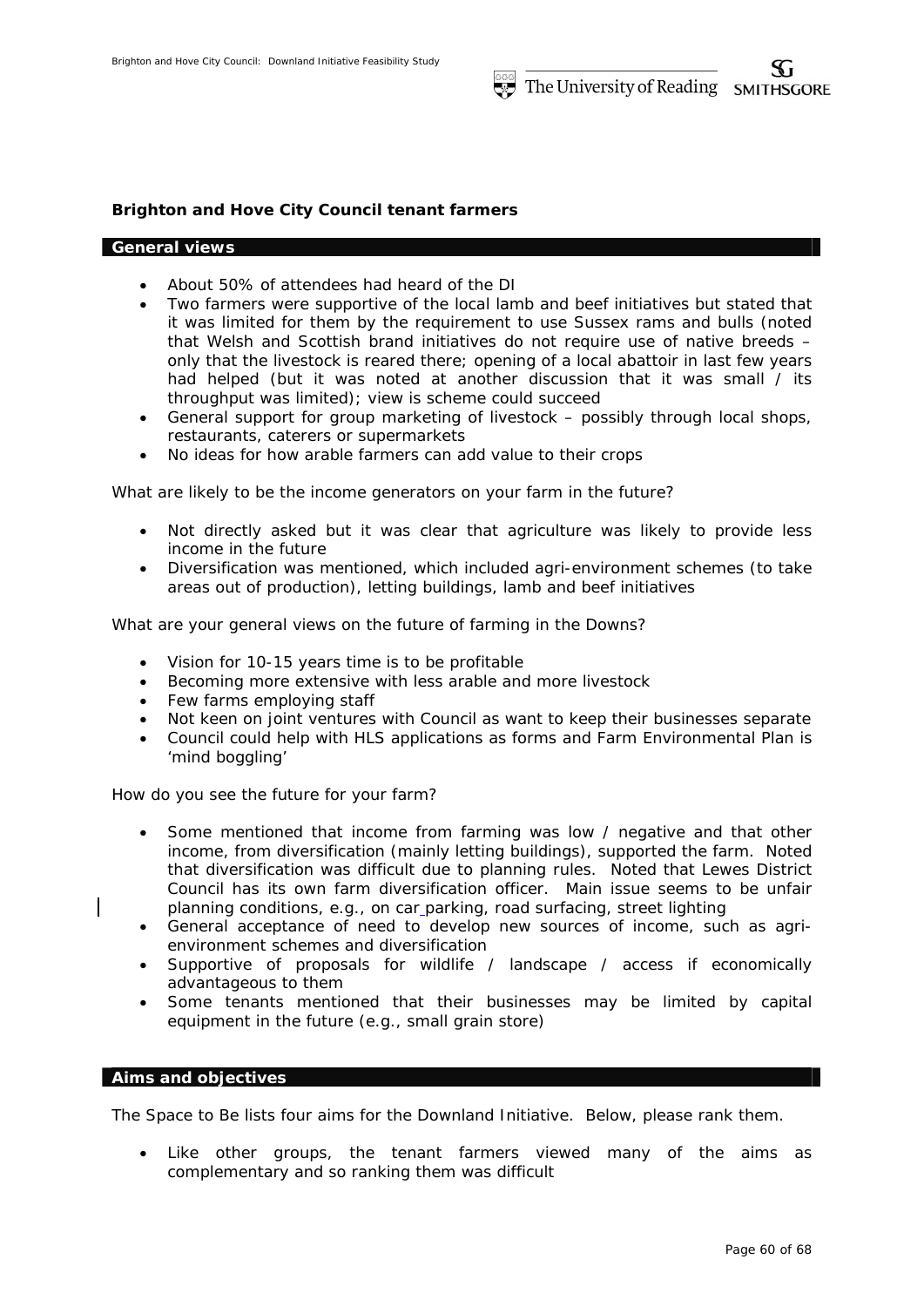Would you be happy for these aims (e.g., promotion of the area's cultural interest) to happen on your farm? Please give reasons for your answers.

- Generally yes, subject to financial incentives
- 1. To enhance the opportunities for access to Brighton's downland.
	- Would prefer targeted linear access, rather than open access, which group felt general public prefers
	- If need for additional access can be demonstrated, farmers are generally supportive
- 2. To enhance and restore the landscape, in line with identified landscape character and habitat priorities.
	- Yes, through agri-environment schemes so that cost is granted aided / subsidised
- 3. To enhance the sustainability of farming practices on the Downs.
	- Yes. Key issue here was economic sustainability
	- Some mentions of soil erosion
- 4. To secure the conservation, interpretation and promotion of the area's historic and cultural interest.
	- Not discussed

Thinking about the Council's aims, what are the current areas of agreement and contention?

- Farmers want to remain farmers, not park keepers / 'butterfly counters'
- Generally supportive of Council's access objectives but Council must help with public access (signs, education of public, better interpretation material)
- Lots of illegal access at University / Falmer. Need to educate students

## *Management*

If the Council wanted you to make adjustments to your farming system (e.g., revert some land to chalk grassland, create new access), what is the best way to do it? (e.g., rent reduction, using an agri-environment scheme, surrendering parts of the farm etc)

- Generally supportive and keen to listen
- No preference expressed between receiving payments or rent reductions

Is there anything the Council could do to encourage you to go into the Higher Level Scheme of Environmental Stewardship?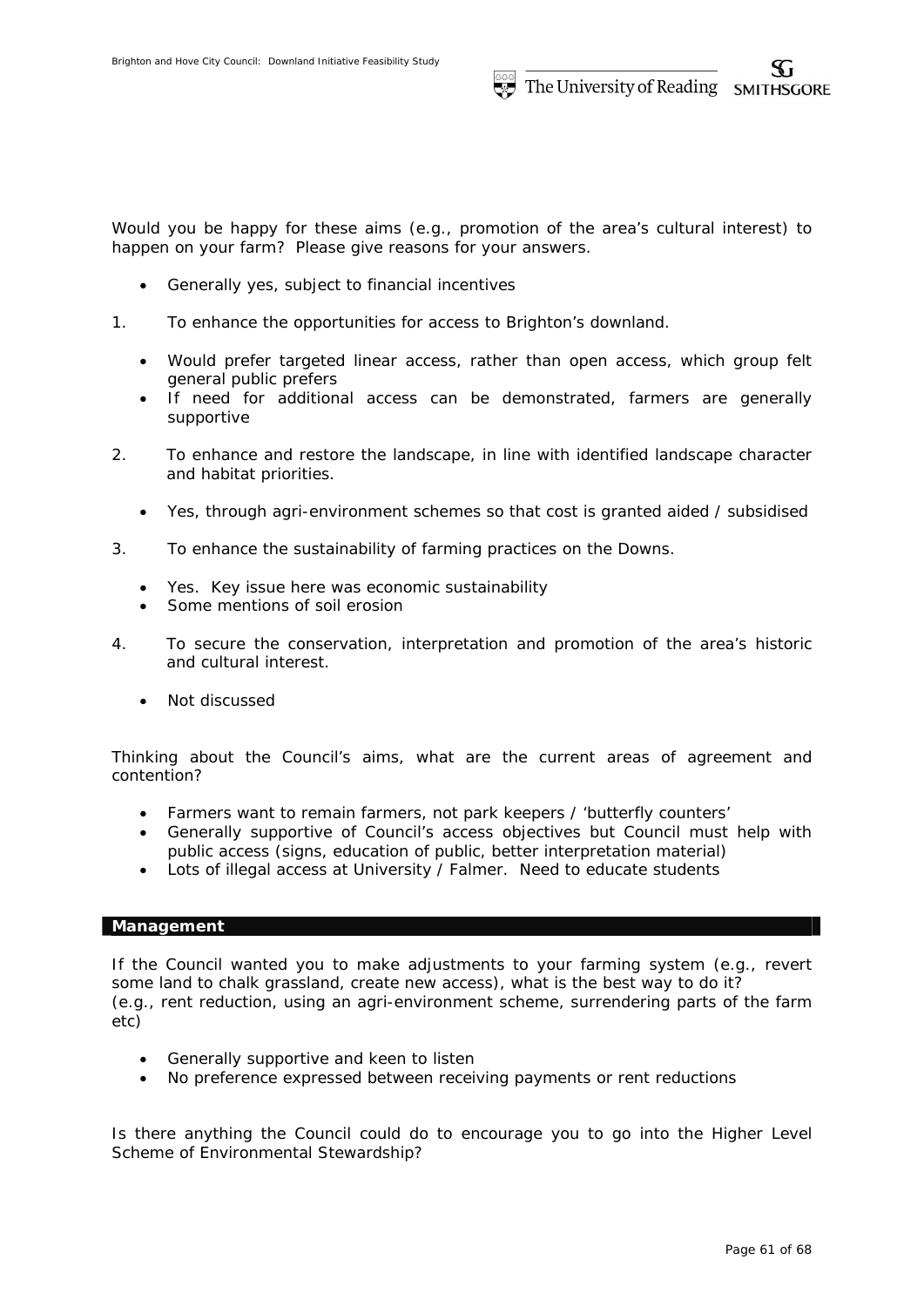- Yes, help with Farm Environmental Plan and application. Farmers do not mind who helps them – the Council, FWAG or a farm management consultant.
- General feeling is do not have time (or experience / skills) to do the paper work
- Viewed as important source of future income
- Questions about how it works with existing ESA agreements

If there is a change in the Council's policy for its farmland, who would you prefer to deal with? (The Council? Someone independent? Different specialists? One point of contact?)

- Farmers do not mind who helps them the Council, FWAG, Council land agent or a farm management consultant. A number of comments on how helpful Rangers are
- Tenants may need support with restructuring possibly through FBAS

## *Getting the Downland Initiative done*

How do you think the Council's aims and objectives can be achieved?

 Not directly asked; general view was through agri-environment schemes and Council financial support for other aims

What could the Council do to help you meet its aims?

- 1. To enhance the opportunities for access to Brighton's downland.
	- See above
- 2. To enhance and restore the landscape, in line with identified landscape character and habitat priorities.
	- See above
- 3. To enhance the sustainability of farming practices on the Downs.
	- See above
- 4. To secure the conservation, interpretation and promotion of the area's historic and cultural interest.
	- Most keen to restart farm walks (but stopped doing them due to health and safety and insurance concerns; stated that Council could help reduce liability and paperwork and provide information packs)

Any other suggestions?

- Council should offer more (financial) assistance for additional livestock buildings, particularly if grazing is going to be increased
- Important that repairs budget is not reduced due to Downland Initiative
- Grazing / fencing near urban areas is difficult due to vandalism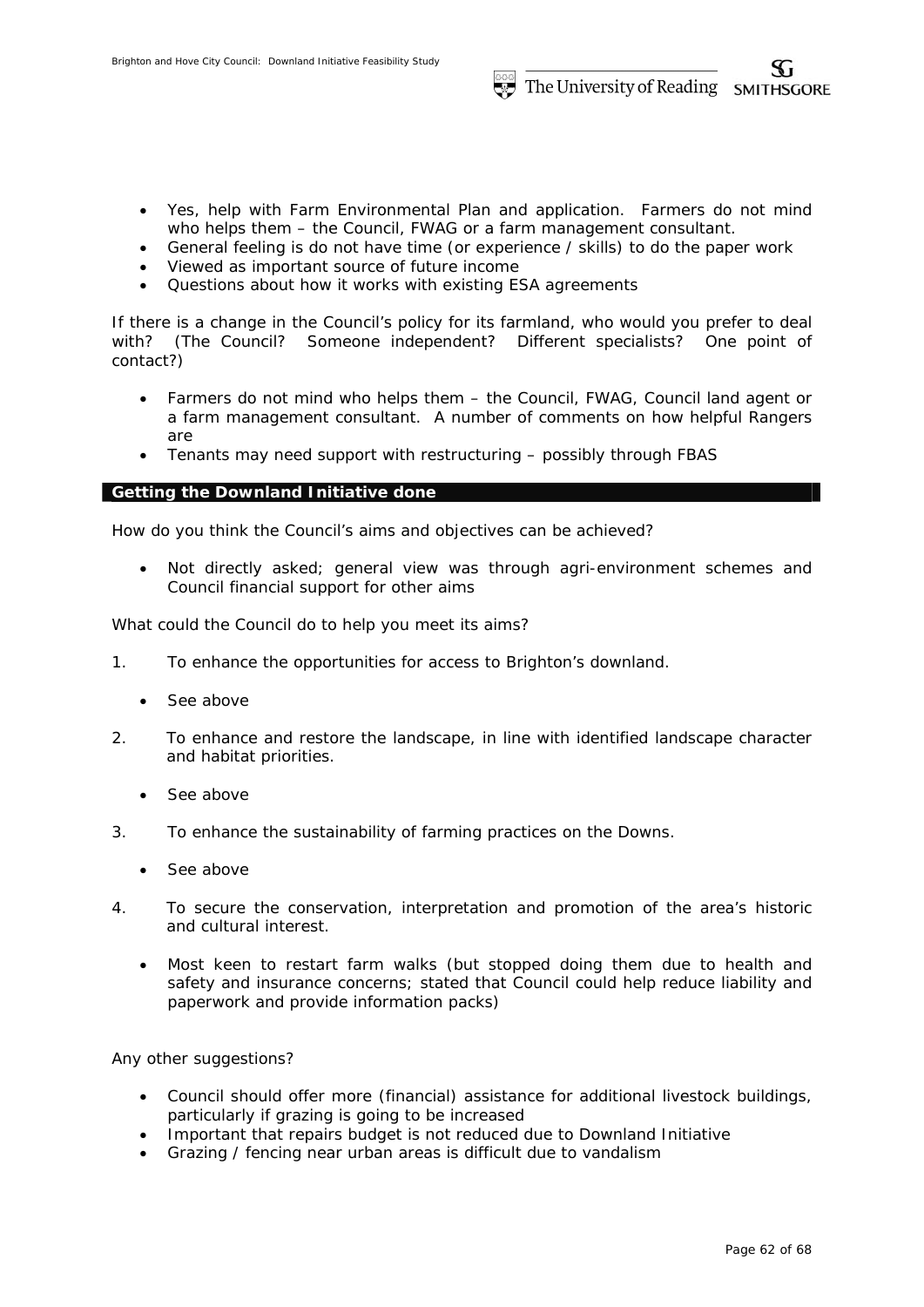### **Other interested parties**

### *General views*

What are your general views on how the Council's downland is managed?

- Need positive management of existing important registered and non-registered archaeological features
- Greater interpretation of archaeology on and off site
- More opportunities for green tourism and less dependence on cars
- Opportunity for better education of the general public (to shut gates, reduce litter). Sheepcote Valley has found that increasing education has reduced problems
- Poor access historically to the downs for walkers
- Land management has already changed in the last 10 years due to tenants entering agri-environment schemes
- View is that there are few successors to the current tenants this was seen as negative
- Some is managed okay but most is 'rubbish' due to loss of chalk grassland (a lot was removed in 1960-70s) and less grazing
- Few small areas of chalk grassland that are left are small, fragmented and poorly managed

What are your general views on the Downland Initiative?

- Must be realistic and achievable proposals followed by action
- 'Broad aims are super but, by past history, nothing will happen'
- Sustainable agriculture is key to the Initiative farmers are needed to manage the land
- Must have a quick start to the project as there is a Council election in 2007
- Consider creating one large piece of extensive downland (1920s style open downland with few fences)
- 'The downland is the peoples' land we are just managing it for future generations'

### *Aims and objectives*

*The Space to Be* lists four aims for the Downland Initiative. Below, please rank them and give your reasons why.

- The consensus view is that the project must be holistic so all aims are important
- There was general reluctance to rank the aims and, quite often, attendees ranking changed during the discussion group
- A viable farming use of the land is key to the way the land looks, the biology it supports and how people can use it. Farmers must adapt to public demand for landscape – view it as a new crop

Are there any other aims, objectives or issues that should be included?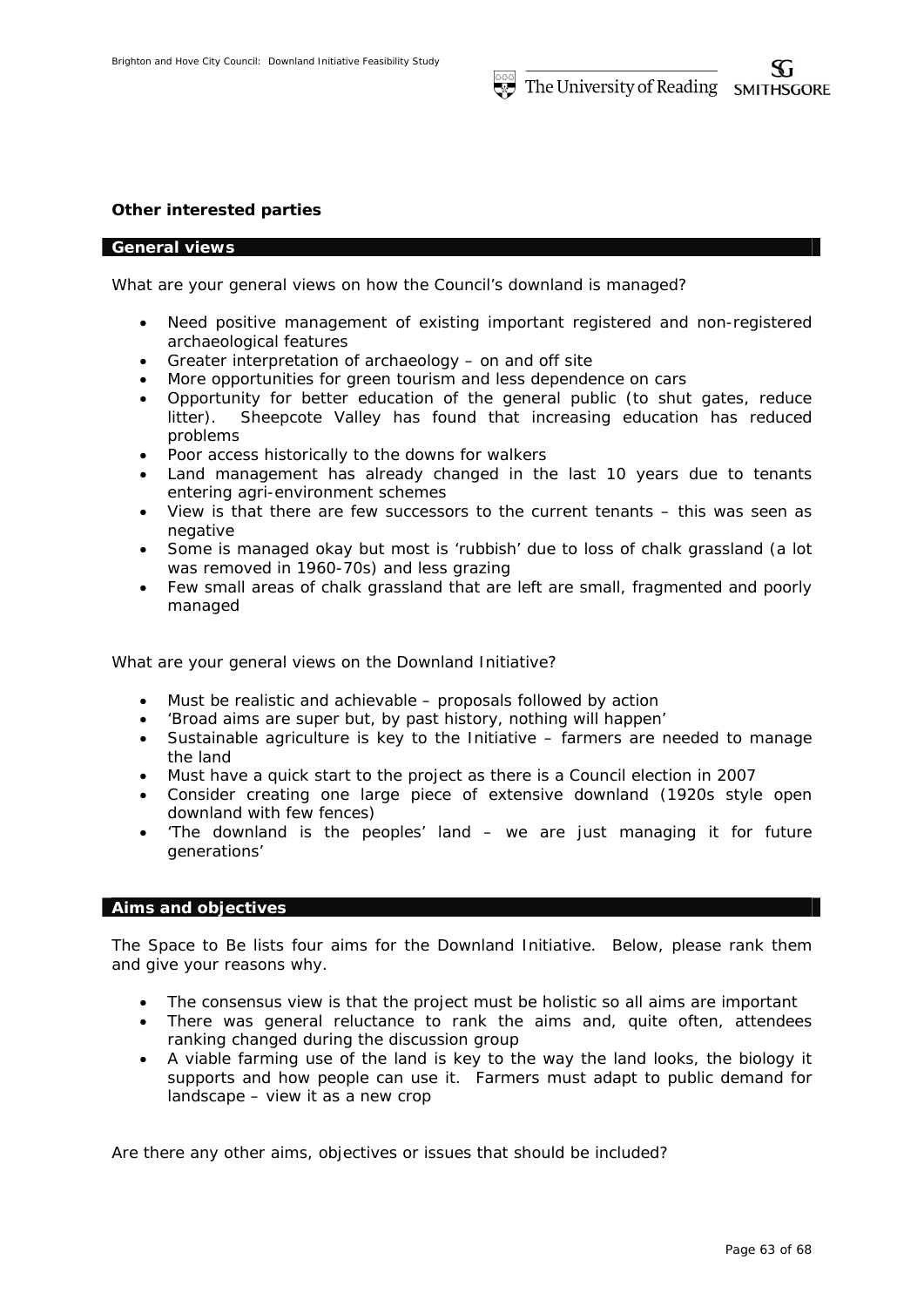- Encourage communities sense of ownership in the land and its use and history, possibly through the 'Friends of…' societies
- Travellers sites; some new sites are needed for travellers and they could be on farms
- Link to City Farm which may be created in East Brighton Park / Sheepcote Valley, to complement the City Park
- Create better links between farmers and the community to avoid 'them and us' situation. This could include a farm forum or open days to the farm
- The health benefits for the local people from active recreation

## *Outcome of the Downland Initiative*

What do you think the outcome of the Downland Initiative should be?

- Sustainable land management, which includes access, archaeology, agriculture, landscape and wildlife, local food (which should range from fruit and vegetables to lamb and beef), transport (avoid people driving into and out of Brighton for access) and 'whole' costs of land management (including pollution, effects on health etc)
- Example of farmer at Beachy Head is seen as a good example for integrating agriculture, access, tourism and diversification (holiday accommodation)
- Reconnect people to the land by local food, access and interpretation
- More joined up thinking e.g., to implement some simple actions that are currently not finished, like the Rights of Way Improvement Plan
- Partnership between the Council, people and the farmers with both sides better understanding the constraints on them
- More access on CROW open access land for horses and bikes
- Total economic cost of estate must be considered, including access, economics, water and social costs. It was noted that Southern Water spend £20m on nitrate removal from water.

By when should the outcome be achieved?

 View was the Initiative is long-term (10-15 years) but that some action needs to happen quickly to give the Initiative momentum – otherwise 'nothing will happen' and there is a Council election in 2007

## *Management*

How do you think the Downland Initiative should be managed? Who should be involved? What management structure do you suggest?

- Single point of contact, small management team, accountable to a steering group which could include Natural England, Local Access Forum, Countryside Agency, the City Council, South Downs Joint Committee, Tenant Farmers Association, Sussex Wildlife Trust, citizens' panel)
- The Downland Initiative could be managed by a sub-group of the South Downs Forum executive panel. This would reduce the risk of duplicated effort and use existing knowledge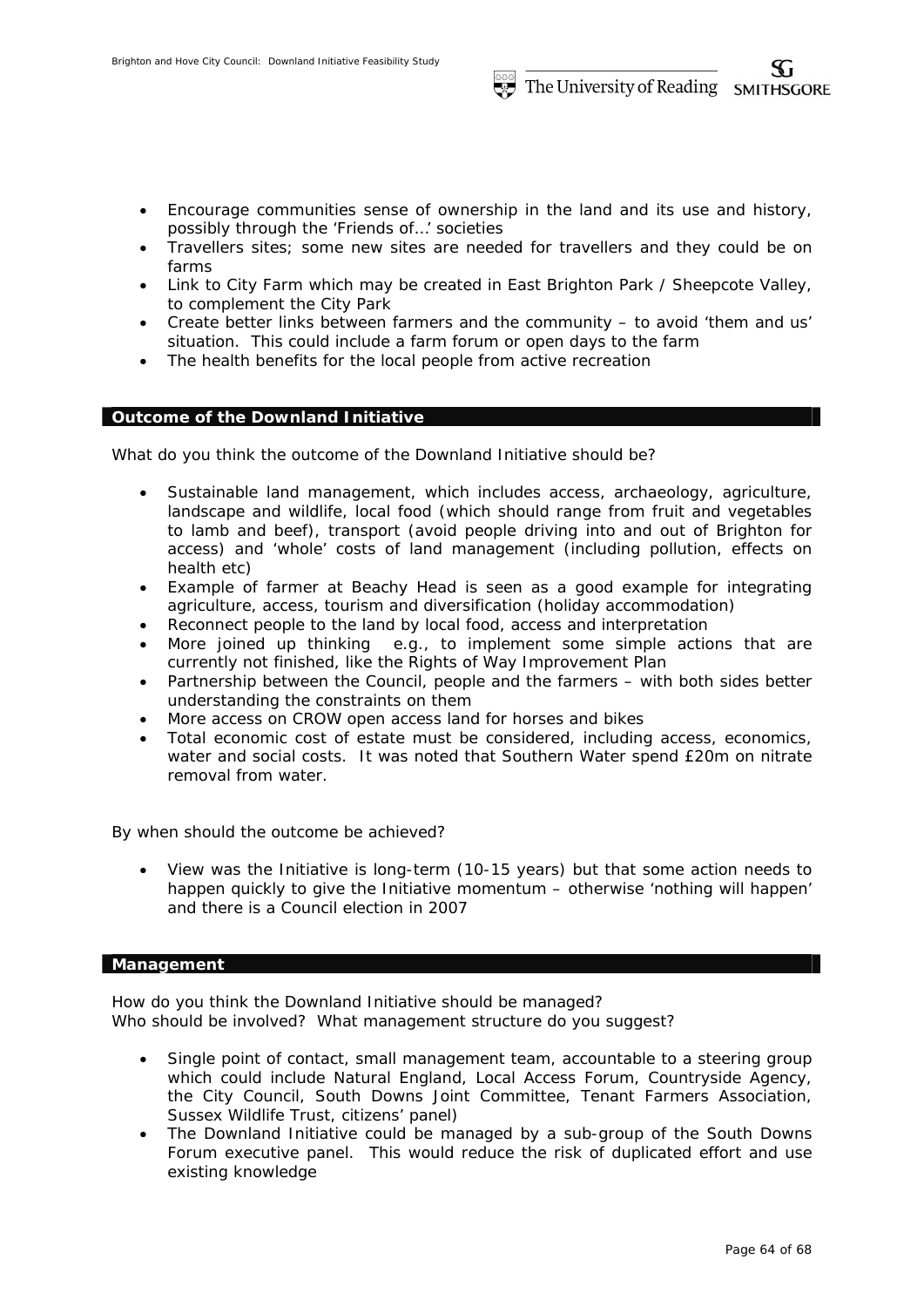Need for involvement / consultation with a wide range of interests (Council, farmers, environmentalists, health workers)

## *Getting the Downland Initiative done*

How do you think the aims and objectives can be achieved?

- Must be realistic and achievable proposals followed by action
- 'Broad aims are super but, by past history, nothing will happen'
- Mixture of mechanisms (see below)

What implementation mechanisms (e.g., in-hand farming, agri-environment schemes, council grants) should be used?

- 1. To enhance the opportunities for access to Brighton's downland.
	- Implement Missing Links and rights of way improvement plan key old routes to link rights of way and communities
	- Link to Health walks and better links into City centre
	- Access initiatives at Stanmer seen as good; could act as a focal point for people to walk from
	- 'Council does not financially support the rights of way network'. It is in unfavourable condition. An application to the Countryside Agency's Access Management Grant Scheme would be refused as the work should have been done statutorily
	- It is recognised that the Council are working on the rights of way but that progress is slow
	- Council could introduce new access terms into tenancy agreements
	- 'Green access'
	- Ideal is to reduce dependence on cars to get to access; consensus was to maintain existing car parks; recognised that public transport was needed to reduce car use
	- Some new bus services have been set up to key sites but could set up a Rambler Bus Service, like at Seven Sisters Country Park
	- Could pay farmers for new car parks if they are well screened and pay and display; noted that car parks are very important for the disabled
	- Could tie access into the Park and Ride scheme (by taking walkers the other way / away from the City)
	- Many urban dwellers are scared of the countryside; this needs to be reduced, probably from school level by farm visits etc. 'Kids should be taken out to meet their supper'.
	- Access for schools: many are near the downland. Walks could be included in the curriculum. Farming and Countryside Education (FACE) have experience with this.
	- Needs to be access for all able and disabled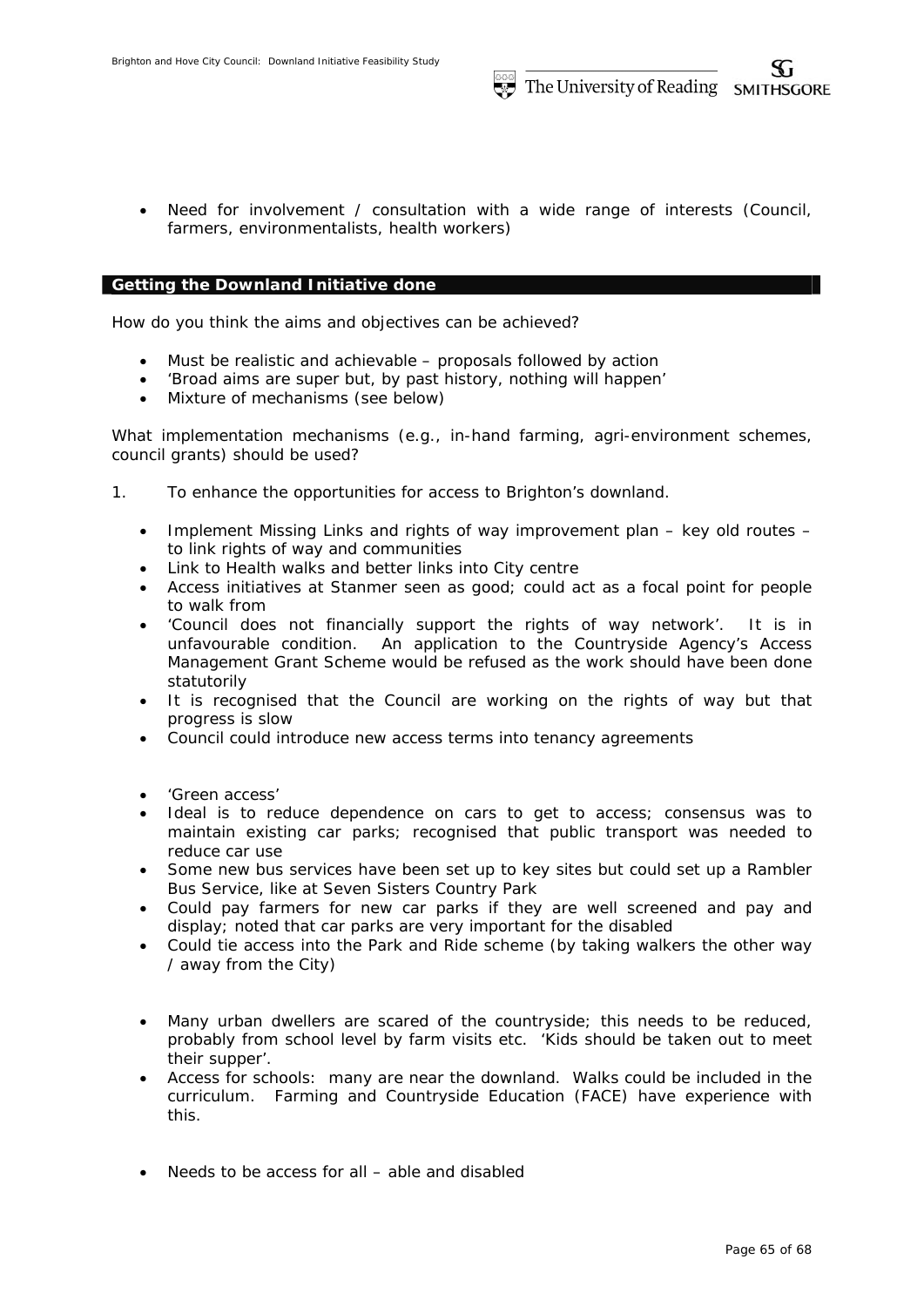- Complete open access over whole estate was not generally supported as the farmers must be allowed to continue to farm and as it may damage archaeologically and biologically important sites
- Access needs to be balanced with other demands but that the current provision is too low
- Needs to be a range of clear access options for people, including long and short routes, circular ones, and mix of linear and open access, as different people have different demands; it was noted that much open access land is crossed by existing Rights of Way so both types of demand are met
- Access can be controlled / directed by using benches / tables / toilets / way marks – would also make the countryside feel friendlier
- Boundaries to access are needed to control access otherwise people wander everywhere; defined (or bound) access may feel more friendly to people
- Access on arable land: not open access but on Rights of Way and linear routes. Unless there is a need for open access, don't do it. Little conflict expected between access and wildlife except for ground nesting birds.
- Create multi-use paths, rather than just cycle paths
- Few key green 'tongues' into city must be preserved e.g., Benfield Valley
- Illegal use of Rights of Way by motorbikes. Consider providing an area for riding. A site was identified next to the A23 but nothing happened. Consider funding (Sussex Police), site and insurance. A scheme in Yorkshire was based on issuing a warning, confiscating the bike, then a training course. The scheme reduced calls to the police from 200 per week to 20 per week
- Interpretation material and signage must be discrete to avoid urbanising the countryside; leaflets can be distributed through buses, cafes and stopping points
- Opportunities for access near urban areas are: old fort area
- Create 'intellectual' or 'perceived' access by using signs to tell the public what the crops are and what they are used for. Signage is not seen as a problem – SDJC has improved the quality of the signs
- Signposting is generally poor; people do not know where they can go and the countryside can be daunting
- 2. To enhance and restore the landscape, in line with identified landscape character and habitat priorities.
	- The way the land looks is crucial as people see the land before they experience it
	- Few small areas of chalk grassland that are left are small, fragmented and poorly managed
	- Fences not viewed as appropriate in some open areas; Lookers were mentioned as a way of controlling stock to enable the land to be more extensively managed
	- Whitehawk Hill noted as SSSI quality but not designated; public access helps to keep the grass down
	- Horse numbers are increasing, which is not a problem, but they do bring clutter (stables, fences, jumps etc) which affects the landscape
- 3. To enhance the sustainability of farming practices on the Downs.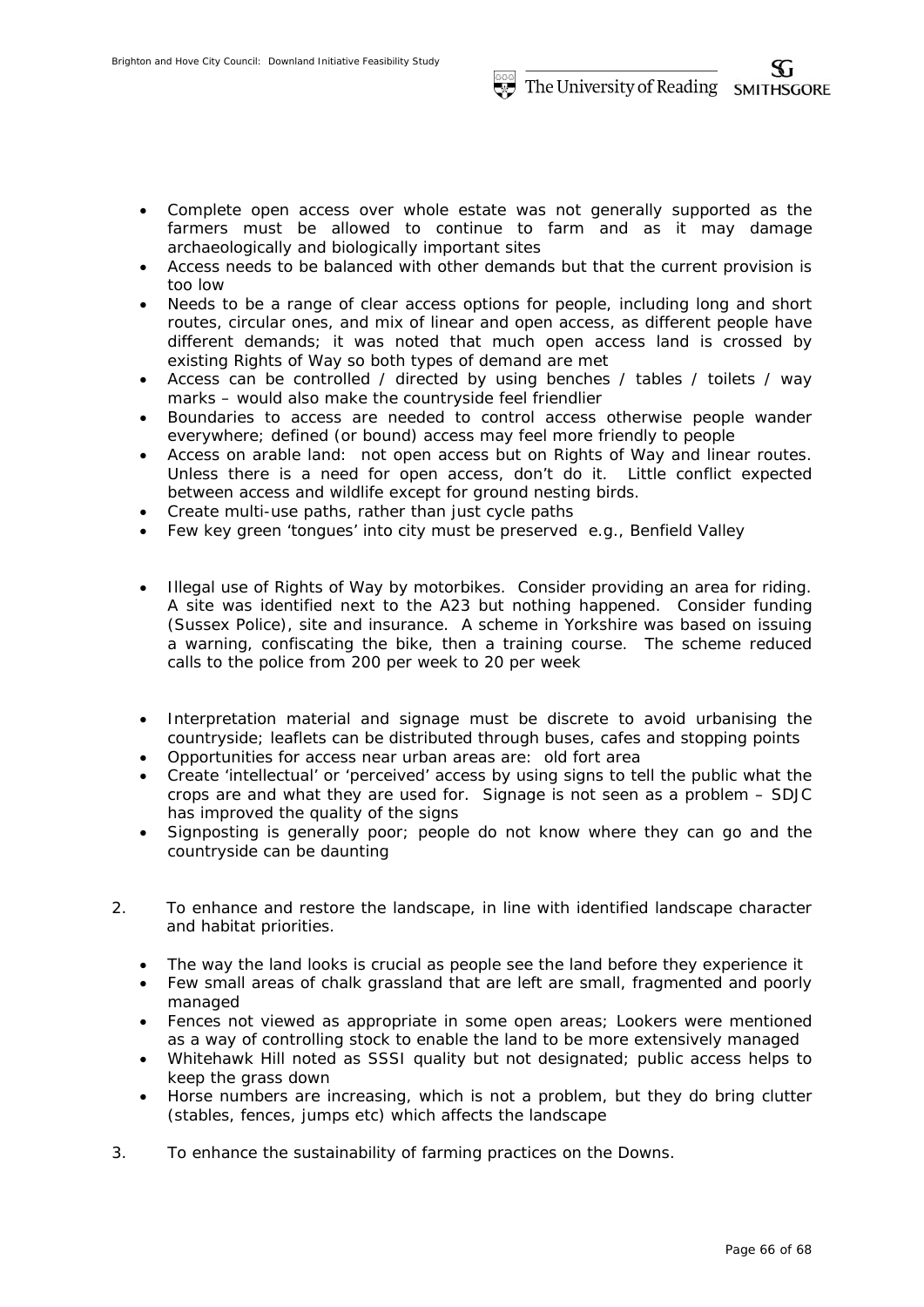- Farming should be mixed but there needs to be a better balance some arable, more chalk grassland and more grazing, and production of local food
- Important to produce local food. Council should facilitate farmers to produce local food – 'Brighton's food grown on your land'
- Market garden: this would allow the public to buy locally produced food, possibly at Stamner
- Farmers should be financially supported if an environmentally 'sustainable' agricultural system is not economically sustainable
- Lack of investment by City Council demonstrated by the National Trust purchase of Devil's Dyke; the Trust only buy land as a last resort purchase of threatened land. Lack of investment was in taking / buying some land rights back from the tenants.
- Feeling that the estate was used as a 'cash cow' by the Council. Rent roll from the estate should be kept separate and reinvested back into the estate (in various forms including access, landscape schemes, repairs etc)
- Noted that in past years, some of the tenants had asked to do conservation works but no action was taken by the Council or its advisers
- Using agri-environment schemes. National Trust pays whole cost of work carried out under an Environmentally Sensitive Areas scheme but reclaims the grant from the tenant. National Trust responsible for drafting the scheme application.
- Should not dictate farming system to tenants
- 4. To secure the conservation, interpretation and promotion of the area's historic and cultural interest.
	- Need positive management of existing important registered and non-registered archaeological features
	- Greater interpretation of archaeology on and off site
	- Whitehawk Hill is not used enough for its archaeological interest. There should be more interpretation there. Open access spreads footfall; noted that linear access can damage archaeological features due to cutting into earth

Are there any other aims, objectives or issues that should be included?

- Allow farmers to diversify. Need for small scale campsites and bothy blocks. Biggest constraint on this is planning. Could allow light industrial / office use of buildings
- 'Farmers can not survive on agriculture but need to use redundant buildings'
- Must achieve objectives of the Water Framework Directive

What funding sources could the project use? Who should fund the project?

 Will be a range of sources, including Council support (English Nature, Countryside Agency, South Downs Joint Committee, Defra (ELS / HLS), National Park Authority, English Heritage, Heritage Lottery Fund, Heritage Lottery Memorial Fund, Tourism South East, European Funding, EU Rural Development funding, farmer update of Defra's free advice on sustainable farming, Landscape Enhancement Initiative, Local Transport Plan, Access Management Grant Scheme, Rights of Way Improvement Plans, central government)